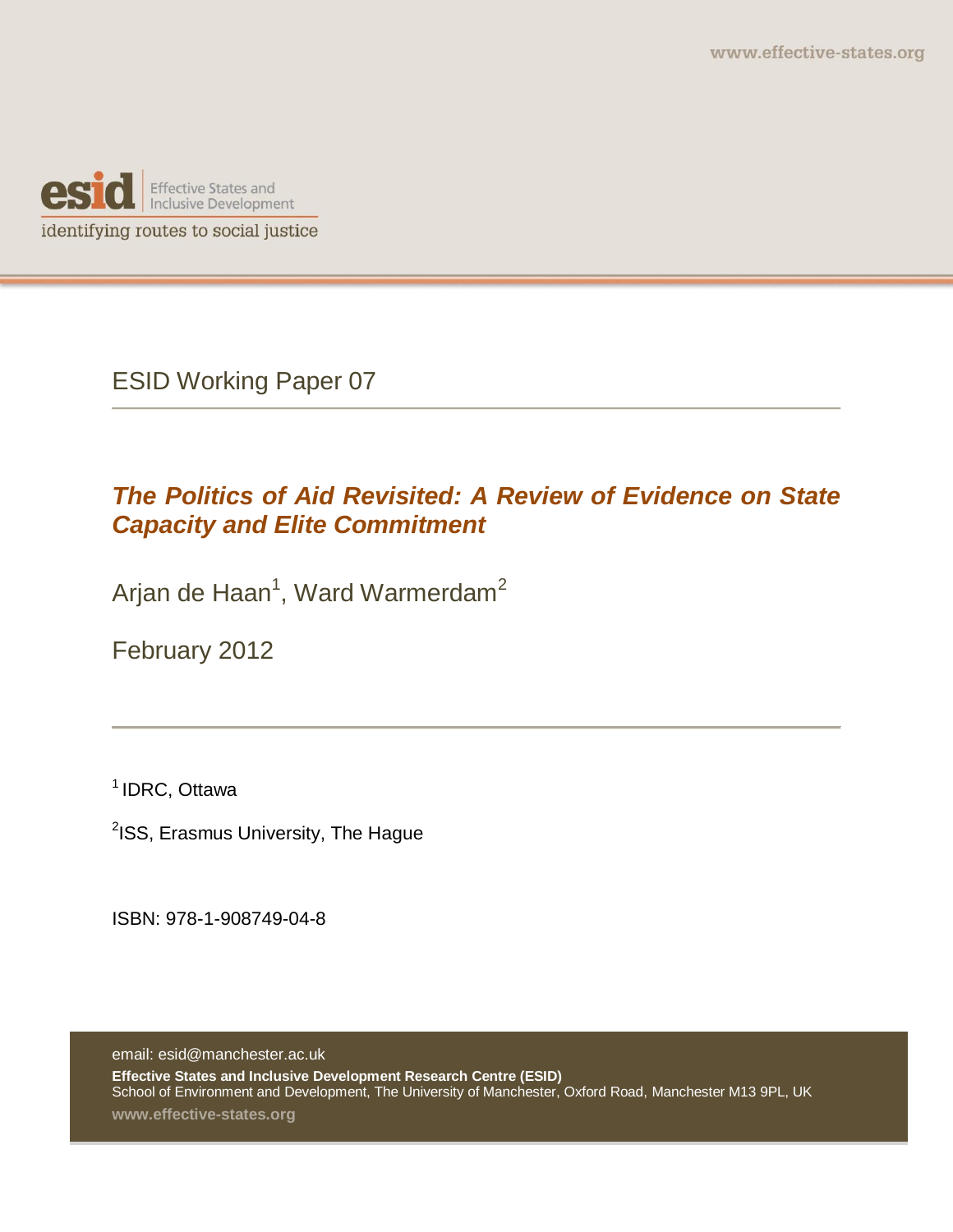#### **Abstract**

Based on a systematic review of the impacts of aid on both state capacity for, and elite commitment to, sustainable development, we conclude that a better understanding of the impact of aid has the potential to directly inform practices of international development. This requires better empirical insight into how donors interact with formal and informal institutions in the countries where they work, particularly in aid-dependent countries. Furthermore, it is critical to see aid as part of a spectrum of international exchange, rather than in isolation. This implies a significant research agenda, combining quantitative and in-depth qualitative analysis, as there are barriers for more informed political analysis to inform practice; and little analysis exists of how donors, even where they do start adopting a political perspective, do influence local institutions and the people they work with. The paper develops this conclusion through a review of existing large research programmes on politics of international development, the role and impact of donors political economy approaches, a scan of the literature on aid modalities, and a brief review of the practices of emerging donors, particularly China.

#### **Keywords**

Aid, state capacity, elite commitment, sustainable development, politics, international development, emerging donors, aid effectiveness, China.

#### **Acknowledgements**

We acknowledge the support of ESID for the preparation of this paper. Various colleagues have contributed substantially by providing comments and encouragement, particularly Kunal Sen and Maia Green. Anonymous reviewers also helped enormously in developing our analysis and arguments. Errors, of course, remain our responsibility. Opinions expressed in this paper are the authors', and do not represent the views of IDRC, ISS, or ESID.

This document is an output from a project funded by the UK Aid from the UK Department for International Development (DFID) for the benefit of developing countries. However, the views expressed and information contained in it are not necessarily those of or endorsed by DFID, which can accept no responsibility for such views or information or for any reliance placed on them.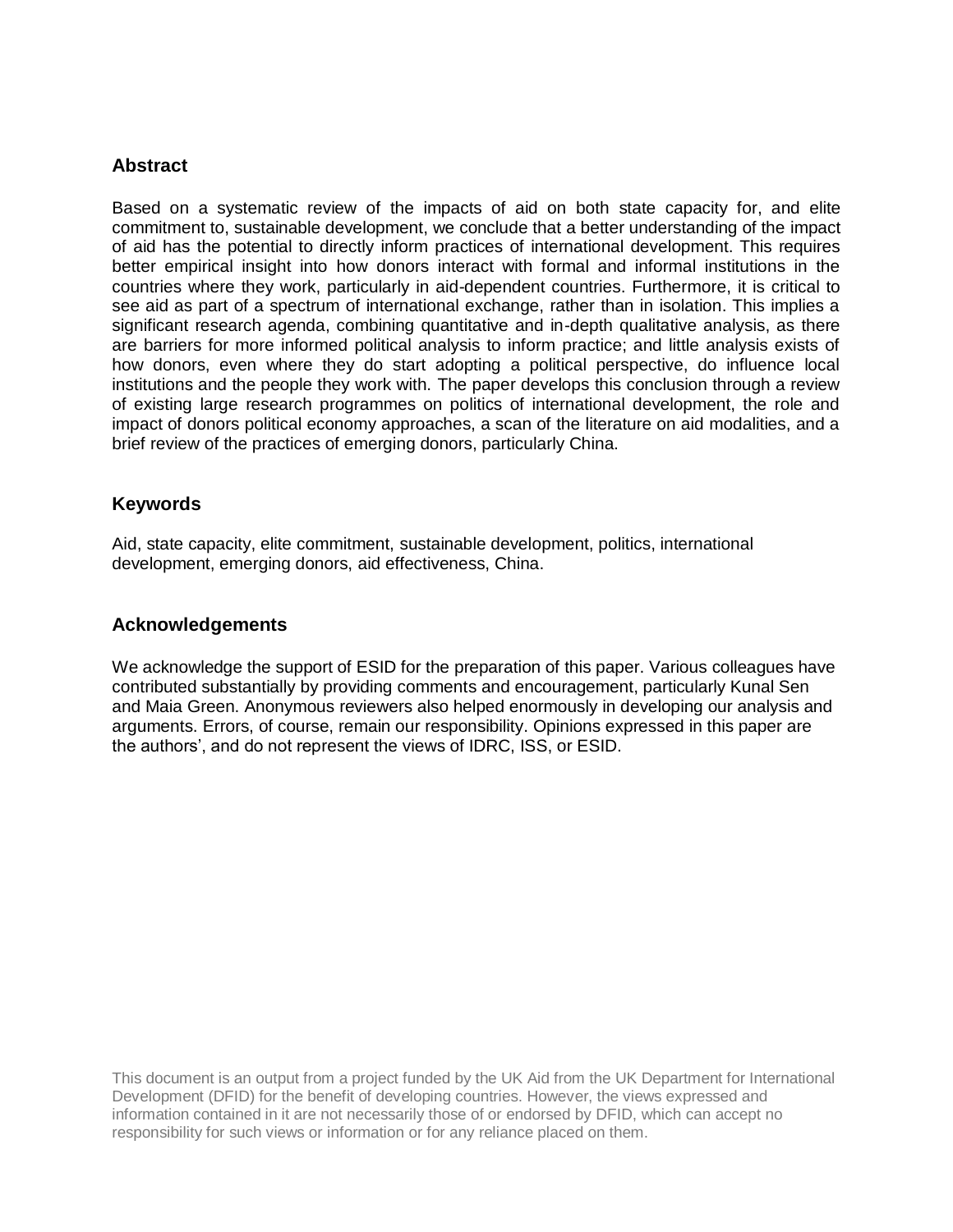## **Introduction**

This paper is the result of a systematic review of the impacts of aid, or international development cooperation, on state capacity for  $-$  and elite commitment to  $-$  sustainable development.<sup>1</sup> This highlights that a better understanding of  $-$  and indeed reconceptualization of – the 'impact of aid' has the potential to directly inform practices of international development (Unsworth, 2009). This requires, inter alia, better empirical insight into the way donors interact with formal and informal institutions in the countries where they work. This is particularly relevant in aid-dependent countries, but knowledge about interaction between national and international institutions from other countries – including China – may prove relevant too. Moreover, we will argue that it is critical to see aid as part of a spectrum of international exchange, rather than in isolation. However, the literature suggest the existence of barriers for more informed political analysis to inform practice; there is little analysis of how donors, even where they do start adopting a political perspective, do influence local institutions and the people they work with.

The paper is structured as follows. The first section provides a birds' eye view of the existing literature and field of study, including of recent large research programmes. The literature on the impact of aid – in general – tends to be polarised, and fragmented, and hence the second section shows the different strands, and how the fragmentation of perspectives potentially impacts research and findings on the impact of aid. Section three refers to the de-politicisation of aid, and its analysis, and discusses the role of political (or political-economy) analysis on the practices of donors. Section four discusses the more technocratic literature on aid, including on conditionalities, which we argue can be conceptualised in the form of implicit contracts, and different aid modalities. Section five discusses donors' efforts to support revenue generation and taxation, and how this potentially changes aid relations. Section six refers to the rapidly growing literature on emerging donors, and discusses how this may change the role of 'old' donors: the relevance in our view is not that China challenges the development 'paradigm', but that its practices are already influencing donor practices around governance, and that these dynamics need to be mapped. The conclusion pulls together the emerging findings, and argues the need to go beyond a conceptualisation of 'the impact of aid', and integrate the continued presence of donors in the analysis of local politics.

## **1. Scanning the field**

The existing literature tells us relatively little about how aid impacts state capacity for and elites' commitment to sustainable development, despite oft-repeated assertions of the importance of these attributes. Given the investment in research on governance over the last decade or more, this is not unsurprising,  $2$  and it is important to discuss the emphasis in this research.

 $\overline{a}$ 1 This was commissioned by the Manchester research centre ESID, which aims to improve understanding of how to build the capacities of states, markets and citizens in support of sustainable development, in context where the state is reasonably effective, thus not covering so-called fragile states. The methodology of our review is described in the Annex.

<sup>2</sup> For example, OECD (2010), DFID (2006), World Bank (2007b, 2008).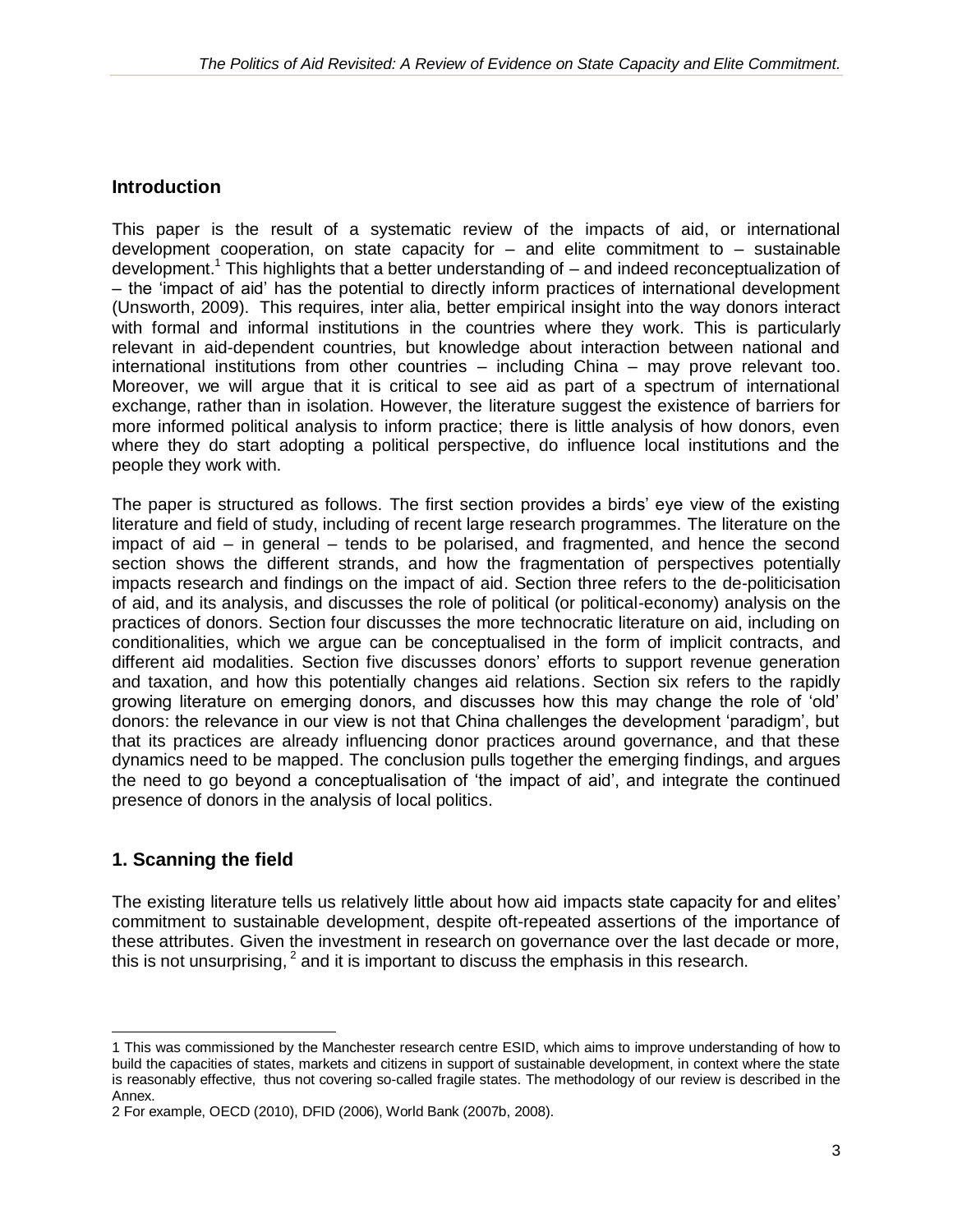Following the growing attention to governance during the 1990s, DFID made significant investments in research to better understand ways in which improving governance can contribute to better development outcomes.<sup>3</sup> It funded three major research initiatives for a period of ten years, which produced a recorded 600 outputs: the Crisis States Research Centre (at LSE), the Centre for Future States, and the Citizenship, Accountability and Participation programme<sup>4</sup> (both at IDS Sussex). The Oxford-based Centre for Research on Inequality and Ethnicity was less squarely focused on governance, but its focus on structural inequalities is of relevance for this review (Brown and Stewart, 2006).<sup>5</sup> This set of programmes was followed by the Africa Power and Politics Program, which focuses on identifying diverse sets of governance that promote development, $6$  which emphasises 'working with the grain' as a step beyond the good governance agenda.<sup>7</sup> The studies present casual observations regarding donors' barriers to seriously engage with politics, $8$  but the impact of aid on politics was not a major topic of research.

This research, in DFID's Research and Evidence Division Staff's summary, generally reaffirmed the primacy of politics, and political settlements for all development (including for economic growth), as 'driver of change'. It emphasises the importance of informal institutions, and donors' misplaced emphasis on formal institutions alone – a further shift towards understanding informal institutions is desirable, including for the understanding of the impact of aid. Citizens' engagement with the state was shown to be instrumentally relevant for development (illustrated for example in improved health reforms in Brazil). It concluded that taxation is central in building effective states,  $9$  as this provides the legitimacy of states vis-à-vis its citizens and reduces aid dependency.

Research by Bergamaschi, de Renzio, Whitfield at the University of Oxford Global Economic Governance Programme at University College focuses on the politics of donor-recipient interaction, particularly the issue of 'ownership', how this is negotiated, and the effect the constant discussions with external players regarding development policy has on recipient state institutions, democracy and political (e.g. Whitfield 2008). They argue that 'ownership' is still weak in many aid dependent countries, and policy decision-making processes are still dominated by donors, not only due to supply-side politics of aid, but also demand-side politics, especially where recipients are dependent on aid inflows to supply public services and any reduction in aid inflows could reduce the political legitimacy of the government (de Renzio et al. 2008). This is particularly problematic when policies are adjusted to be more in line with domestic demands, but are not supported by donors, resulting in aid reductions. A number of studies of the GEG Programme elaborate on differing political dynamics have allowed donors to either embed themselves in government, such as in Ghana (Whitfield 2006), or not, as in Ethiopia (Furtado and Smith 2007), and how this and other factors, such as recipient ideology,

<sup>3</sup> Main findings that emerged from this are summarised in the DFID (2010) synthesis paper *The Politics of Poverty: Elites, Citizens and States.*

<sup>4</sup> See Gaventa and Barrett (2010) for a meta-case study on the ten-year research programme, analysing effects of citizen participation.

<sup>5</sup> This argues that the reduction of inequalities (between culturally defined groups), should inform aid policy.

<sup>6</sup> Booth (2011a) – in IDS Bulletin rethinking African governance. The research programme to date has produced about twenty working papers (http://www.institutions-africa.org/page/home).

<sup>7</sup> Booth (2009, 2011), Kelsall (2011); the APPP work by Olivier de Sardan is even more averse to generalisations, focusing on practical norms governing behaviour (quoted in Booth, 2009, p. 12).

<sup>8</sup> For example, the summary notes that "as outsiders they have far less influence … than is often assumed" (DFID, 2010, p. 92). Booth (2011c) investigates the barriers to uptake of the findings from the APP Programme.

<sup>9</sup> See also the discussion by Mick Moore at http://www.ids.ac.uk/news/what-s-so-exciting-about-tax-anddevelopment-a-new-global-focus-on-tax-policy-aid-and-good-governance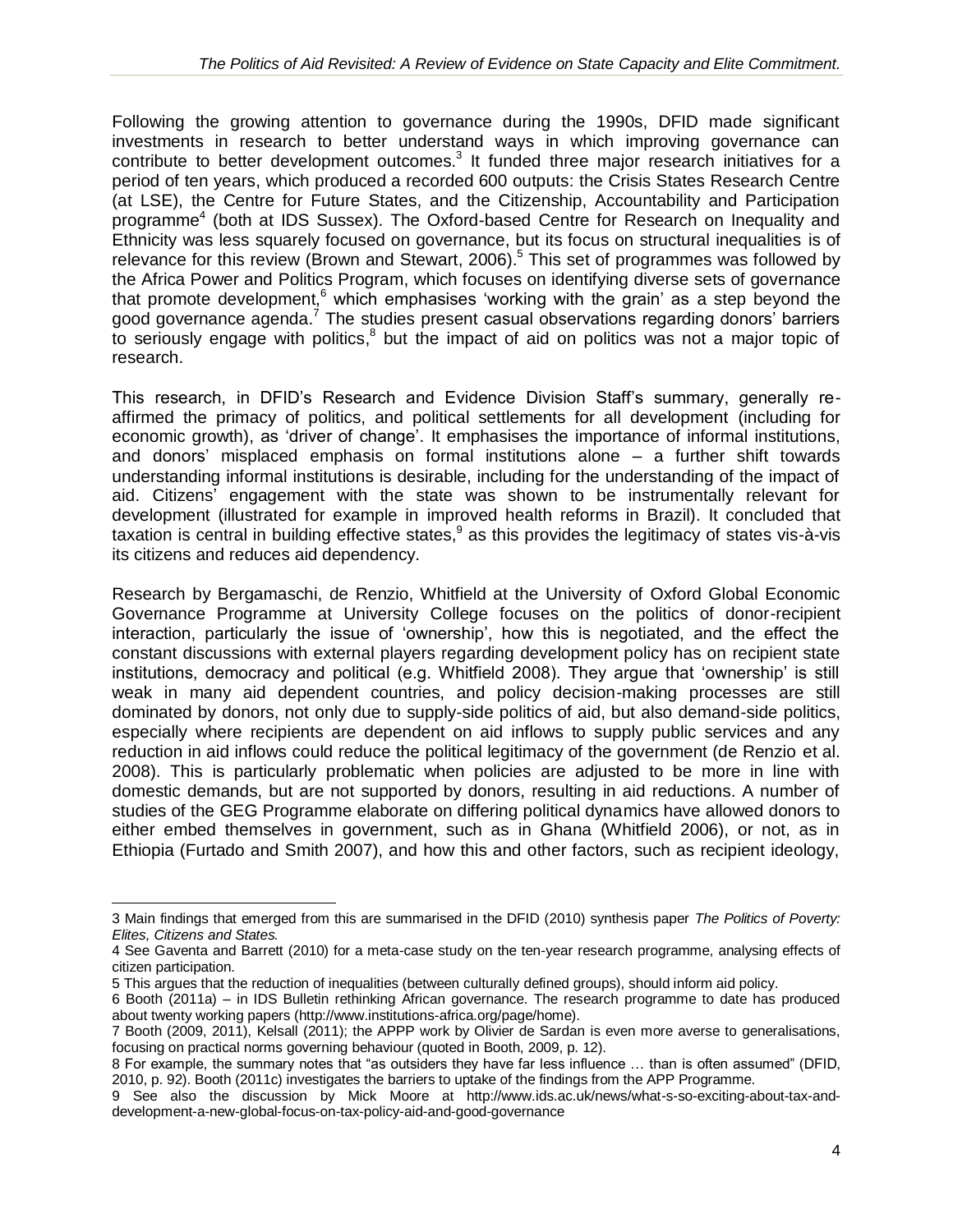size, and history have an influence on the negotiating abilities and strategies of recipient governments.<sup>10</sup>

There is more knowledge about the role of aid on state capacity than on elite commitment. However this is insufficiently understood, partly because the literature stresses the negative impact of aid and failures of capacity building, paying too little attention to how decades of aid relationship have become ingrained in the day-to-day politics in some countries.<sup>11</sup> The issue is complicated, moreover, by the fact that there is no consensus about the links between governance and development, as these are of course context dependent, and recent development experiences appear to suggest that the link is more contingent than may have been assumed earlier.<sup>12</sup> The contested field of capacity building, discussed below, similarly highlights that many questions remain regarding the impact of aid, and that it may be necessary to rethink the way the question – particularly that of 'aid effectiveness' – is approached.<sup>13</sup>

A large number of quantitative cross-country studies have looked at the impact of aid on growth,<sup>14</sup> even though there are many doubts about data (Anderson et al, 2005), and some of these include a variable on governance. Bräutigam and Knack (2004) found a robust statistical relationship between high aid levels and *deteriorations* in governance, as well as a relationship between higher aid levels and a lower tax share of GDP, while increases in GDP per capita correlate with improvements in governance. The analysis does not allow us to discern the reasons for these correlations, but the authors suggest that institutional weakening and perverse incentives do play a role, and note the high transaction costs that accompany aid programs.<sup>15</sup> Rajan and Subramaniam (2007) are pessimistic about the impact aid can have on *growth* because it may constrain the growth of the manufacturing sector due the effect of aid on exchange rates. The study concludes that aid *may* weaken governance, "because aid inflows reduce the need for governments to tax the governed or enlist their cooperation."

Particularly the second part of the question for this paper, how aid affects elite commitment, is not well researched. A word search of our 100 page annotated bibliography (Warmerdam and de Haan 2011a) does not give a single score on 'elite commitment'. The word commitment appears 16 times, but only in 3 cases does this have analytical content (as opposed to reference to, say, morally-inspired calls): Nelson (1984) based on case studies in Ghana, Zambia, Kenya, Sri Lanka and Jamaica considered governments' commitment to stabilisation measures; Killick (1997) has critically analysed the role of 'pre-commitments' in terms of aid conditionalities; while Savun and Tirone (2011) use quantitative analysis (with instrumental variables) to assess the role of 'democracy aid' (which they conclude can reduce the risk of conflict during transitions).

Thus, this part of the literature suggests that there is a significant gap in terms of empirical research on the impact of aid on capacity and, particularly, commitment. This absence may be unsurprising, given what we know about the depoliticisation of aid, and the fact that the politics

12 Andrews (2008), Leftwich and Sen (2010).

 $\overline{a}$ 10 See also de Renzio and Hanlon (2007) on Mozambique, Fraser (2007) on Zambia, Harrison and Mulley (2007) on Tanzania, Hayman (2007) on Rwanda, and Bergamaschi (2008) on Mali.

<sup>11</sup> Arguably, the literature also tends to under-emphasise the cases where aid has contributed to enhanced capacity, such as in China (World Bank, 2007a; the common view that there has been no donor engagement in these areas appears mistaken), Taiwan and Botswana (Bräutigam, 2000).

<sup>13</sup> Lancaster rightly noted that the effectiveness of aid is measured as if human motives were the only objectives, this ignoring in its assessment that there are various political and historical drivers of aid.

<sup>14</sup> Recent studies and overviews include, Killick and Foster (2011), Arndt et al. (2009), Roodman (2007), McGillivray et al. (2006), Doucouliagos and Paldam (2005).

<sup>15</sup> Collier (2002) builds on quantitative analysis (Collier and Dollar, 1999) to develop measures to make aid smarter.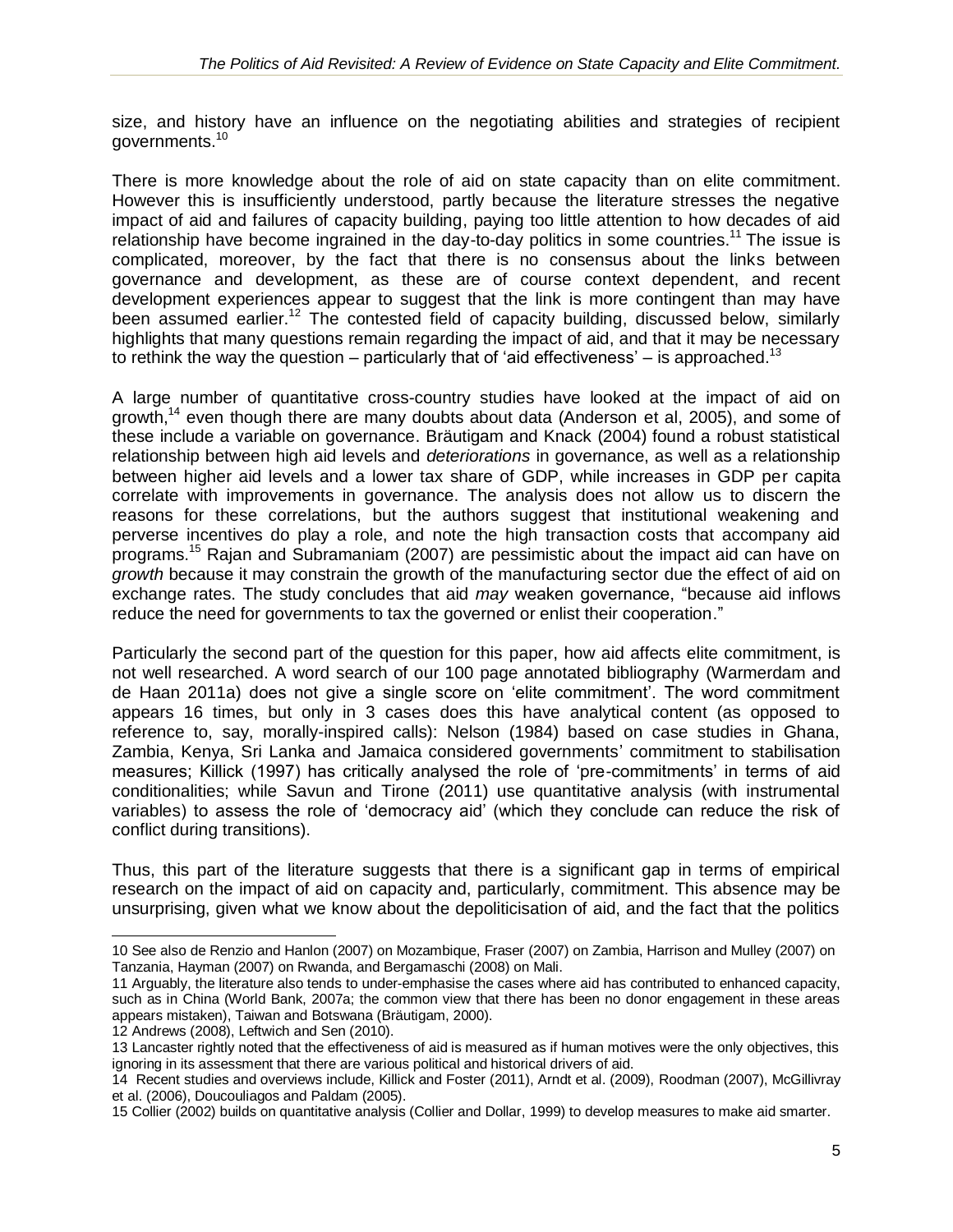of aid has only recently entered into the mainstream of studies, following a period where 'good governance' research surged, but remained by and large technocractic.<sup>16</sup> On the other hand, the absence is puzzling, as there are very strong views on whether aid works or not, as we discuss next.

### **2. Half a dozen views on aid**

It is important to highlight the hugely differing perspectives on aid.<sup>17</sup> Half a dozen positions can be discerned. To start, there are many who claim that not enough aid is given. Calls for increased aid have been common at least since the  $2^{nd}$  World War, and there have been various waves of attention since. The immediate post-War period witnessed large-scale funding through the Marshall Plan, and growing aid to developing countries, focusing on technical assistance and cooperation. In 1951 a UN commission recommended an increase of aid, to about \$5 billion a year, to help countries increase economic growth to 2 per cent (Riddell, 2007, p. 27). The report *Partners in Development* was one of the first and subsequently mostcommonly quoted official report arguing for an increase in aid (Pearson, 1969), calling for rich countries to devote 0.7 percent of their Gross National Income (GNI) to international development, by 1975, and to increase the efficiency of aid.

The optimism around 1970 was followed by 'structural adjustment' and stabilization of economies, and 'aid fatigue'. Nevertheless, throughout the 1980s there were calls for increasing aid, for example in response to the droughts and famines in Sahel and Ethiopia, by the World Bank in reports on Africa, and fuelled by increasing involvement of NGOs. The 1990s, with the end of the Cold War, and economic and budgetary constraints in donor countries like the US and Japan, witnessed sharp reductions in ODA. The amounts of aid to allied countries declined, and donors may have reduced their attention to (potential) conflicts and violence in developing countries, which changed sharply with 9/11. More attention started to be paid to the use of aid for governance reforms in the former USSR, and for democratization in Africa.

From the late 1990s onwards, calls for increasing aid again became stronger, accompanied by a sharpened focus on poverty reduction as the over-arching goal for development.<sup>18</sup> Around the turn of the century, UN and World Bank produced a range of publications, highlighting the importance of, and their commitment to, poverty reduction. The Monterrey Conference became symbol of reversal in views on aid, including the surprise announcement by the US President.<sup>19</sup> The UN Millennium Development project calculated the amount of aid that would be required to achieve the MDGs, showing a great deal of trust in the impact of aid. $^{20}$  The UN stressed the lack of funding particularly in social sectors: according to the 2005 Human Development Report (p.79), for example, average health spending in Sub-Saharan Africa was \$3 - \$10 per capita, while the cost of providing basic health care was estimated at \$30 per capita. Commitment to reach agreed levels of aid were reconfirmed after the financial crisis, but the political change

 $\overline{a}$ 16 Leftwich, (1994); de Haan and Everest-Phillips (2007). Hughes and Hutchinson (2012) argues that aid

interventions have failed to shift modalities, as they have an inadequate conception of politics.

<sup>17</sup> As detailed in de Haan (2009, 2010); see also [http://www.foreignaffairs.com/features/readinglists/what-to-read-on](http://www.foreignaffairs.com/features/readinglists/what-to-read-on-foreign-aid)[foreign-aid.](http://www.foreignaffairs.com/features/readinglists/what-to-read-on-foreign-aid)

<sup>18</sup> An important OECD report in 1995 signaled a turnaround of the pessimism. The change of government in the UK in 1997 led to the formation of a new and separate ministry, and contributed to greater political interest.

<sup>19</sup> Monterrey Consensus Report of the International Conference on Financing for Development Monterrey, Mexico, 18-22 March 2002: [http://www.un.org/esa/ffd/aconf198-11.pdf.](http://www.un.org/esa/ffd/aconf198-11.pdf)

<sup>20</sup> UN Millennium Development Project 2005. Jeffrey Sachs calls to increase commitment to aid, to eradicate illnesses and promote agriculture particularly in Africa (Sachs, 2005). Fukuda-Parr and Hulme (2009) analyse the symbolic role of MDGs.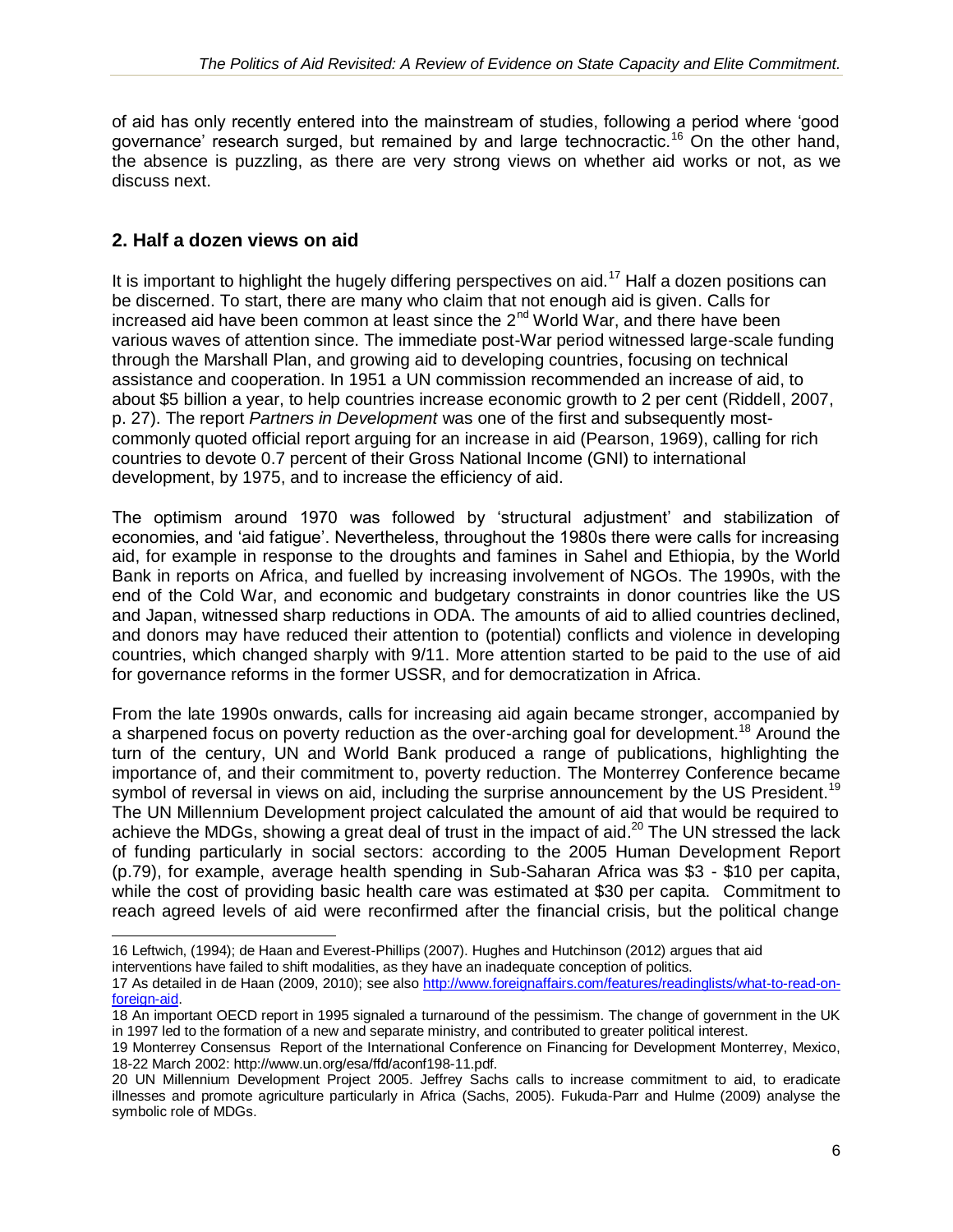particularly in Europe and the continued economic crisis since suggest we have once again entered a phase of aid fatigue,<sup>21</sup> which is accompanied by  $-$  as we discuss in the last section of this paper – to the emergence of new donors and potentially a new aid paradigm.

Three issues emerging from this body of literature are important. First, views on aid remain informed by a moral commitment to help, and by the international politics that drives leaders to be (seen to be) responsible global actors. Second, these commitments have never been binding, $2^2$  and arguably therefore the aid relationships remain couched in a charitable form, rather than strong (enforceable) international commitment. Thirdly, the way the commitments emerge – supply-driven, by and large (and combined with continued and increased donor fragmentation) continue to feed the problem of disbursement pressure.<sup>23</sup> These issues ought to be key starting points for questions around the impact of aid on politics.

A second set of views, at the opposite end of the spectrum, stresses that too much aid is given. Public opinion often holds that too much money goes to foreign aid, and that very little positive effects are achieved, often because of corruption of the rulers of poor countries. Moyo (2009), who has received a great deal of attention in the North as well as in the South, including from leaders like Rwandan President Paul Kagame, is particularly critical of the dependency that aid has created.<sup>24</sup> Easterly phrases the position in polemic style: Sachs "thinks aid can end poverty and I think it cannot … The end of poverty comes about for home-grown reasons, as domestic reformers grope their way towards more democracy, cleaner and more accountable government, and free markets" (quoted in Harman, 2007), and the "tragedy in which the West spent \$2.3 trillion on foreign aid over the last five decades and still had not managed to get twelve-cent medicines to prevent half of all malaria deaths" (Easterly, 2006, p. 4). According to Easterly, the main problem of aid has been the emphasis on grand plans and domination of 'planners', and the limited ability to motivate people to carry out such plans; increased commitments would again be dominated by these planners, and fail to learn from past mistakes.

Among the fiercest critique of aid derives from the idea that aid fuels corruption.<sup>25</sup> While this was easily understandable during the Cold War, and arguably much of Moyo's critique is particularly pertinent for that period, the question of corruption has been looked at very closely by donor agencies over the last decades – for some perhaps even too closely as there is recognition of the role this plays as an 'informal institution'. Conventional wisdom notes that aid is more effective in less corrupt states, which can be considered a variant of the notion put forward by Alesina and Dollar (2000 and others that aid is more likely to be effective in better-governed states. Tavares (2003) showed through cross-country regression that foreign aid is associated with lower corruption (which he highlights does not imply a causal effect), and this may have been because of the rules and conditions associated with aid, and the ability to pay salaries

<sup>21</sup> Aid in the US is being cut too, for example threatening the large promised support to democratisation in the Middle East (New York Times, October 3, 2011).

<sup>22</sup> The UK's International Development (Reporting and Transparency) Act 2006 provides an exception. This commits the Secretary of State to report annually on expenditure on international aid, and progress towards the UN ODA target. But the commitment to increased aid is combined with commitments to enhance effectiveness and transparency, making the increase in allocation far from automatic.

<sup>23</sup> Interviews at Sida found two-thirds of staff felt that disbursement rates were actively monitored in the day-to-day business (Ostrom *et al.*, 2002); this study documents the agency's internal incentives and how this affects aid effectiveness and particularly sustainability. Also Ebrahim and Herz (2007, p. 6).

<sup>24</sup> Fischer and Kappel (2005) for example describe how despite rent seeking – which was the main obstacle to reform rather than low capacity – in Tanzania, donors continued to provide aid. See <http://www.u4.no/themes/corruption-aid/selected-literature.cfm> for some specific sources on aid and corruption.

<sup>25</sup> See Cooksey (2002) for review of corruption within donor agencies and among recipients, and a pessimistic but only partially substantiated review of reforms and attempts to address corruption.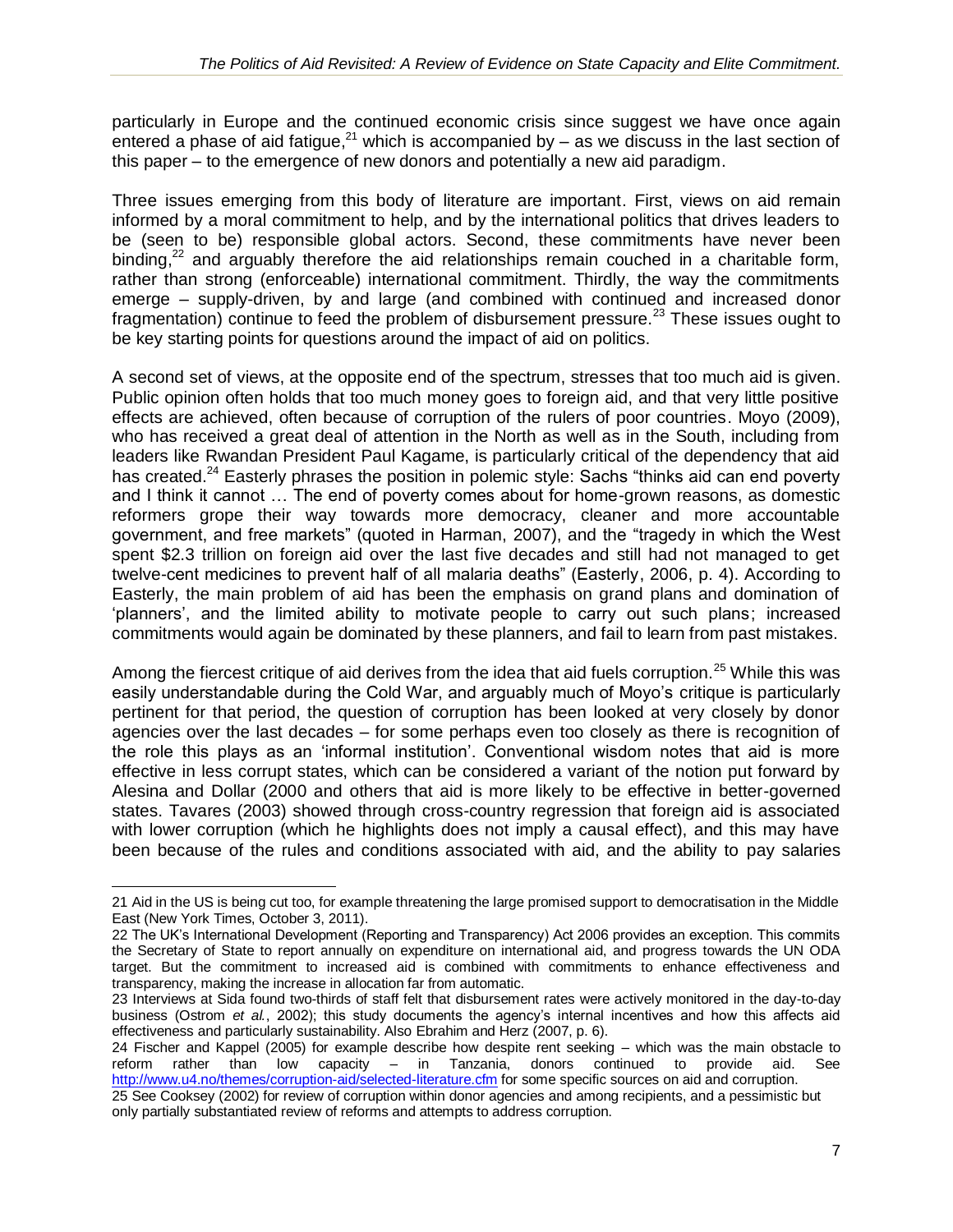may reduce the corruption of officials. But there is increasing research that modifies generalising statements (Dietrich 2010, who highlights different dynamics in different sectors).

A third set of views represents a middle position between these opposites, focusing on the ways in which aid is provided, and on the need for better assessment (Riddell, 2007; Manor, 2005). Advocacy for more aid often goes together with calls for improving the quality of the aid system.<sup>26</sup> Former Dutch development minister Jan Pronk (2001), reviewing the earlier aid literature and more recent analysis of aid-growth relationships, argues that aid should and can work as 'catalyst', rewarding for good development governance.

A number of arguments are put forward in this context. There is much debate on what to focus on for donors, and what institutions to work with: for example Eyben and Ladbury (2006) argue (reinforced in IDS 2010) that too much state building support has worked directly with the state, whereas in their view there is evidence that working with non-state actors has been effective. Another argument emphasizes that aid could be better targeted, that too much money is spent in countries that are not the poorest. There are powerful historical, political and strategic reasons determining that much aid is given to countries that are not poor. Many bilateral organizations have tried to focus their aid on the poorest countries, but the pull of other political considerations remains large (notably, since 9/11).<sup>27</sup> Burnside and Dollar (2000) showed that aid is effective, *if* its recipient governments have the right policies, particularly good fiscal, monetary, and trade policies.<sup>28</sup> Collier and Dollar (1999) combined an argument about the need to move aid to the countries with the largest numbers of poor people, with an emphasis on ability to use aid effectively. Such reallocation could increase the numbers of people lifted out of poverty from 30 million to 80 million per year. Paul Collier's *The Bottom Billion* (2007) again stressed the need to focus on countries where most poor people are (increasingly in 40-odd countries), and the need to address the development 'trap' of good governance.

Concerns about and analysis of aid dependency are relevant here. Particularly in Africa, donor funding can form half of the government budget, often for extended periods of time. Donor funding can undermine local accountability (Uvin 2004); donors' role vis-à-vis the accountability of national policies will be discussed later. New funding often leads to setting up of new agencies, and this can detract from solving, and even worsen problems of existing public policy institutions.<sup>29</sup> A similar argument against increasing aid refers to what is commonly called 'absorptive capacity'. It is argued that recipient governments lack the administrative or policy capacity to effectively use increased aid flows, particularly when these are disbursed in a short period of time. Economists warn for the implications of large financial inflows on the economy, and the possibility that this may cause 'Dutch disease', an appreciation of the exchange rate and resulting decline in competitiveness of national industries.<sup>30</sup>

<sup>26</sup> *Human Development Report 2005* (UNDP HDR 2005, p. 75) argued: "International aid is one of the most powerful weapons in the war against poverty. Today, that weapon is underused and badly targeted. There is too little aid and too much of what is provided is weakly linked to human development. Fixing the international aid system is one of the most urgent priorities facing governments at the start of the 10-year countdown to 2015."

<sup>27</sup> A former USAid administrator criticized the European aid programs for the failure to align their aid to foreign policy concerns (Natsios, 2006). See also Woods (2007). Kurlantzick (2007, p. 202) describes the recent Chinese aid program as the core element of China's global 'charm offensive'.

<sup>28</sup> See further Dollar and Levin (2006), and Knack et al (2010) who rank 30 donors on four indices including aid selectivity.

<sup>29</sup> See Morss (1984) for a discussion on the impact of donor and project proliferation on recipient government institutions.

<sup>30</sup> There is some agreement among economists that a foreign aid contribution of about 20 per cent to the national budget does not have negative effects, and the economic impact can remain positive.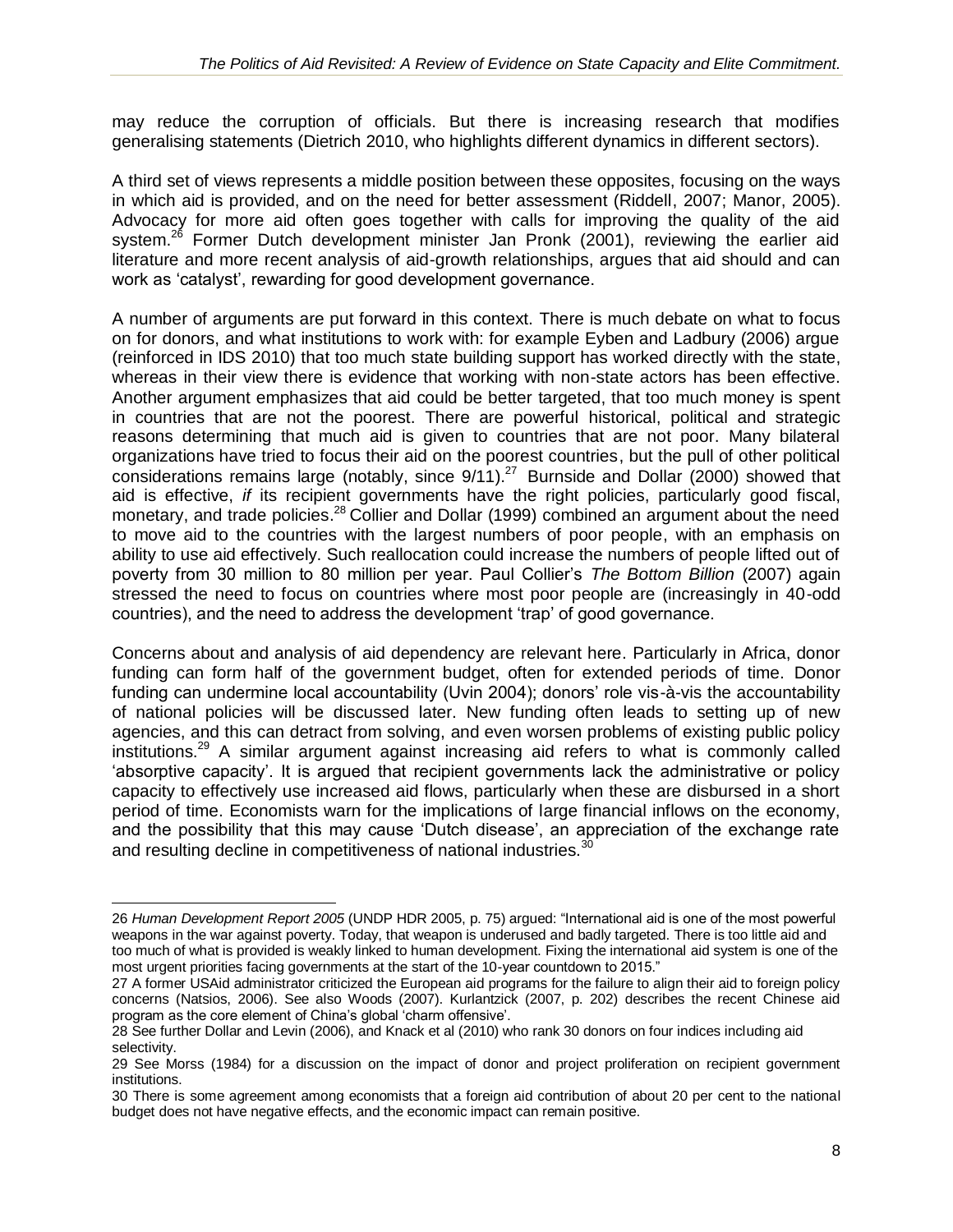A related argument stresses donors' habits, the patterns of behavior and incentives that limit aid effectiveness.<sup>31</sup> For example, current aid is commonly compared with the Marshall Plan, which disbursed large sums of money in a short period of time, compared to the much more long-term and relatively small sums of money of development aid. Studies show that donor procedures tend to be cumbersome and time-consuming, $32$  aid flows are often unpredictable, they often follow financial cycles on the side of the donors rather than demand by recipients, and donors' priorities change frequently. Many studies highlight that there are too many donor agencies, working in uncoordinated ways.<sup>33</sup> Some argue that donors' attitudes may have the potential to undermine progress, and aid has the potential to contribute to rather than reduce conflict (Browne, 2007, p. 32). Tied aid, the use of foreign aid for commercial purposes, is generally thought to restrict its efficiency. While there has been widespread commitment to untie aid. $34$ many donor countries continue to make collaboration with or purchase from their national companies a condition for the provision of aid. $35$ 

A fourth strand of literature focuses on the inner workings of aid agencies, often from a critical perspective. In an 'ethnography of aid and agencies', Mosse and Lewis (2006, p. 8) state that development policy is characterized by an incongruence between a seductive mix of 'development buzzwords' and a "striking lack of progress in relation to a wide range of development indicators …"<sup>36</sup> Donald Curtis (2004), building on cultural theory, stresses the various ways of thinking within donor agencies. His experience with donor-funded programmes of civil service training (in Bangladesh, mainly) highlights the discrepancies between donor objectives and recipient needs or priorities. Rosalind Eyben has stressed the importance of personal relations within aid agencies, against the increasingly strong drives to focus on outputs (Eyben, 2008). Hilhorst and Jansen (2010) emphasize how 'humanitarian space' separates aid practices (in this case, humanitarian operations) from its political environment. Much of the literature in this genre of critical analysis emphasizes and critiques donor practices, but does not – and this is puzzling – extend to an analysis of the impact the projects did have on its trainees or institutions they supported.

Fifthly, another set of critical perspectives focus on the role that aid plays in maintaining global power relations (we discuss some of the critical political-economy analysis in Section 3). Much of the popular critique particularly against the World Bank, and in support of the agendas of subalterns and social groups in the South, obtains these forms of expression, but UN organizations like IFAD do not escape criticisms that aid institutions cause development problems. The PRSP processes have been interpreted as a means to maintain neo-liberalism.<sup>37</sup> Support to democracy and governance reforms is seen, by some authors, as consistent with this paradigm, for example with respect to the spread of a specific (neo-liberal) form of governance practices.

 $\overline{a}$ 31 Birdsall (2004) describes seven 'deadly sins'.

<sup>32</sup> This is strikingly described for USAID by Andrew Natsios' "The clash of the counter-bureaucracy and development" (2010).

<sup>33</sup> See Acharya *et al* (2006) and Morss (1984) who provided an early warning that was apparently not heeded. Booth (2011b) identifies piled up donor initiatives as one of the causes for poor outcomes of service provision.

<sup>34</sup> For example, in May 2008 OECD expanded the list of countries by 8 to 39 Highly Indebted Countries that will receive aid in untied form; http://www.oecd.org/document/24/0,3343,en\_2649\_201185\_40660248\_1\_1\_1\_1,00.html (accessed June 2008).

<sup>35</sup> The OECD DAC statistics provide information about status of tying aid (Table 23 and Table 24 of the Statistical Annex of the Development Cooperation Report; www.oecd.org/dataoecd/52/11/1893159.xls). In the Netherlands after the last election there has been a move back to tying of aid.

<sup>36</sup> Mosse and Lewis (2006, p. 8). The reference to buzzwords in development practices is from an article by Cornwall and Brock (2005), a theme taken up in a special issue of *Development in Practice* (Cornwall 2007).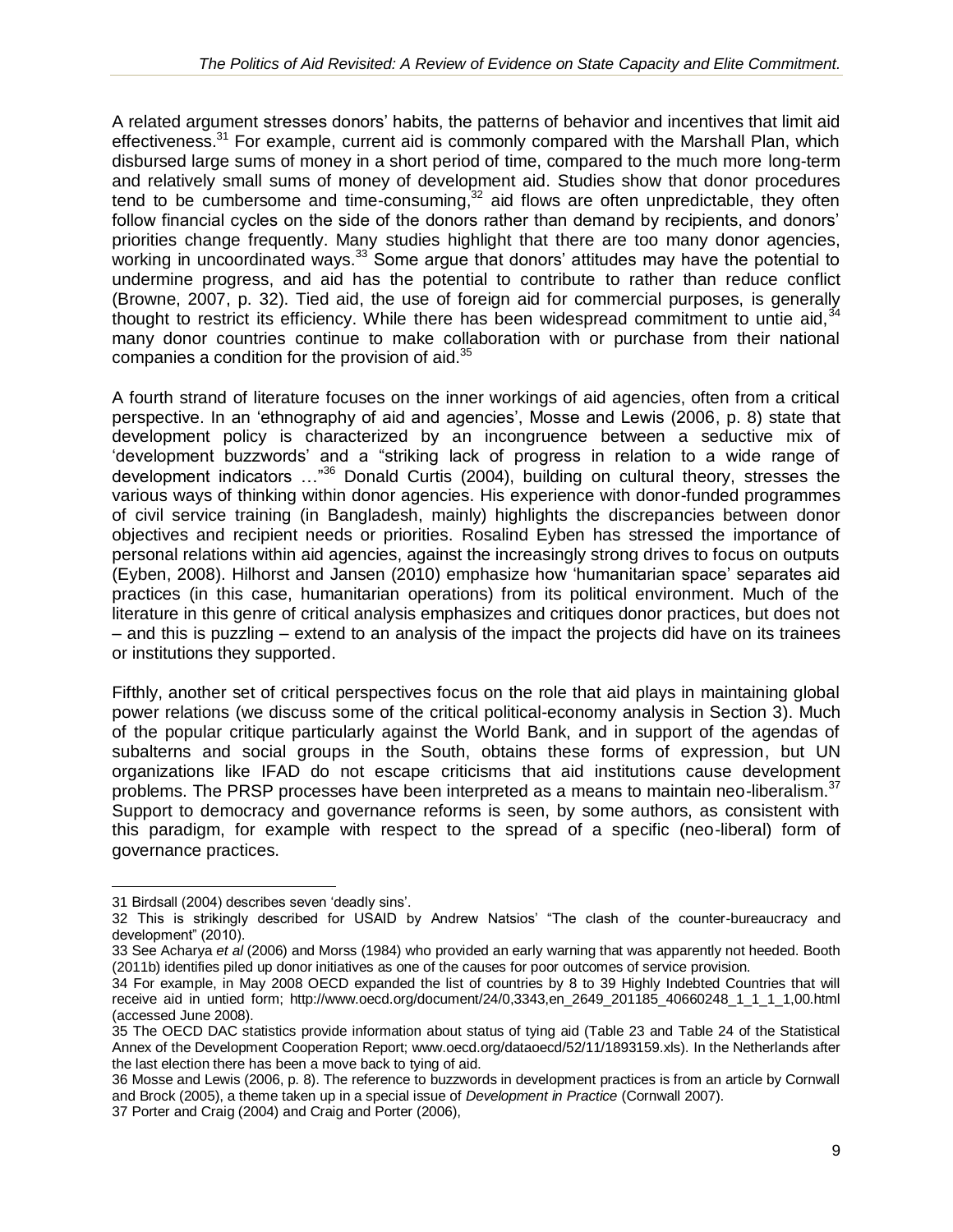Finally, there is a set of arguments that put aid in perspective, emphasizing aid really isn't all that important, and that other policies are much more significant.<sup>38</sup> First, as reflected strongly in writings originating in the US, aid is an instrument of foreign policy or diplomatic purposes.<sup>39</sup> Aid has been provided as a tool in Cold War competition, French aid has been instrumental in maintaining a sphere of influence, and Japanese aid was strongly motivated by commercial considerations (Hook 1995). The recent re-emergence of Chinese aid can similarly be interpreted as one of its diplomatic tools used to fulfill domestic commercial and economic development considerations, as well as global political and geo-strategic goals.

It is often argued that broader international economic policies are more important than aid programs alone, and this is becoming increasingly important, including in the 'new donors' explicit mixing of aid and commercial motives. Private capital flows have multiplied while official aid flows have remained more or less stagnant (private charities have become important, too). The financial contributions of migrants from the South outstrip development aid. Recent estimates put remittances at about US\$ 300 billion or more, about triple of official aid flows. While earlier writings emphasized the danger of 'brain drain', i.e. the loss of human capacity following moves by educated people to richer countries, more recent analyses have emphasized the positive contributions of migrants, and some authors stress that remittances do not suffer from the problems of aid flows, like difficulties of getting the money to the right people, and corruption. The conclusion that aid isn't really all that important is critically important. It implies we may need to revise and broaden the question of the 'impact' of aid, or at least see aid as part of a continuum within broader international exchange.

This variety of views, perspectives, theories,<sup>40</sup> and ways of measuring what aid has achieved or can achieve (de Haan, 2009, Chapter 8) is critical as background to this review. Moreover, the literature also includes much unsubstantiated or little-supported conclusions about the failure of aid. For example, Browne (2007) concludes that "donors have appeared at the wrong times and with the wrong attitudes, even sometimes undermining development progress". This conclusion is weakly substantiated with reference to three very different cases of 'fragile states': Burma (with boycott as main question, coupled with emergence of non-DAC donors), Rwanda (with the well-recognised failure to intervene before the genocide), and Zambia (where the question of Washington-consensus prescriptions is key). How donors undermined development progress is not clear (except of course in cases where aid was grossly misused for Cold War purposes), at least not in the two cases where failure to engage may be the most important consideration.

The overview of the last five years of the Centre for the Future State (IDS 2010) provides an illustration of a disconnect between research and practice.<sup>41</sup> Its main conclusions directly address development practitioners, arguing that they "need to close off their mental models

<sup>38</sup> The 'Commitment to Development Index' rates rich countries policies in seven areas - foreign aid, commerce, migration, the environment, and military affairs – on the extent to which they help poor countries' development. [http://www.cgdev.org/section/initiatives/\\_active/cdi/.](http://www.cgdev.org/section/initiatives/_active/cdi/)

<sup>39</sup> Alesina and Dollar (2000) based on quantitative analysis of bilateral aid confirm that foreign policy and strategic considerations (alongside economic needs and historical links) have a big influence on which countries receive aid. See further Berthélemy (2005), Dollar and Levin (2006), Hout (2007), Neumayer (2003), and Younas (2008).

<sup>40</sup> Lancaster (2007) emphasizes that none of the theories adequately explain the complexities of aid: its principles always reflect a combination of motives, and aid practices tend to take their own dynamics as all policies tend to do through the institutions responsible for their implementation. The entrance of new donors like China is likely to bring yet other perspectives, in ways that cannot be predicted.

<sup>41</sup> See also Booth (2011c) on donors' recent emphasis on research uptake, and the barriers that continue to exist, in the case of public service provision in Africa (with illustration about WDR2004).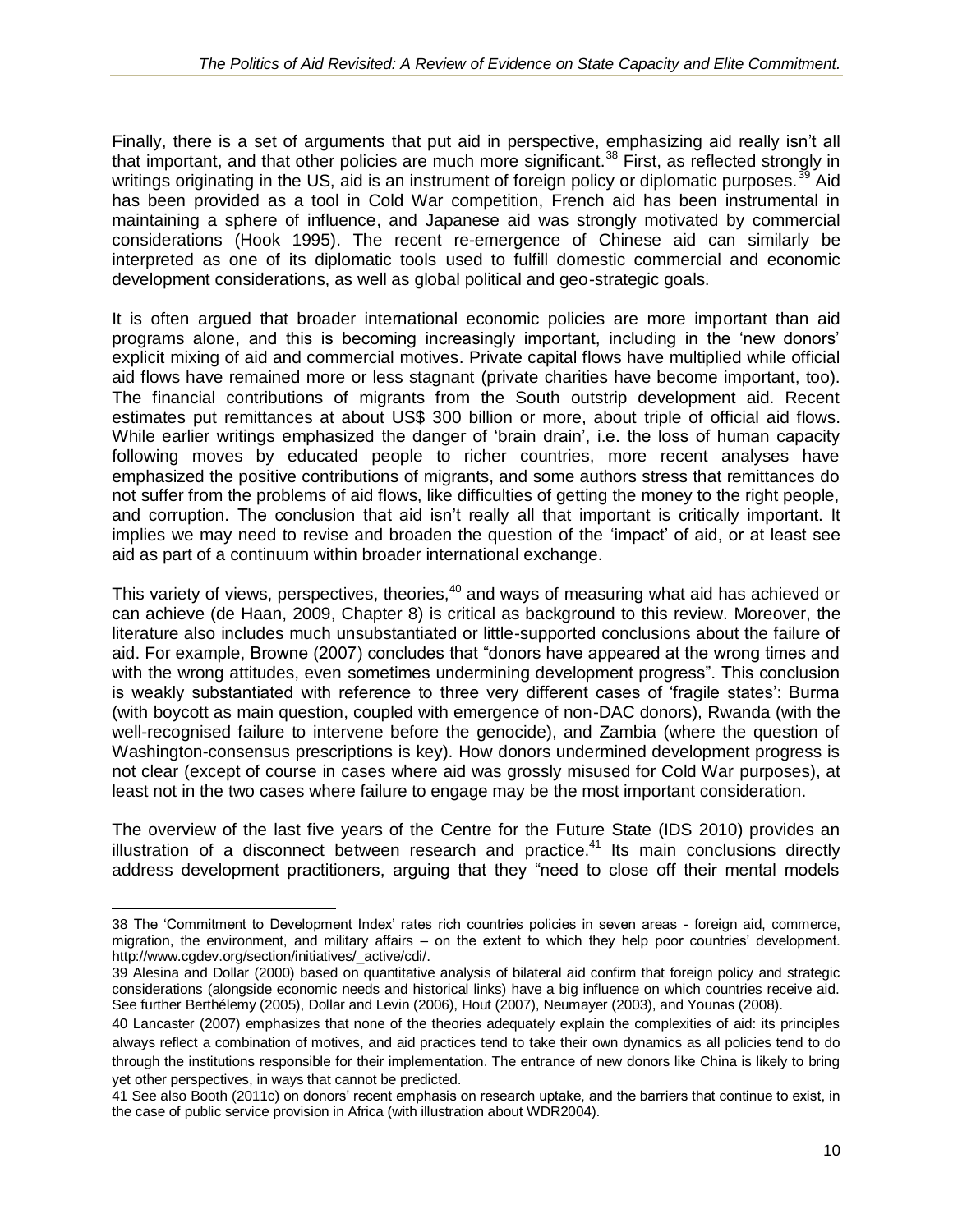about governance and development that are rooted in OECD experience" (Unsworth, 2010, Executive Summary). While some of the text may be perceived to be slightly condescending ('most people can learn to draw'), more significantly, there seems to be no analysis of why donors do not adopt the necessary political perspective, i.e., a political analysis of donors' actions seems to be lacking.<sup>42</sup>

Thus, the diversity of perspectives on aid, which are often left implicit, and particularly the polarisation, may not be helpful in creating a better understanding on the impact of donor agencies. Moreover, simplification about agency staff ability to apply political analysis may be creating additional barriers. In fact, officials within donor agencies often do recognise that they are political agents as part of broader international politics, $^{43}$  and they do position themselves in the local politics – even emphasising a technical role is taking a political position. Future research can make an important contribution in closing a gap in the knowledge of the impact of aid, which has the potential to inform both the academic literature and development practice. This could entail a conscious reflection on and articulation of the perspective through which 'aid' is conceptualised, based in local narratives of the role of aid/donors – in their diversity – in local politics. This in turn would require 'internalising' the role of donors as 'permanent' feature of these local politics.

#### **3. Depoliticisation of aid: what does the literature tell us?**

 $\overline{a}$ 

Political analysis remains poorly represented in international development debates. For example, in the writings of Jan Pronk on aid as catalyst, where one would expect an analysis of policies (and political change), much of the analysis draws on cross-country aid-growth regressions, and his conclusion that "what is required is a special focus in aid policy on social harmony, political stability and peace..." (Pronk 2001, p.628) remained unsubstantiated.<sup>44</sup> At the same time, much of the political analysis has remained a safe distance from much of the international development debate, and certainly from international development practices; this perennially leads to calls to bring politics back into development.

Authors like Escobar, Ferguson and Ignacy Sachs "argue that the entire development discourse is Western created and imbued with the usual dichotomies of Western superiority… [and] … justifies the existence of an interventionist and disempowering bureaucracy … [T]his critique argues that the entire development edifice – the concepts, the language, the institutions built up around it – *causes* the problems it supposedly seeks to solve …."<sup>45</sup> Probably the most-cited (and used in development studies courses?) work is James Ferguson's (1990) 'The Anti-Politics

<sup>42</sup> For example, most agency employees would be very familiar with one of the key findings of the research that "superior performance of one investment promotion agency is explained by informal personal and political relations and alignment of interests between local and higher level officials" (Unsworth, 2010, p. 29). A political analysis of donor actions would include, among other things, the discrepancy between staff understanding of and working with informal relations, and formal reporting requirements.

<sup>43</sup> And if they don't automatically, critiques will frequently remind them, as the recent upheaval around British aid (among the most untied of all aid) to India showed.

<sup>44</sup> This was raised in a comment in the same journal *Development and Change* by Petras and Veltmeyer, for a realist political perspective, to which Pronk (2003) responded; in my reading again failing to provide evidence of aid impact on politics or the ability to influence policy making. James Boyce in response to Pronk argued for the need to unpack both sides of the aid relationship (in: Pronk 2003, p.387).

<sup>45</sup> Uvin (2004, p. 32). Many of the authors in this strand of 'deconstructive' commentary are anthropologists. A related anthropological approach focuses on describing "the interaction of ideas and relationships in development arena" (Mosse and Lewis, 2006, p. 5). In 'critical perspectives' on development, Kothari and Minogue, quoting Ignacy Sachs, argue "there has been a failure of the post-war development project" (2002, p. 2).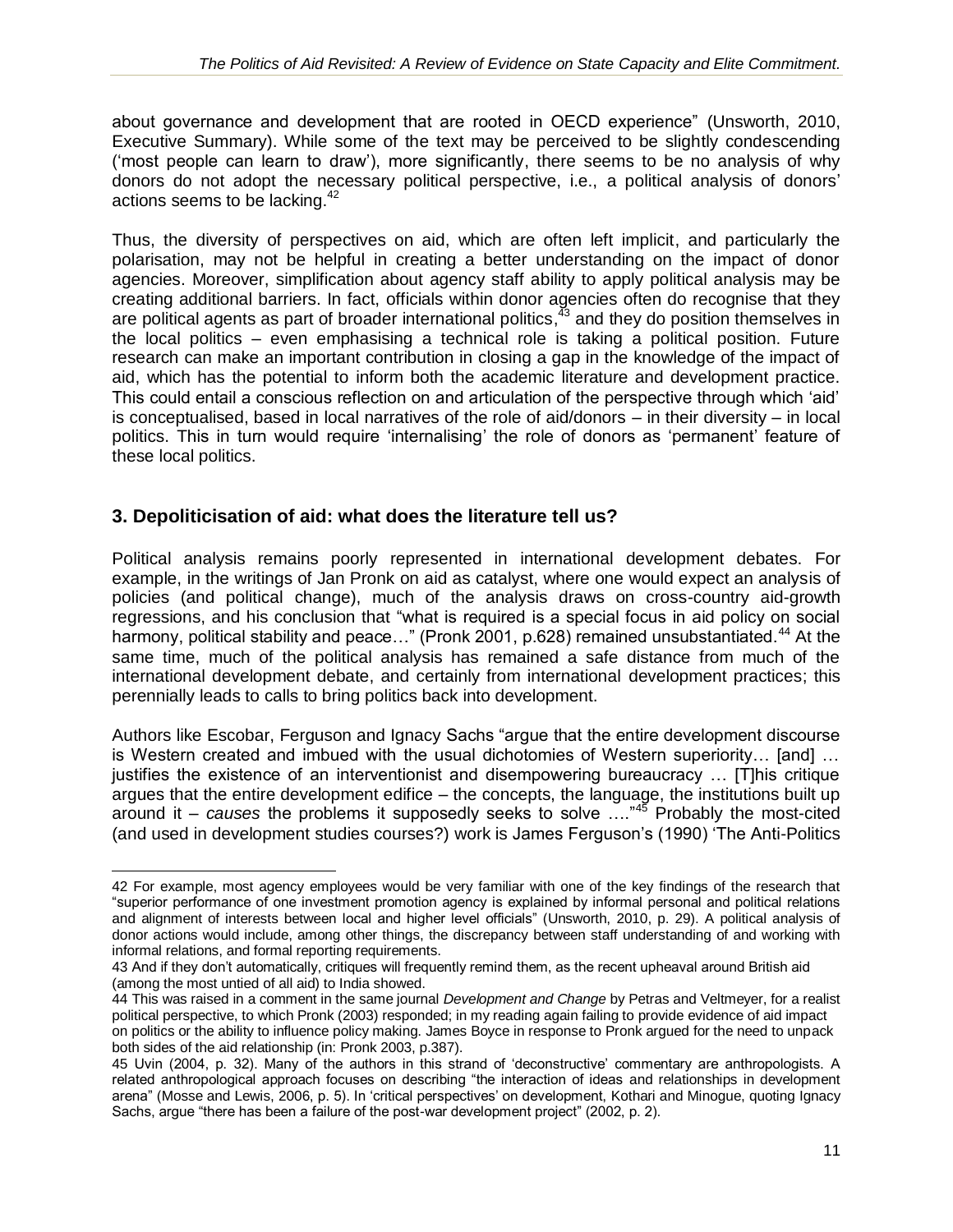Machine', which provides an ethnography of the aid industry in Lesotho (a highly aid-dependent country) that constructed the idea of Lesotho as a peasant society, in an attempt to justify the development agencies' own existence.<sup>46</sup> Ha-joon Chang's critique of aid, or international collaboration more broadly, is that promotion of good governance implies pushing poor countries into adopting institutions that were non-existent in their own countries at similar stages of development (Chang, 2002) – but none of this, we would argue, can be generalised in terms of what donors aim or achieve.

Over the last ten years, as we discussed above, the role of politics in development has received increasing attention. This can be interpreted, to some extent at least, in the sequence of perceived failure of technocratic approach to adjustment in the 1980s, the rise of an ambitious governance agenda,<sup>47</sup> good governance, and good enough governance, which opened up the space and need for better understanding of the role of institutions and politics within development.

Booth and Golooba-Mutebi (2009) usefully distinguish three types of political economy analyses, illustrating the diversity of perspectives that have emerged over time. First, Drivers of Change and similar analyses that emphasise the constraints that countries' histories and institutions impose on changes supported by donors.<sup>48</sup> Second, internal World Bank political economy analysis uses stakeholder analysis and a range of public choice and game theory approaches. And third they describe the conceptual approach that focuses on the room for manoeuvre, and 'change against the odds' as pioneered by Merilee Grindle in social sector reform in Latin America.<sup>49</sup> In their own view, a ('layered') political economy approach to an explicit problem may be more likely to influence action than more generic forms of analysis, and they highlight the potential for donors to support third party facilitation in reform processes. Additionally, as referred to earlier, their work emphasises different forms of neo-patrimonialism, and the need for 'working with the grain'. 50

In a recent EC PEA seminar, Sue Unsworth, who led efforts at DFID to introduce and improve political analysis, concluded: "The Political Economy Analysis has received a good deal of attention in recent years. But for it to endure … donors have to change the way they operate ….The impact has been quite fragmented within agencies, and what [the Political Economy Analysis] hasn't done is induce any kind of fundamental rethink about how development happens and what the role of external players might be … [and] isn't affecting key decisions agencies make about how they recruit and deploy staff and train and use them" $5$ 

<sup>46</sup> Tania's Li's study of the establishment of a national park in Central Sulawesi criticizes donors for analyzing livelihood challenges as only technical problems failing to see the structural conditions. Chhotray (2011) also builds on Ferguson's ideas.

<sup>47</sup> Additionally, the increasing emphasis of institution in the work of North (1990), and in cross-country regressions of Acemoglu et al. (2001). The work of Mustaq Khan received a fair amount of attention within DFID (e.g., Khan 2006). 48 For example, Duncan et al. (2002) with reference to Bangladesh.

<sup>49</sup> Illustrated in the paper by Kaminski and Serra (2011), which highlight the endogenous and non-orthodox (and hence successful, for some time at least) nature of cotton policy in Burkina Faso. Further, see for example Duncan and Williams (2010) with illustrations of application of political economy analysis in Bangladesh and Nigeria, concluding that more needs to be done, among other things, to understand incentives of donor agencies. PEA in Nepal has been held up as an example of a well-informed approach.

<sup>50</sup> Kaminski and Serra (2011); this stresses that the nature of reforms went against a Washington Consensus, but does not explore the interaction with donors (for example, in the context of HPIC debt relief to the country; [http://www.imf.org/external/np/sec/pr/2002/pr0221.htm\)](http://www.imf.org/external/np/sec/pr/2002/pr0221.htm). Similarly, Booth and Golooba-Mutebi's (2011) analyse Rwanda's ruling party's relationship with Tri-Star investment, highlighting this has been controversial with donors.

<sup>51</sup> [http://capacity4dev.ec.europa.eu/eu-working-group-land-issues/article/understanding-politics-development;](http://capacity4dev.ec.europa.eu/eu-working-group-land-issues/article/understanding-politics-development) see further Unsworth (undated). Also [http://capacity4dev.ec.europa.eu/political-economy/document/using-political](http://capacity4dev.ec.europa.eu/political-economy/document/using-political-economy-analysis-improve-eu-development-effectivenessdraft-0)[economy-analysis-improve-eu-development-effectivenessdraft-0.](http://capacity4dev.ec.europa.eu/political-economy/document/using-political-economy-analysis-improve-eu-development-effectivenessdraft-0)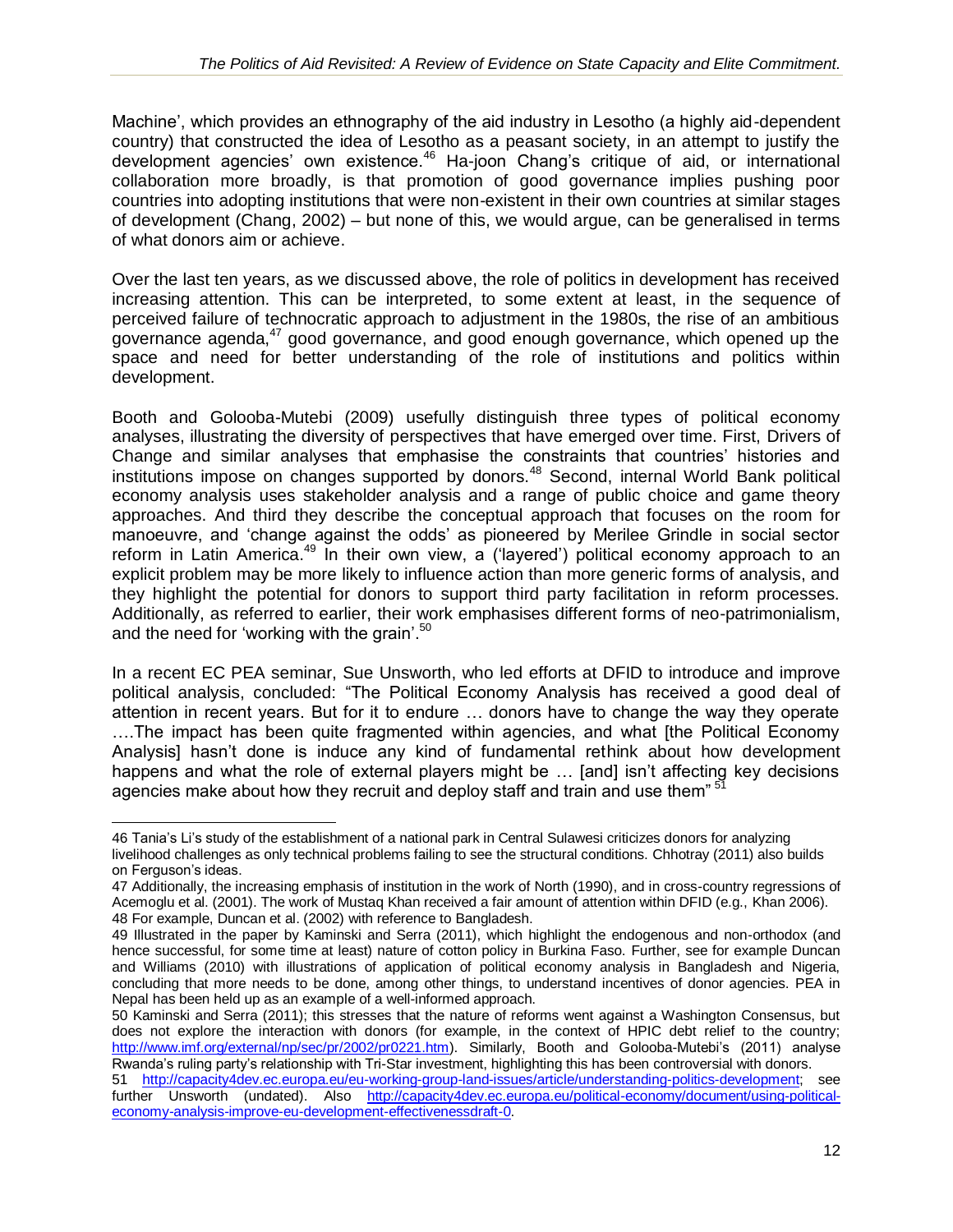Another politicised development practice is aid to promote democracy, which has been the subject of a fair number of studies, including as a variable in regression analysis. Kosack (2003) concluded that aid does not show a positive impact on quality of life, but it does show a positive sign if combined with a variable of democracy, and is ineffective in the case of autocracies – thus providing an argument for (though not ways in which) donors to enhance aid effectiveness while promoting democratisation. Further, quantitative analysis has been used to assess the role of 'democracy aid' (Savun and Tirone 2011).<sup>52</sup> Kalyvitis and Vlachiki (2010) use data for 59 aid recipients during 1972-2004, using three categories of political regimes, and show a positive impact on democratisation.

There is a recent growing interest in the role of elites in (economic) development.<sup>53</sup> Birdsall (2007, p. 2) argues that Africa is caught in an institutional trap, which is "signaled and reinforced by the small share of income of its independent middle-income population." In line with the social policy literature that emphasises the need and political expediency of universal provisions, Birdsall argues "that a robust middle-income group contributes critically to the creation and sustenance of healthy institutions, particularly healthy institutions of the state  $(2007, p.2)$ ."<sup>54</sup> Aid, therefore, needs to be more aware of the risks that (increasing) aid poses for this middle class (still poor, by international standards), through, for example, the labour market for skilled workers, interest rates, domestic investor confidence, and taxes. However, except in analysis of community-based development (Wong 2010, and see discussion below), the role of aid does not appear as a critical theme for example in Robinson's (2010) analysis of transnational elites. It does feature though rather superficially in the analysis of Mozambique's elite by Hanlon (2010), including how structural adjustment led to reduced incomes of public services workers, and how aid money was used in privatisation that benefited elites,<sup>55</sup> but for example not paying much attention to the different positions taken by different donors, and contradictions that presumably existed within donors' prescriptions.

Naomi Hossain's (2005) work on elite perceptions of poverty in Bangladesh has been one of the few that directly touches on the question posed here, but this too was generally not linked to aid (even though Bangladesh is moderately dependent on aid), and international links are strong through civil society organisations. She concluded that poverty was not a high priority for the Bangladeshi elite, not because they were ignorant or callous about poverty, nor because they failed to see a self-interest in tackling poverty, but simply because it did not have priority: poverty is not perceived as a threat, the elite thought much action was already undertaken, and their distrust of the state reduced appetite for further state-led action. The edited book by Elisa Reis and Mick Moore (2005) *Elite Perceptions of Poverty and Inequality,* similarly concludes that many countries – their case studies include South Africa, Philippines, Haiti – lack the kind of commitment that was behind the growth of welfare states in the 19<sup>th</sup> century.

Thus, the picture regarding a possible de- or re-politicisation of aid and its literature is mixed. There is an increasing body of political analysis in the field of development studies, and particularly in the area of commissioned research that is required to have direct policy

<sup>52</sup> Faye and Niehaus (2011) analyse aid flows used as a means to influence elections..

<sup>53</sup> See for exampl[e http://www.wider.unu.edu/research/projects-by-theme/development-and-finance/en\\_GB/Elites](http://www.wider.unu.edu/research/projects-by-theme/development-and-finance/en_GB/Elites-and-Economic-Dev-Conf/)[and-Economic-Dev-Conf/.](http://www.wider.unu.edu/research/projects-by-theme/development-and-finance/en_GB/Elites-and-Economic-Dev-Conf/)

<sup>54</sup> See also the article on middle classes in the edited volume that describes declining inequality in parts of Latin America (López-Calva and Lustig, eds., 2010).

<sup>55</sup> Hanlon (2010), building on earlier work (Hanlon 2004) show how donors promoted corruption trough their choice of elites to work with. Hanlon (2010) ends his analysis of Mozambique with reference to the possibility that Mozambique is now becoming a developmental state, which includes resistance to donors' prescriptions.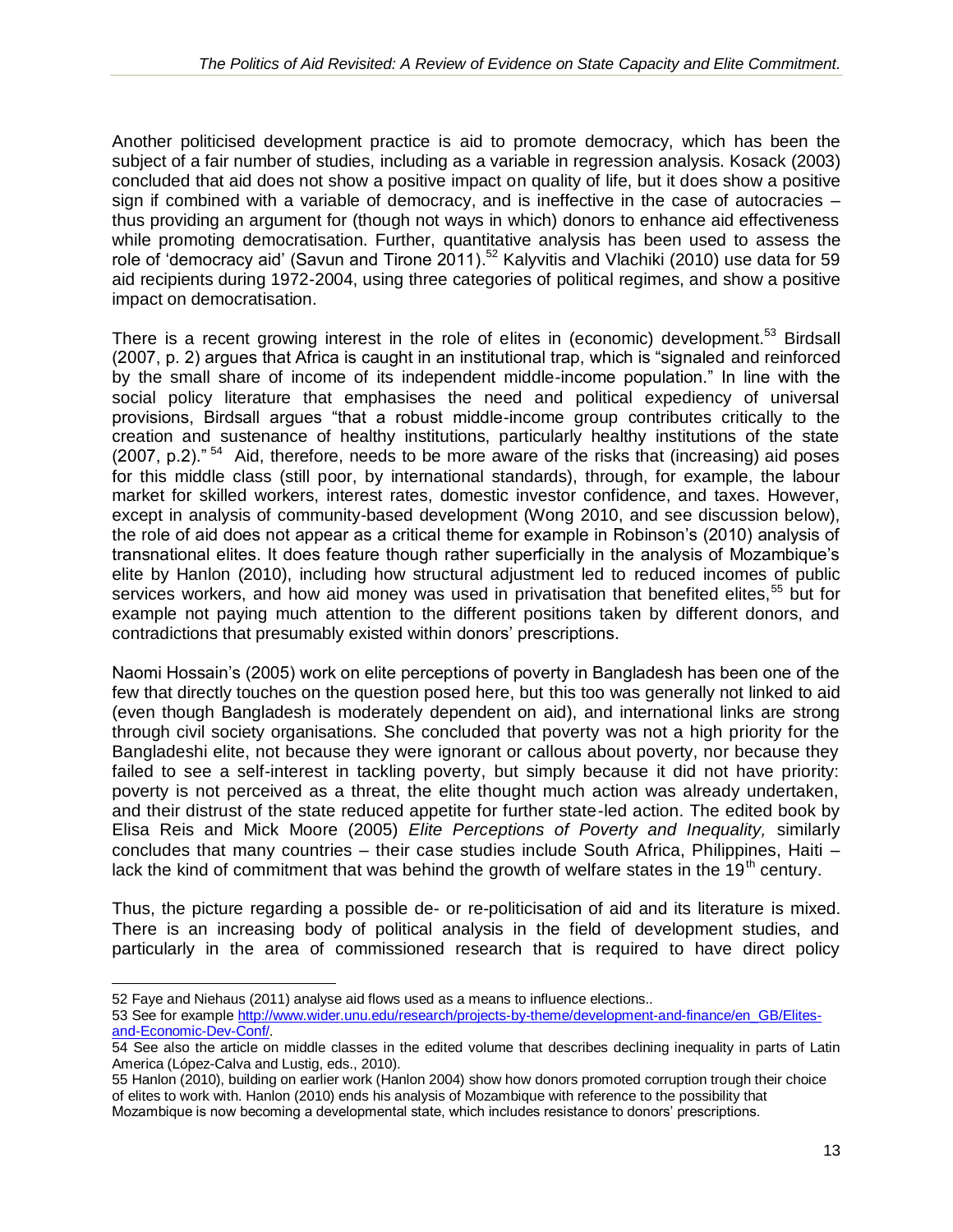relevance. But calls for political analysis continue to increase,<sup>56</sup> ever since the disappointment with reforms during the 1980s. Our observations confirms that of Sue Unsworth that there continue to be barriers for more informed political analysis to inform practice – and arguably there needs to be a better understanding and acknowledgement of what these barriers are. There is little empirical analysis of how donors, even where they do start adopting a political perspective, do influence local institutions and the people they work with.

#### **4. Of aid modalities and conditionalities**

In this section we look at the more technical literature on aid, regarding conditionalities, and aid modalities. Aid is provided in many different ways, in different 'aid modalities', a term used in particular to highlight differences between the project-mode of development that had become increasingly unpopular and sector and national approaches like PRSPs.<sup>57</sup> The impact and how we measure impact would be substantially different for each of the modalities, and the choices between modalities also are critically important.<sup>58</sup> The literature in each of these areas is large; this section discusses the lessons of each for the way we can understand the impacts of donors.

Project mode of aid delivery, road building, livelihoods projects, etc. have generally been the most a-political, and heavily criticised, including because of the 'islands of excellence' that resulted, the lack of scaling up of good practices, the proliferation of projects and possible drain on local administrative (and research) capacity.<sup>59</sup> At least implicit in this critique has been a notion that projects tend to be a) at best immaterial to broader politics and commitments (with the use of LogFrames as an illustration of this), and b) could possibly do damage by (unintentionally) reinforcing power differences.

Technical cooperation, and capacity building, is an example of project mode of approaches (but also a common part of sector or more macro-level approaches), and has a large body of technical literature of itself, and a body of critique,  $60$  such as Kühl (2009) who argues that the concept capacity development functions to meet the legitimacy requirements of aid organisations. Land et al. (2009) on the basis of an ECDPM study argues capacity development is (still) premised on planned technocratic interventions, without due attention to the political (and social-cultural) dimensions of change needed for sustainable outcomes. Similarly, Bergström (2005) highlights two critical conditions for successful (institutional development) projects, 'real' determination to achieve change on the part of the partner, and understanding of local context: neither of these were facilitated by Sida procedures.<sup>61</sup>

Project and technical cooperation can happen in a non-political or unreflective manner, but it can also be placed at the heart of political interventions, such as training of police, financial

60 See for example Aron (2003) for post-conflict situations.

<sup>56</sup> For example, World Bank, Social Development Department (2006) highlights and defines the need for analysis of political context to inform development planning, but with very little evidence of what the impact of these are on the ground.

<sup>57</sup> See Foster and Leavey (2001) for a discussion of choices between aid instruments. See further Irish Aid (2008) research report on good governance and aid modalities.

<sup>58</sup> For example, general budget support in Ethiopia was suspended after the violence of the 2005 elections, to be replaced by sector-support for basic services combined with governance improvement (see for a description http://www.dagethiopia.org/index.php?option=com\_content&view=section&layout=blog&id=14&Itemid=16) 59 The majority of aid is still delivered as projects (Riddell, 2007, p. 180; see de Haan, 2009, Chapter 4).

<sup>61</sup> James and Wrigley in a 2007 INTRAC paper describe the 'mystery' of capacity building, which needs methods that strengthen ownership; are people-centred, engage with peoples' values and emotions, and adapt to context.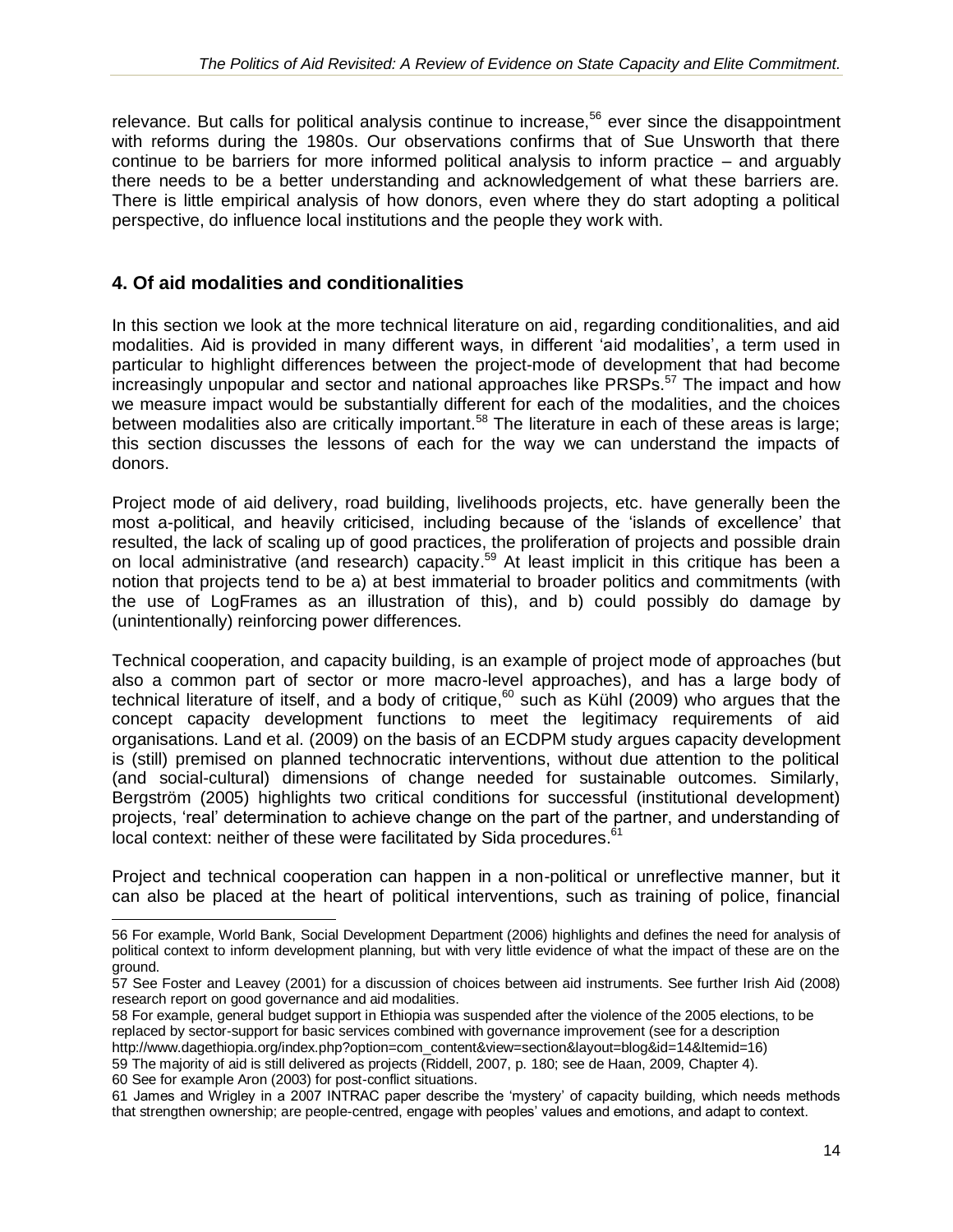management, strengthening media, electoral reform, etc.<sup>62</sup> Project reviews and evaluations tend to look at 'impacts', without much reflection – as far as we have seen – on the impacts on people and attitudes of the long-term international exchange people have become part of (and that would include scholarships).

A currently popular form of projects, because it would provide benefits to poor people directly and immediately (and why it became a popular modality under Jim Wolfensohn), are community-driven projects.<sup>63</sup> There is a body of knowledge that has looked at the impact of community driven models of aid delivery. Gooloba-Mutebi and Hickey (2009) for example analyse the Northern Uganda Social Action Fund, highlighting problems of intra-group conflict, lack of capacity to manage resources, and bad practices of group facilitators. They argue that community-driven models fail to engage seriously with predominant power and political relations (and in this case the specific forms of exclusion in Northern Uganda), and issue that has been acknowledged by some World Bank analysts as well.<sup>64</sup> They also suggest that (parallel) funding mechanisms like this may actually "undermine the role and accountability of the state" (Gooloba-Mutebi and Hickey, 2009, p. 33), $65$  a question that runs through much of the literature and review of social funds (De Silva and Sum, 2008) but practitioners have different views on.

The role of NGOs receives much attention in the popular press, and some of the academic literature. Advocacy-oriented NGOs of course directly try to impact politics, and questions are posed frequently about the role of international aid in engaging in national politics (there have been moves of larger NGOs to become entirely national). Service-oriented NGOs are often put forward as being better able to reach remote and deprived populations, but this has been disputed too. James (2010, p. 13) highlights a "dissonance between what international development agencies know about capacity development and what they implement," as they tend to be driven – much like governmental aid agencies – by their own incentives and selfinterest.<sup>66</sup> Collaboration between NGOs and officials can be problematic. Batley's (2006) synthesis of 6 case studies shows that distrust and rivalry between NGOs ad government are common.<sup>67</sup> The literature also has raised questions about the negative impact of donor-funded NGOs on local organisations, and self-organisation: e.g. Bano suggests aid leads to lower performance in mobilising members (in: Booth 2011b). Eyben and Ladbury emphasise that donors' efforts to empower citizens are unlikely to be successful – but they can contribute to promoting the conditions under which citizens and activists can constructively engage with the state, and help "strengthen accountability by supporting those working *across* the state/society divide and brokering connections" (Eyben and Ladbury, 2006, p. 20).

<sup>62</sup> The multi-donor support to Ethiopia may be an interesting case study of explicit and strongly-worded attempts to improve governance and accountability (eg by UNDP\_ alongside provision of sector support to basic services.

<sup>63</sup> Of course, this has a very long history, but the World Bank (post-adjustment) interest in social funds enhanced the interest in quantitative terms; over time social funds and CDD approaches appear to have converged within World Bank approaches. Mallaby (2005: 202-5) describes the role of Scott Guggenheim and the Kecamantan Development Project as one of the means by which Wolfensohn rebuilt the World Bank's reputation. An account of KDP by Guggenheim is at http://www.yale.edu/agrarianstudies/collogpapers/Crises.pdf. Toby Carroll (2009) argues KDP illustrates the 'Neoliberal Trojan Horse' of social development.

<sup>64</sup> Mansuri and Rao (2004); Gaspart and Platteau 2006 explicitly warned against the 'perverse effect if cheap aid money' in the context of community-driven development. Wong (2010) describes two different models and paradox of engaging elites in projects in Bangladesh and Ghana.

<sup>65</sup> See also the special issue of *The Journal of Development Studies* on 'The Government of Chronic Poverty' (Vol. 6, No. 7, August 2010), edited by Sam Hickey, which highlights new potentials in moves to emphasise citizenship, but not much evidence on impacts of aid.

<sup>66</sup> Igoe (2003) argues that donor-funding for NGOs dedicated to pastoral land rights movements have distracted the movement from original motivations and mode of operation.

<sup>67</sup> Also de Haan (2008), Batley and Mcloughlin, (2010).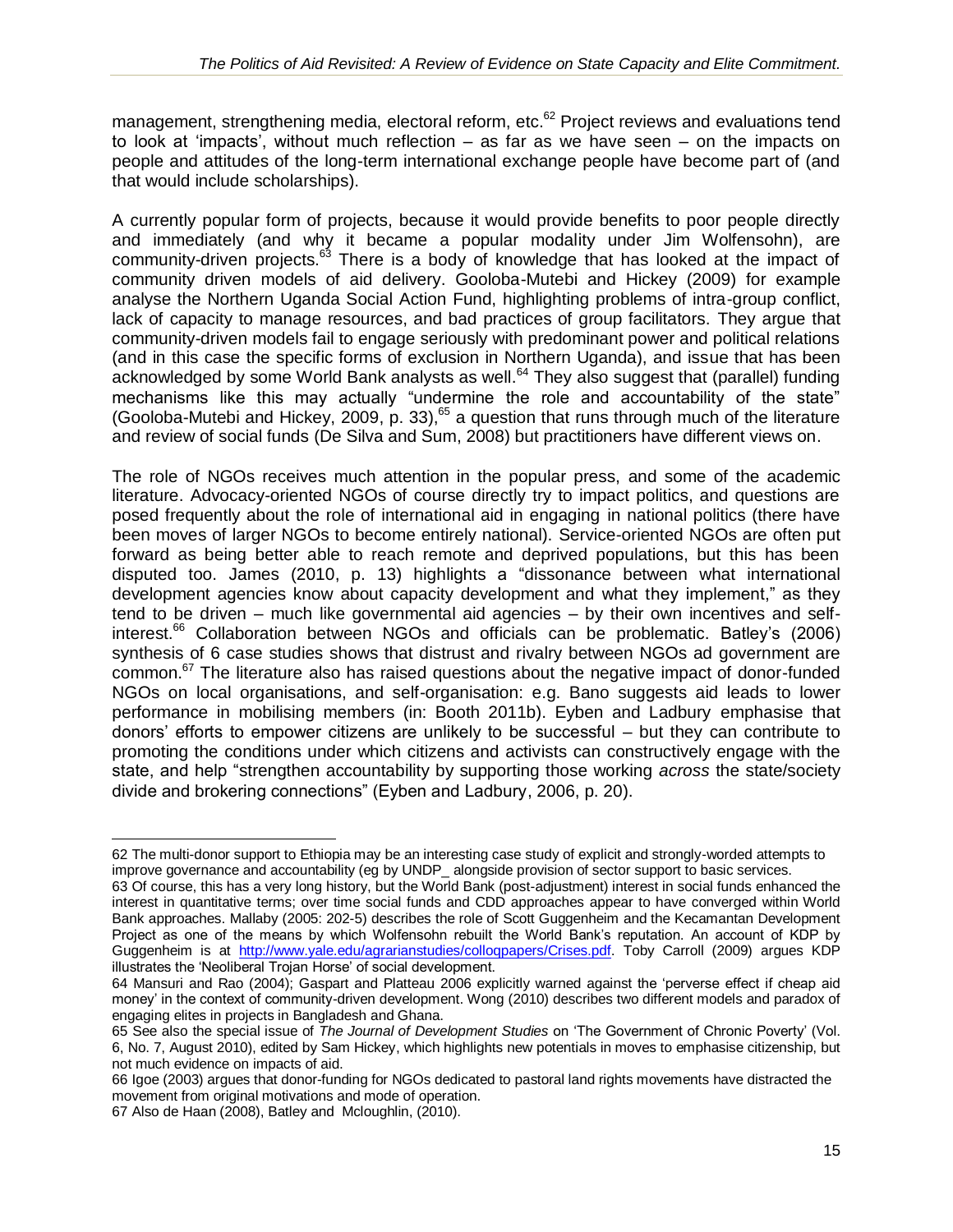While, there are many similarities in characteristics and critiques, it is important to differentiate the project modalities described above from the donor engagement at a more macro level, which have become important in the donor and academic literature since the adjustment approaches emerged. Public sector reform became the dominant mantra of the aid community, particularly Washington-based, as a second step after the stabilisation programmes that followed financial and economic crisis. The literature on this is very large, often critical – though practices of reforms have continued (and the evolvement may be under-studied $^{68}$ ). Hirschmann () for example argued that first generation of structural reforms led to 'collateral damage', emphasising the 'the complex inter-relationship between weak capability, task enormity, conditionality, aid fatigue, absorptive capacity and sustainability ….. the very people who were threatened by these policy reforms were the ones who were expected to carry them out' (quoted in Boesen, 2004, p. 4). The recent political economy approaches discussed above are very much situated in the space of this 'collateral damage'. For example, a key finding – consistent with Hirschmann's – that public sector reform that has focused on formal arrangements has failed to produce real changes in behaviour, even though reforms sometimes succeed against the odds (Booth and Golooba-Mutebi, 2009). Harrison (2004) discusses the emergence of 'governance states', and the role of the World Bank in shaping governance in Mozambique, Tanzania and Uganda.

The field of public sector reform is very broad, and it is unlikely that general conclusions will emerge.<sup>69</sup> Even individual and respected experts – deeply involved in donor 'driven' reforms in context over an extended period of time – may be very critical of donor approaches, their tendencies to prescribe templates, and increasingly unrealistic reporting requirements (Schiavo-Campo 2008), but would also be able to narrate stories of success, in difficult circumstances. Public financial management has received much donor (but less academic) attention, and is regarded as a key element of governance required for economic growth, and for absorbing donor funding (Hedger et al., 2007). Andrews (2010) reviews PFM assessments of 31 African countries, and finds that much change has taken place, but that (de jure) budget preparation has been stronger than (de facto) budget implementation. Civil society engagement was generally well developed. Success in reforms tended to be larger when there were fewer actors involved. There were predictably substantial differences across countries, with growing and stable countries having stronger processes, and 'fiscal states' have better systems than 'rentier states' – surprisingly the analysis does not include aid dependence into the analysis, while it does look at differences based on colonial legacy. The review thus concludes that country characteristics matter a great deal, emphasising the need for support to be based in local realities, and needs to create 'reform space'; but does not include analysis of whether donor organisations have practised this. These findings appear shared, by and large, in a recent overview paper commissioned by the African Capacity Building Foundation.<sup>70</sup>

Another approach that arose explicitly out of the critique of projects as well as perceived need for public sector reform was that of sector-wide approaches, particularly in health and education, which were first promoted by agencies like Danida, and became important for larger organisations like DFID and the World Bank. Sector-wide approaches imply that: "all significant

 $\overline{a}$ 68 See for example http://blog-pfm.imf.org/pfmblog/2008/09/hype-and-realit.html

<sup>69</sup> Dietrich (2010) argues that corrupt governments are likely to comply with donor objectives in sectors were compliance is cheap; my own experience in Orissa showed that there are sectors (forestry, water) where donor involvement (at the public policy rather than project level) is much less welcome, possibly because of the strength of vested interests. The power sector reform in Orissa however appears a distinct outlier in this respect.

<sup>70</sup> Hove and Wynne (2010). This provides a 'balance sheet' of Medium Term Expenditure Framework (MTEF) and an Integrated Financial Management Information System (IFMIS), with a case study of relatively unsuccessful attempts in Rwanda, emphasising the need for incremental reforms.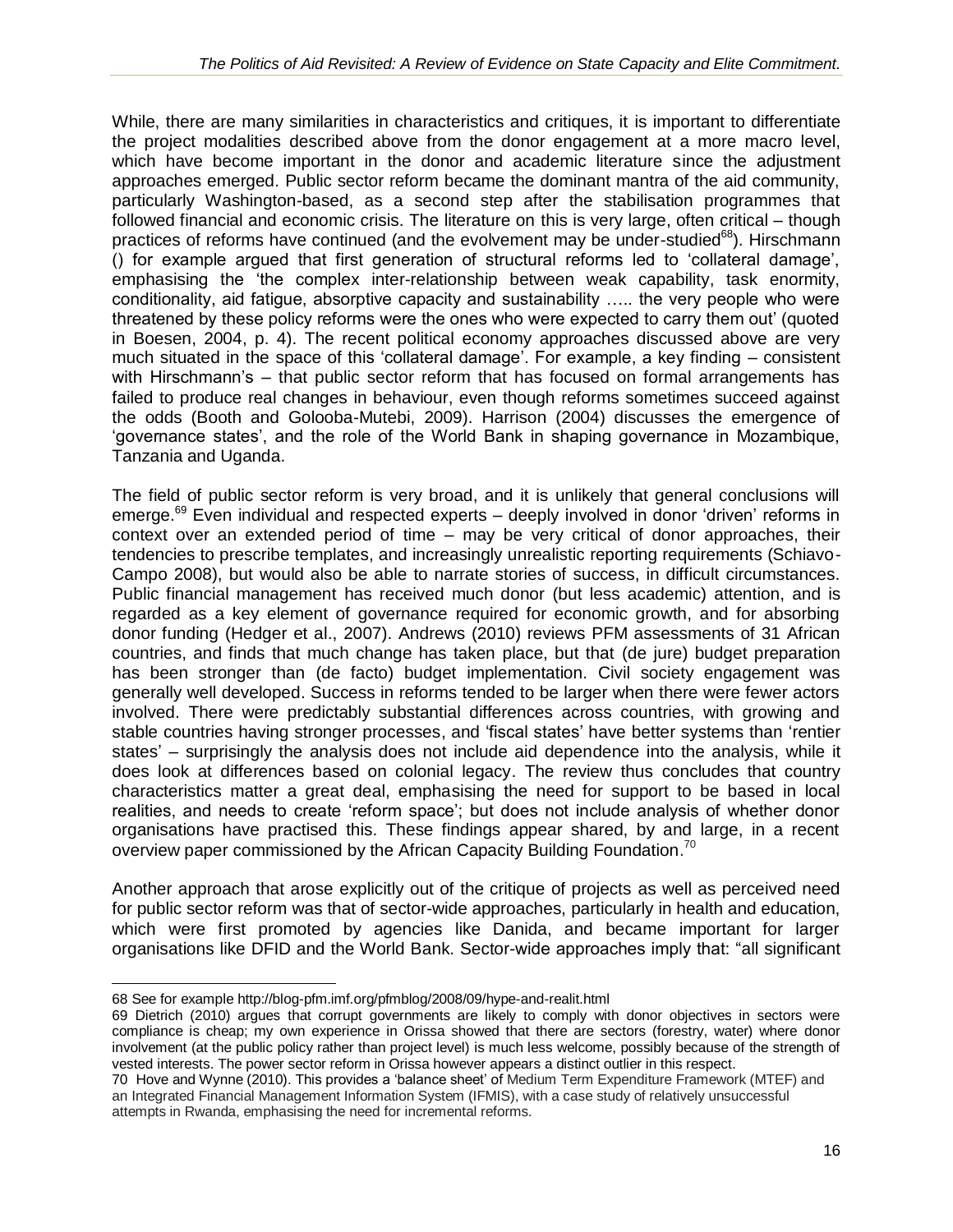funding for the sector supports a single sector policy and expenditure programme, under government leadership, adopting common approaches across the sector and progressing towards relying on Government procedures for all funds" (Foster, 2000, p. 9. This approach was a response to three issues that are relevant for this review: the fact that conditionalities did not work (see the discussion below), the need for institutional change, and the need to overcome fragmentation of budgeting. Closely linked to sector-wide approaches are donor approaches to general budget support, which were popular for some time as cutting edge to enhance aid effectiveness but more recently have given away (again) to project modes, partly because of donors' needs to see results and partly because the conditions for governance were found lacking. Budget support involves financial transfers to recipient countries' treasuries, combined with 'policy dialogue' and various forms of capacity building. Molenears *et al.* (2010), for example, analyzes the type of policy and political dialogue in the context of budget support, in the case of two political crises, illustrating the ambitiousness of this agenda. An earlier evaluation of UK budget support to Uganda, in the mid-2000s, illustrated questions regarding assumed political commitment.

As it followed the broad interest and advocacy around debt relief, there is perhaps no area of donor intervention which generated more analysis than the Poverty Reduction Strategies Papers (PRSPs), which brought together international NGOs, the 'like-minded' donors, and the IFIs. There was a great deal of optimism – driven by very different constituencies – that PRSPs would imply a substantial change in aid relationships. While criticized from the start by various people, particularly regarding whether this implied at all a change from the Washington Consensus (Stewart and Wang, 2003, p. 19), from the middle of the 2000s critiques also started to appear from circles closer to the aid practitioners. First, the literature has become generally critical of the question whether PRSPS have really changed aid relationships (e.g. Booth and Piron 2004 with reference to Bolivia, Booth, 2010). Booth, Grigsby and Toranzo (2006) conclude PRSPs were unsuccessful in generating political buy-in for poverty reduction, similar to many of the findings on budget support. Second, the PRSP approach required a change in donor practices, towards a shared support to nationally formulated development and poverty reduction plans. Issues of harmonisation and alignment that have come to the centre of attention under the Paris Declaration/Consensus, which has given rise to a substantial amount of donor-focused literature. The conclusion of dissonance between donors' insistence on ownership, and the ways this is interpreted by recipients, $71$  is relevant to understanding the dynamics of donor impacts.

The question of conditionalities is central to many of the questions about and choices for different aid modalities. We refer to modalities not in terms of the policy prescriptions that have obtained a highly-charged reputation under the Washington Consensus (though 'IMF riots' would by themselves be an interesting theme for research on the politics of poverty reduction), but in terms of the technical prescriptions in terms of improvement of governance, including reducing corruption.<sup>72</sup> The question of conditionalities had become a much debated issue in the 1990s, after a decade of experience with structural reforms. A recent article by Montinola (2010) using data from 68 countries during the 1980s and 1990s, argues that conditional aid (impact of IMF and World Bank aid on fiscal reform) can be effective depending on recipients' levels of

 $\overline{a}$ 71 Booth (2010) highlights that debates on country ownership remain technocratic, and provide no answers to what donors should do if governments do not take the necessary leadership. See further Browne (2007) Kanbur (2000) in Tarp, and Uvin (2004).

<sup>72</sup> Admittedly, the two cannot be neatly separated, but there is a critical difference between prescribing governments how much to invest in primary education as condition for assistance, and to make support to education subject to efforts to reduce corruption or inefficiencies. The success of aid programmes in China was determined to a great extent exactly because they were used as an instrument by the government to improve efficiencies.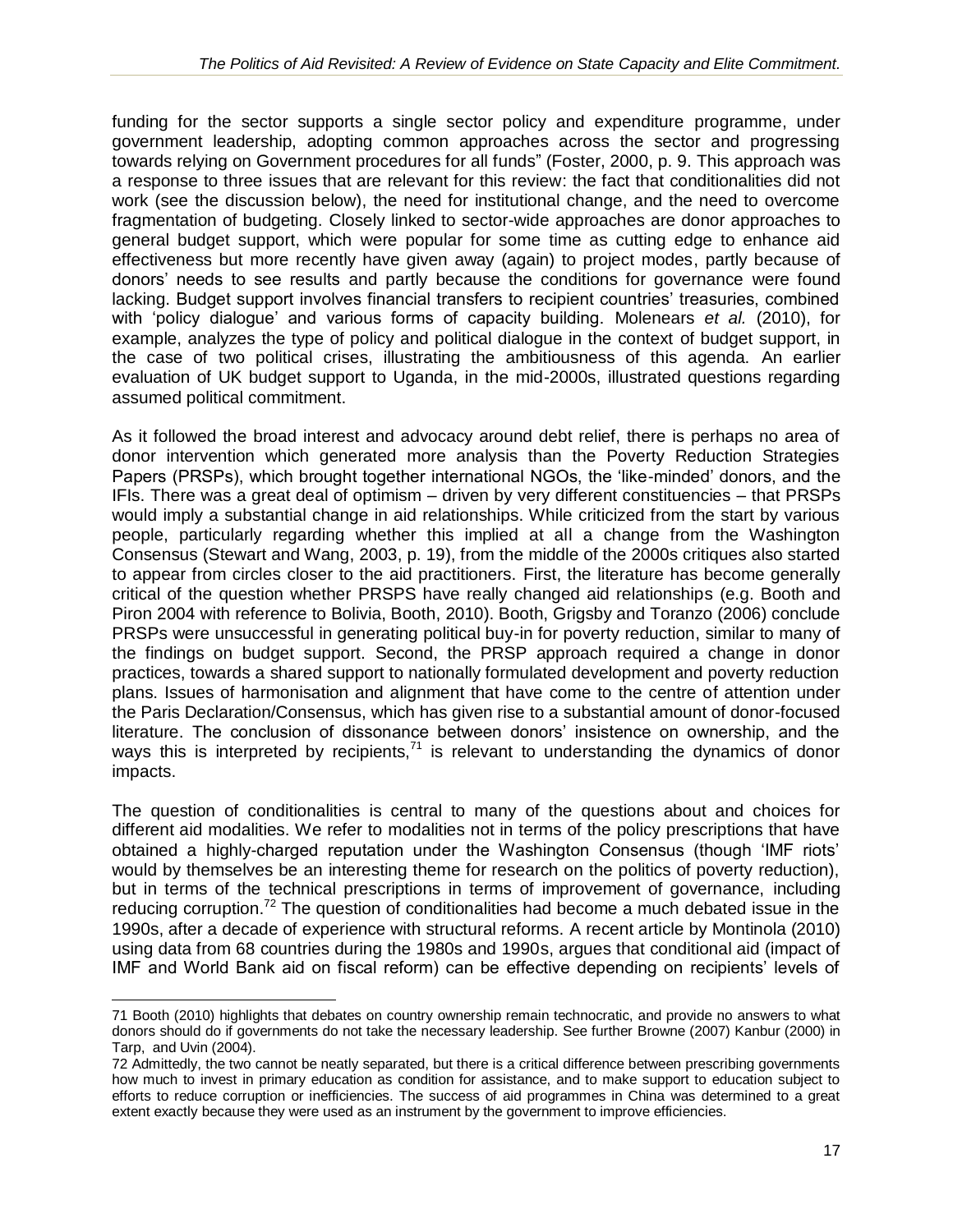democracy. The reason for this is interesting, as the author suggests that aid can help democratic governments stay in power. Tony Killick has carefully analysed the role of conditionalities, or 'pre-commitments' in aid relationships.<sup>73</sup> His conclusion confirms the common wisdom that conditionalities do not work, but with an important emphasis: he argues that donors are "often unable to put in place a system of rewards and punishments sufficient to overcome the frequent perceived conflicts of interest between themselves and recipient governments" (Killick 1997: Abstract). Instead, he argues, "… donors should recognize that their main contribution to policy reform in developing countries has been through influence on the contemporary intellectual climate, and persuasion of governments through regular contacts (ibid.). $^{774}$ 

Again, general conclusions and cross-country quantitative studies are unlikely to tell the full story (for instance, non- or less-democratic governments can also use aid to enhance popular support – Ethiopia comes to mind as a recent example). We believe and experience indicates that agreed 'conditionalities' can work, but they arguably are no longer conditionalities in the definition of Tony Killick that emphasises that they are a commitment that would not be made in the absence of aid. For instance in China, the 'conditionalities' of aid on the one hand were resisted, but on the other hand the type of conditionalities that suited policy makers' reform agendas were, of course, actively embraced.

A political analysis of conditionalities (carefully defined) appears significant for various reasons. First, the debate on conditionalities is deeply politically charged, and in some cases just because of that may be forming a core part of the national poverty politics.<sup>75</sup> Second, the practice of conditionalities (which the literature suggests continues to exist) is now challenged from two angles: by the 'cash-on-delivery' ideas that have emerged particularly from the US, and by China's insistence that aid should not be subjected to conditionalities (apart from the One China issue, and tied aid, though the former is more a 'pre-condition' in the sense that it is the basis on which the PRC establishes diplomatic relations with other countries, and it only provides aid to countries with which it has diplomatic relations). But finally, studies cited above hint at a form of an implicit contract between recipients and donors (who are among the first to realise when their conditionalities are working or not). To conceptualise this contract, we can draw on texts on aid negotiations, including those using game theory, principal--agent models, new institutionalism, and a political economy. $^{76}$ 

## **5. From aid dependency to tax reforms and revenue generation**

 $\overline{a}$ 

The impact of aid on capacity and commitment is heavily dependent on the levels of aid, as well as the duration of aid dependency. High levels of aid have been shown to have the potential to create 'Dutch disease' (particularly if there is a sudden surge in revenue), and to create a concomitant political-economy of an implicit contract between the country's elites and the aid workers.

<sup>73</sup> Killick (1997) may be the most systematic exploration of the issue, based on evidence from 21 countries that had undergone structural adjustment. See also the work of Geske Dijkstra (quoted in Pronk 2003, p.396-8) emphasising limited effectiveness. In the same article Pronk refers to Ajit Singh's assessment that conditionalities are illigitimate 74 Killick's (1999) assessment of the impact of adjustment on poverty is also relevant in this respect, as in his view the link between the two is less string as is commonly asserted. See also Buira (2003) on IMF conditionality. Hayman (2011) criticises the use of conditionality in terms of freezing budget support, eg in Ethiopia and Uganda.

<sup>75</sup> Opposition parties in Orissa in the early 2000s organised a "Quit Orissa" demonstration, against World Bank and DFID prescribing budget and staff cuts (which in the donors views' were in line with Finance Ministry prescriptions). 76 As presented by Fraser and Whitfield (2008)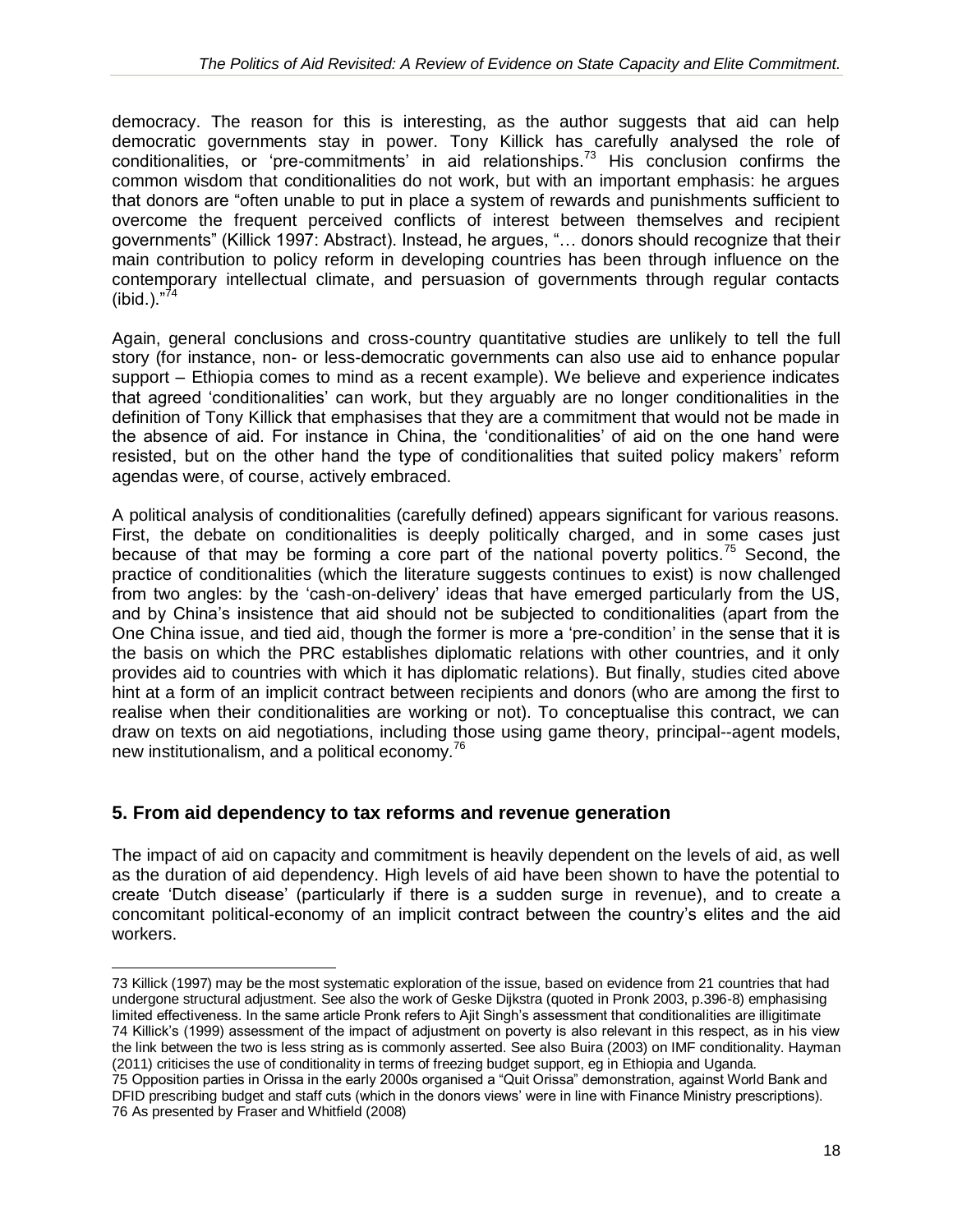While tax reforms have been part of many public sector reform programmes, donor support to revenue generation through improvements in tax collection have not generated the same amount of writings as other subjects in the aid literature. There is common reference to the lack of attention to revenue generation within donor programmes, and possible disincentives that aid programmes lead to, as a critical gap in building accountable states.<sup>77</sup>

One of the critical questions is whether taxation would contribute to stronger state-citizen relations, or perhaps more relevant, the channels through which this would occur. A Christian Aid paper by McDonald and Jumu (2008) supports the argument that taxation is better, in that respect, than both aid and natural resources – which makes them conclude both that aid should be made more like tax, and that tax systems should be strengthened. This position, however, poses as many questions as it provides answers, and this appears a key area to include in country-specific research, in at least two areas.

First, as the literature – including that on development successes – stresses, natural resources are not necessarily a curse, and national institutions are key in mediating the way resources are managed and redistributed. Studies of local governance also stress the importance of fiscal accountability when enhancing local government capacity.

Second, systems of taxation are diverse, and often follow colonial histories. As mentioned, most public sector reform programmes do involve attempts to improve revenue generation, and there are various options for reform, the most common probably being the shift from indirect to more direct taxes. Forms of revenue generation or taxation are also central to relations between central governments and their local authorities, and donors can play a role in this, as Fjeldstad (2001) demonstrates for Tanzania.

Apart from changing power balances, sources of revenue also can impact types of expenditure: Hoffman and Gibson's (2005) comparison of Tanzania and Zambia concludes that a government's *sources* of revenue strongly affect its public expenditures. Local governments started to produce more public services as their budget's share of local taxes increased, while the revenue that local governments receive from sources outside their boundaries was spent more on employee benefits and administrative costs.

Calls for more attention to revenue generation and taxation are more common – it seems – than empirical research in this field. It seems particular promising to chart how a) the relationship between donors and recipients start to change if aid dependency decreases (Bangladesh being one of the many cases), $^{78}$  and b) the different types of relationships that emerge when revenue generation is core part of the aid relationships.

## **6. Emerging donors, revolution in aid paradigms?**

<sup>77</sup> Most important exceptions are Bräutigam et al (2008), Moore (2007), and Di John (2010a, 2010b, 2006), Moss et al 2006 (which concludes states which have more aid are less accountable, and describes several pathways of accountability), Moore in IDS 2005; the paper written by Paul Mosley for the RPC is much more detailed on the subject and can usefully be read in conjunction with this paper.

<sup>78</sup> Fraser and Whitfiield 2008 look at impacts of levels of aid dependency in 7 African countries.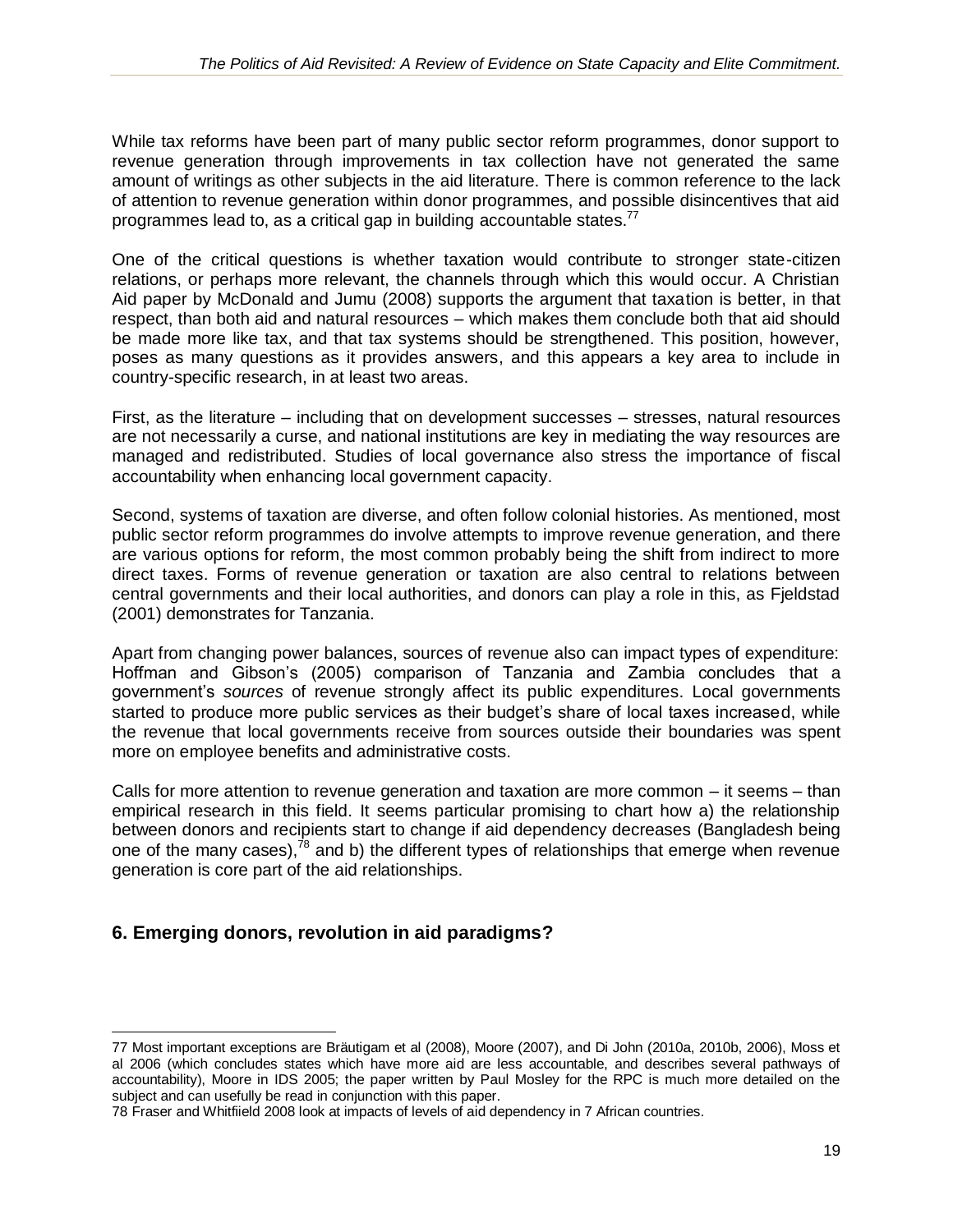There are many ways to get a quick glimpse of the enormous attention that recently has been paid to new donors, particularly, but not only, China.<sup>79</sup> In August 2011, the Economist predicted a revolution in aid, following the announcement that India is setting up its own aid agency (in itself hardly surprising). The 2011 DSA conference probably had the largest-ever series of papers on aid, inspired by the rise of new donors (even though they still form only about 10 per cent of the aid industry; which makes one wonder about the relative absence of interest in old donors in major parts of development studies).

So far, the attention to new donors seems to have developed as a separate field, and not entered 'mainstream' research programmes. For example, the 'Africa, Power and Politics' did not include collaboration with Chinese researchers or explicitly look at the impact of China, despite the seemingly large importance of China on the questions posed. The impact of new donors appears particularly important in spheres of (near) state fragility, but also in the context of changing aid relationships where leaders like Paul Kagame combine increasingly forceful critiques of aid relations, with a presentation of 'China' as an alternative. The critical issue is that China's insistence on non-conditionality and fear of wanting to be seen to engage in internal politics is particularly and increasingly important for understanding the impact of aid on capacity and elites (of the old donors).<sup>80</sup>

Why then would the new donors be important for the questions asked here, and what does this rapidly growing body of literature tell us? We limit ourselves to China, and based on other writings, $^{\overline{8}1}$  suggest there are a number of areas in which China may be different, or seem to be different, but not likely to affect the aid dynamics much, whereas there are a few areas where the change is likely to be more marked. Importantly, these dynamics are also likely to be very context dependent, contingent upon the relative importance of China as a donor, and the extent to which China's growing importance is changing the space of donor-recipient negotiation. $82$ 

While steeped in a very different rhetoric, much of China's aid practices are not radically different from that of other donors. China gives aid to a very large number of countries, matching their political interests and rhetoric (note that concentration efforts of DAC countries have generally not been impressive), and drawing on their own experience as aid recipient. They provide aid to most sectors, very similar to the rest of the aid community. The insistence on South-South cooperation has a different ideology than the technical cooperation of OECD donors, but the differences in content are less radical. Their aid programme is administered, in effect, by a large number of Chinese government and other agencies; this makes it different from the UK or the Netherlands, but very similar to the way the US aid programme is administered. Much has been made of China's use of aid as soft power, but this is arguably as much a reflection of the relative lack of scholarly attention to the way aid has been embedded in OECD countries' global politics, as it is to the uniqueness of China's approach.

<sup>79</sup> The recent DSA/EADI conference gives a very good overview of the breadth of work on old and new donors (including, for instance, emerging aid programmes of new EU accession countries). For the attention China has received, see for example the list of speaking engagements of Deborah Bräutigam, in our view the best-informed observer of Chinese aid (http://www.chinaafricarealstory.com/p/dragons-gift-book-talks-in-march-april.html).

<sup>80</sup> Another critical change, which we will not discuss here, is the move towards a focus on infrastructure and economic cooperation, against a strong social sector emphasis that arguably has dominated aid in the postadjustment period; this is not discussed here, for reasons of space, but we would speculate that this shift also has a big impact on the questions posed here.

<sup>81</sup> De Haan, 2010; de Haan and Warmerdam, 2011; Warmerdam and de Haan, 2011a, 2011b, and Warmerdam 2011a;, 2011b, 2011c, with references provided there.

<sup>82</sup> This is subject of the PhD thesis by Sarah Hardus, and by Marian Urbina-Ferretjans. See Urbina-Ferretjans and Surender (2011). Xu (2011) provides an interesting Chinese perspective on this debate.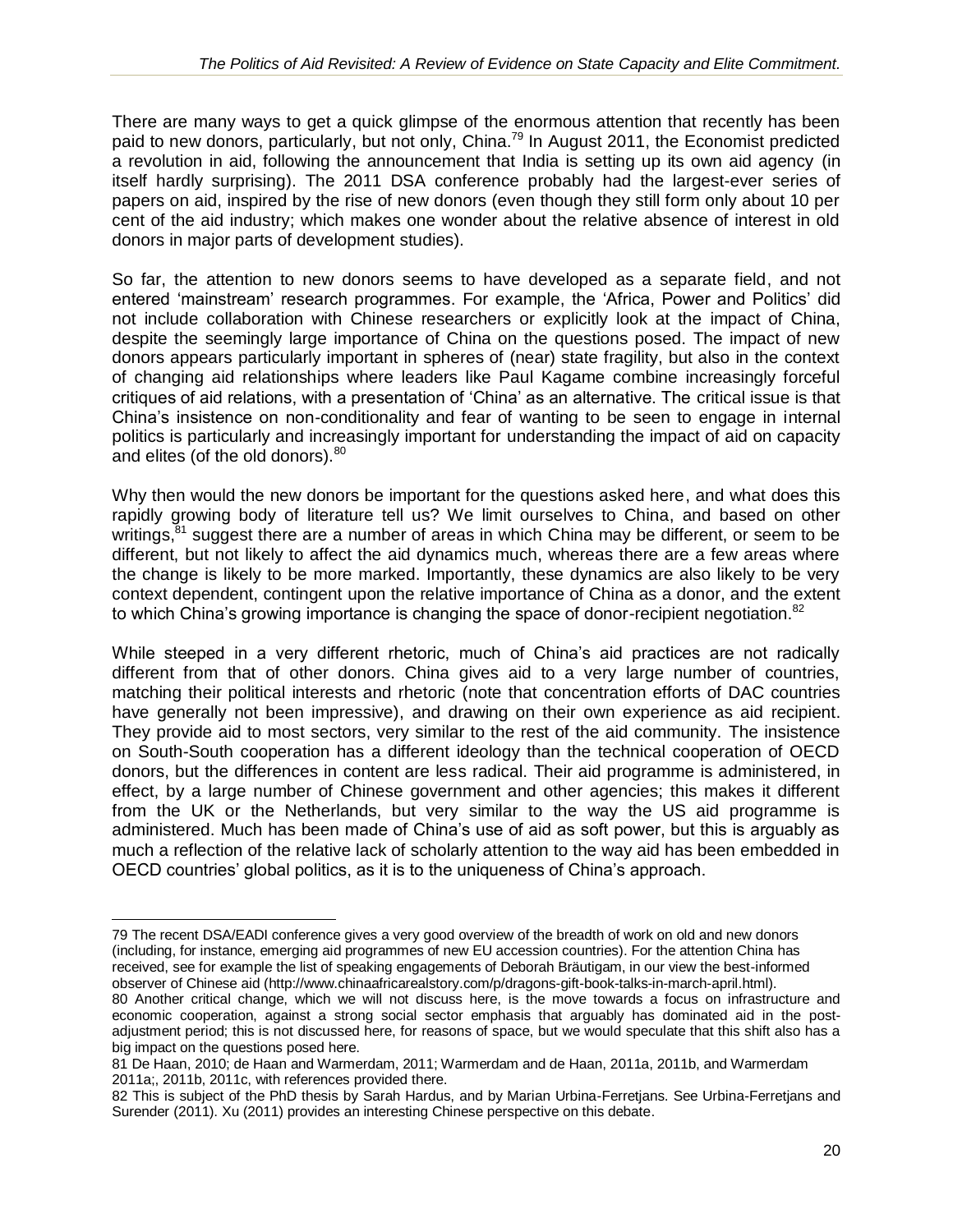Probably a larger difference and impact on the aid dynamics is China's focus on infrastructure, and, related, its insistence on not separating aid from commercial collaboration, often through the kind of turn-key projects that led to failures for the old donors in the 1960s/70s. While this goes against the ideas of untying aid that has led much of the advocacy for better aid since the 1970s, China's approach is likely to remain radically different, for both political and normative reasons (mutual interest being thought as essential for sustained cooperation and being hailed by some Chinese scholars (e.g. Li 2007) as being more effective on a number of levels than aid as charity (Li 2007, 2008), and directly or indirectly this is already influencing the practices of other donors. Studies are rapidly emerging that trace the changes that are taking place, and one of the areas for research might be the move away from a poverty approach to a broader developmental approach.<sup>83</sup>

The second, and for this paper more significant difference is China's insistence on nonconditionally (subject, of course, to recipient countries' recognition of One China) and noninterference. This needs to be teased out carefully, something that most of the existing literature fails to do. China does not engage in governance reforms, and does not insist on sector-wide discussions when supporting or building hospitals or schools. This can of course undermine donors' and partners' reform efforts, and thus change associated political alliances. But it is important to note that China's position vis-à-vis non-interference has not been fixed, as has been demonstrated in Sudan for example, and was in fact redefined during the critical evaluation of its aid programme from 1978-1982. Analyses are emerging that China does take up 'progressive' approaches, where it finds a political or economic necessity. The literature, partly hampered by polarisation that the sudden emergence of a new large player almost inevitably brings, is rapidly picking up on diversity that arises from China's new engagement, and the dynamic nature of that engagement, reflecting the dynamics of China's internal transformations and external responses.

Engaging with the debates on and practices of emerging donors is inevitable for the RPC programme. The new players are influencing the aid dynamics, and the impact aid has on capacity and commitment. There are many ways in which this can be approached, but it is critical to link this to an enhanced understanding of the dynamics of the internal transformations of these emerging economies and their concomitant foreign policy objectives, and for that to work with researchers from these countries. This is not a *sine qua none*, but will result in a different understanding of the new aid dynamics.

 $\overline{a}$ 83 It is unclear to us what the role of a Beijing Consensus is, which has generated a fair amount of attention. While many people in Beijing would deny the existence of a Consensus (apart from the consensus that there is no consensus, and certainly not one to be prescribed), some more nationalist Chinese scholars and officials would differ. Nevertheless, the debate continues to be important, both inside and outside of China, ever since the term was coined by Ramos, and is relevant as symbolic sign of the shift of power to the East, which has occurred at increased speed since the financial crisis.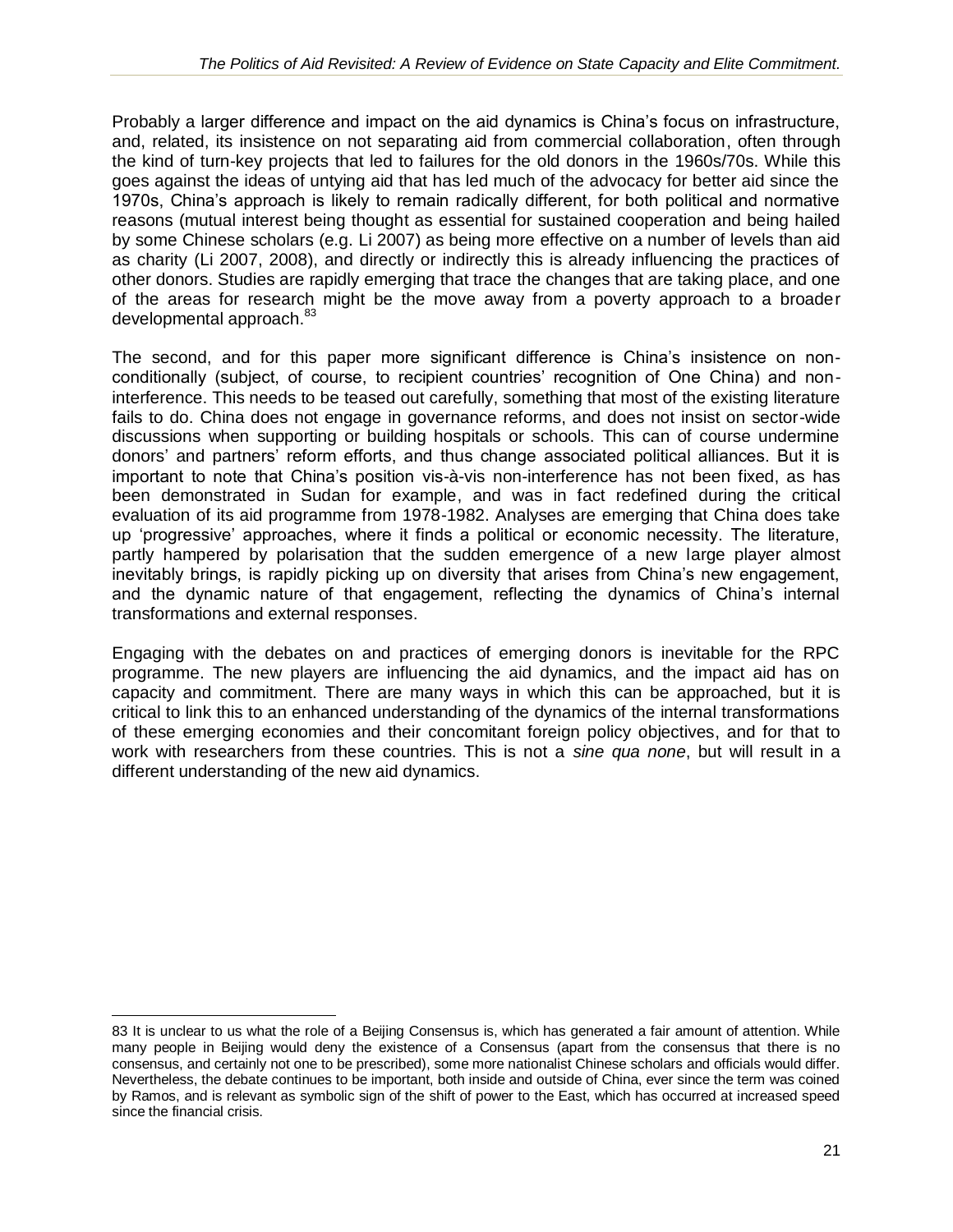## **Conclusion**

 $\overline{a}$ 

This paper is the result of a literature survey that was designed to provide insight into the relationship between aid and recipients' state capacity and elite commitment. While it is impossible to cover all the literature – as a 'systematic review' requires - including because of the emergence of 'new' donors and because aid practices are once again being rethought, we did establish that there is relatively little literature that directly addresses the question how aid impacts state capacity for and (particularly) elite commitment to sustainable development.

Answering the questions on the impact of aid is complicated by three 'intermediary' factors. First, aid is only one part of broader international including bilateral relations, and 'other' objectives can significantly influence implementation of aid commitment. This poses questions on assessing the success of aid, but also – and more significant for this paper – whether looking at the impact of aid alone limits or even distorts a perspective on local 'aid relationships'.

Second, views on aid are very diverse, fuelled by theoretical but also strong moral considerations, and often poorly substantiated critiques of aid – this makes interpretation of findings of impact of aid problematic – future research thus should build in a critical reflection of these differences, and integrates this into understanding aid relationships at local level.

Third, the governance-development link is a disputed, for example illustrated by moving academic emphasis of 'good governance' to 'good-enough governance' (Grindle, 2004), and from a more state-centric focus to an emphasis on the interaction between state and non-state actors, between formal and informal institutions (IDS, 2010; Hyden, 2008), from drivers of change to 'politics of development' (Leftwich, 2007), and finally a focus on the neo-patrimonial state (Kelsall et al., 2010). This paper has not directly covered the governance literature (on rule of law, anti-corruption, voice, accountability), which has seen considerable growth since the early 1990s, nor has it addressed the question of aid to deliver services more broadly. We assumes the importance of governance  $-$  in its broadest and dynamic sense $^{84}$  – for sustainable development, and note the diversity of governance-development links, and looks primarily at the impact of aid on aspects of governance. Developing local narratives of aid relationships are essential to inform this on-going debate, including regarding how the differing views and approaches within and across donors lead to unexpected outcomes.

Further, there are questions about the interaction between research and development policy that are relevant here, contributing to complicating answering the questions for this review. The literature suggest the existence of barriers for more informed political analysis to inform practice; in any case, there is little analysis of how donors, even where they do start adopting a political perspective, do influence local institutions and the people they work with. Much of the literature provides a critique of aid practices, but it does: a) not seem to be based on in-depth understanding of what donors do, b) lack political analysis of why donors do – and present – what they do (for example, choices between aid modalities), and c) arguably, miss a main point about how interaction with donors have structured practices, politics, and attitudes in the countries that donors work in.

<sup>84</sup> See Everest-Phillips (2007) for an emphasis on the need to move beyond technocratic approaches. Bräutigam, now the best-informed observer of Chinese aid, in a 2000 report highlighted the role of strong institutions in successes of Taiwan and Botswana, and obstacles within aid systems to promote governance reform.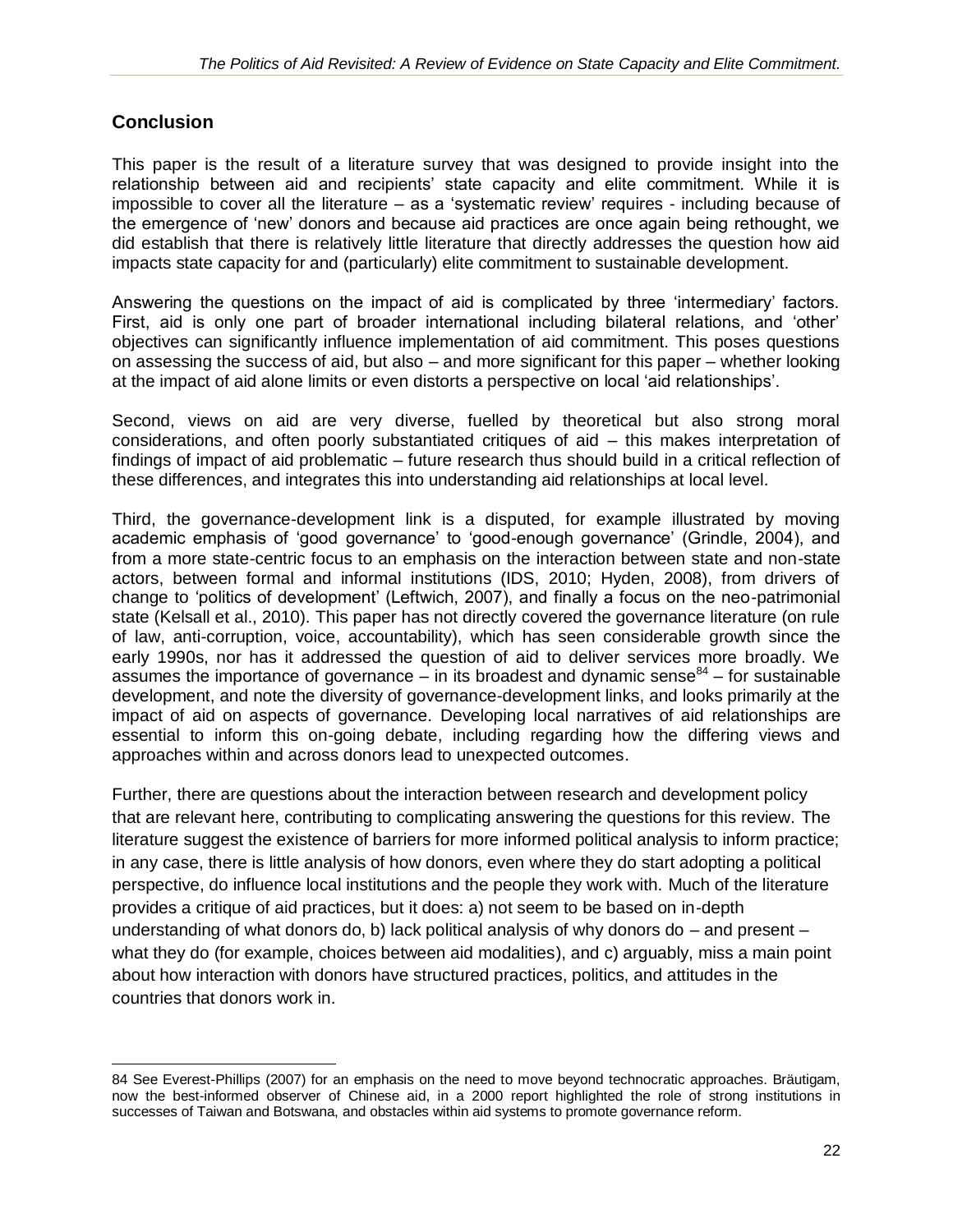The review thus confirmed our initial hypothesis, that there is (even before the emergence of new donors) insufficient systematic evidence regarding the role of aid, and regarding what specific impact on specific elements of governance (law, bureaucracy, elections, business regulation), and on the possible trade-offs (e.g. strengthening teachers while weakening PTAs). We this conclude that in the specific contexts aid has played such a significant role, even if negative, that a better understanding of aid dynamics is necessary. Future research can make a conceptual contribution by moving beyond questions of the 'impact' of aid, to a consideration of the role of international exchange in the articulation of local political economy.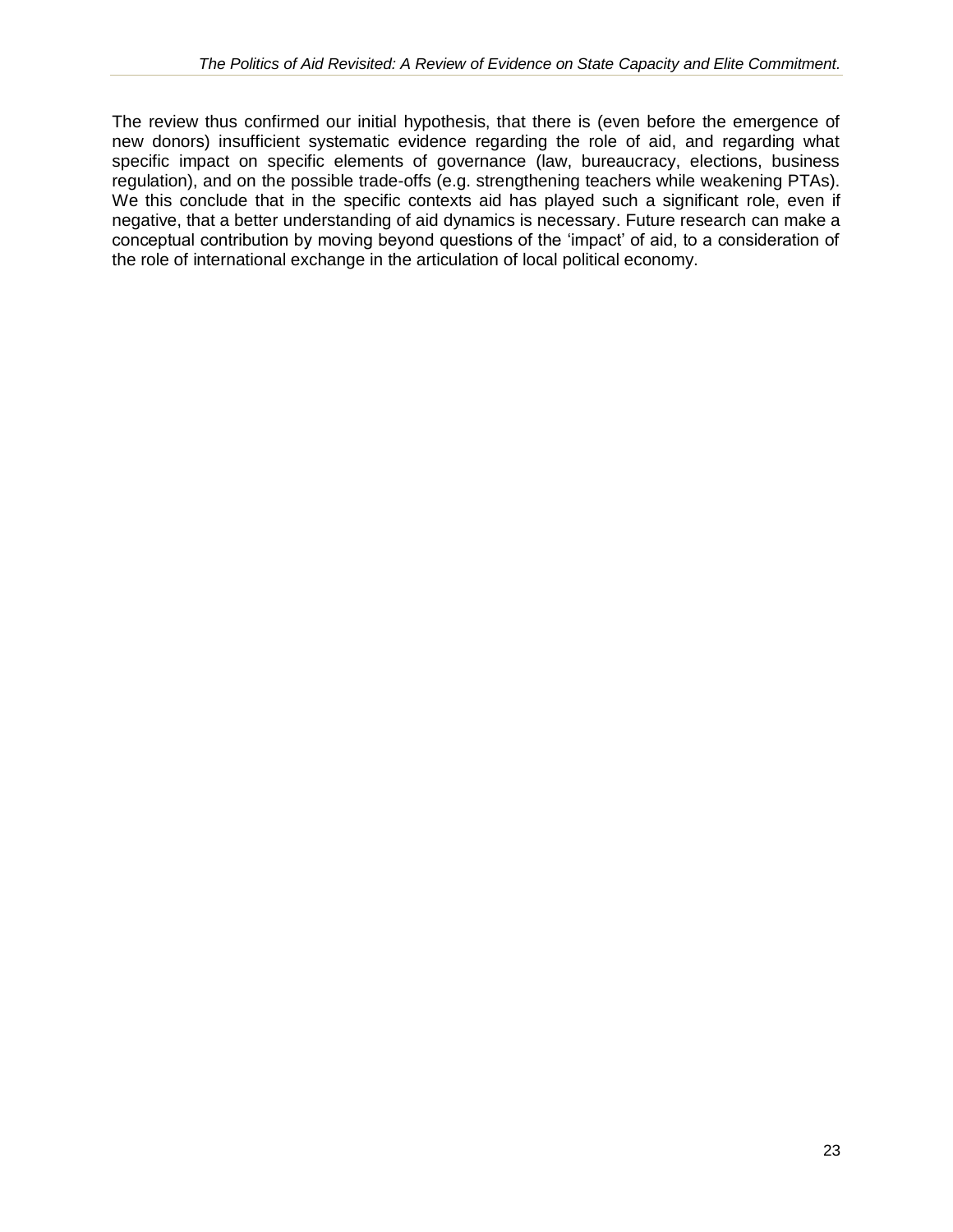#### **References**

- Acemoglu, D., S. Johnson, and J. Robinson, 2001. 'The Colonial Origins of Comparative Development: An Empirical Investigation', *American Economic Review*, Vol 91, No. 5, December, 1369-1401.
- Acharya, A., A. T. Fuzzo de Lima and M. Moore, 2006. 'Proliferation and fragmentation: Transaction costs and the value of aid'. *Journal of Development*, 42(1), pp. 1-21.
- Alesina, A. and D. Dollar, 2000. 'Who gives foreign aid to whom and why?' *Journal of Economic Growth*, 5(1), pp. 33-63.
- Anderson, M., A. Branchflower, M. Moreno-Torres and M. Besançon, 2005. 'Measuring capacity and willingness for poverty reduction in fragile states'. *PRDE Working Paper No. 6*. London: DFID.
- Andrews, M., 2008. 'Good government means different things to different countries'. *2008 Annual Meeting of the American Political Science Association.* Boston, MA 28-31 August, 2008.
- Andrews, M., 2010. 'How far have public financial management reforms come in Africa'. *CID Working Paper No. 208*, [online] <http://www.hks.harvard.edu/centers/cid/publications/faculty-working-papers/cid-workingpaper-no.-208>.
- Arndt, C., S. Jones and F. Tarp, 2009. 'Aid and growth: Have we come full circle?' *UNU-WIDER Discussion Paper No. 2009/05*.
- Aron, A., 2003. 'Building institutions in post-conflict African economies'. *Journal of Development*, 14, pp. 471–285.
- Atingi-Ego, M., 2005. 'Budget support, aid dependency, and Dutch disease: the case of Uganda'. *Practitioners' Forum on Budget Support*. Cape Town, South Africa, 5-6May, 2005.
- Banjeree, A. V., ed., 2007. *Making aid work*. Cambridge, MA & London, UK: The MIT Press.
- Bano, M., 2007. 'Dangerous correlations: aid's impact on NGO's performance and ability to mobilize members in Pakistan'. *World Development*, 36(11), pp. 2297–2313.
- Batley, R., 2006. 'Engaged or divorced? Cross-service findings on government relations with non-state service providers'. *Public Administration and Development*, 26, pp. 241-251.
- Batley, R. and C. Mcloughlin, 2010. 'Engagement with non-state service providers in fragile states: reconciling state-building and service delivery'. *Development Policy Review*, 28(2), pp. 131-154.
- Berthélemy, J-C., 2005, 'Bilateral Donors' Interests vs Recipients' Development Motives in Aid Allocation: Do All Donors Behave the Same?' *Review of Development Economics*, 10(2): pp. 179-194.
- Bergamaschi, I., 2008. 'Mali: patterns and limits of donor-driven ownership'. *GEG Working Paper 2008/41*.
- Bergström, L., 2005. 'Development of institutions is created from the inside'. *Sida Studies in Evaluation 05/04*. Stockholm: Sida.
- Birdsall, N., 2004. 'Seven deadly sins: Reflections on donor failings'. *Center for Global Development Working Paper No.50*. Washington, DC: Center for Global Development.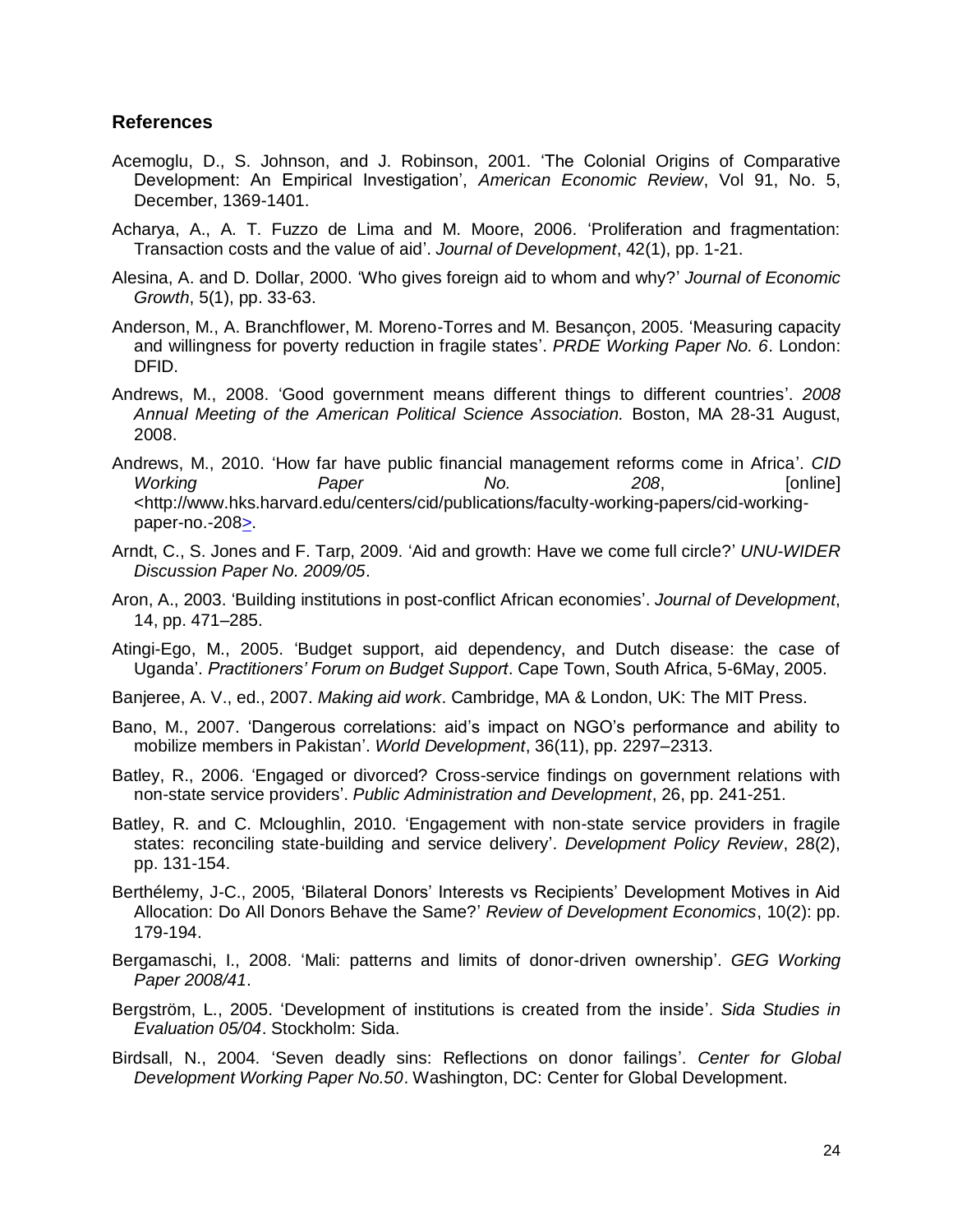- Birdsall, N., 2007. 'Do no harm: aid, weak institutions, and the missing middle in Africa'. *Working Paper No. 113*. Washington, DC: Center for Global Development.
- Boesen, Nils. 2004. 'Enhancing Public Sector Capacity What Works, What Doesn't and Why?', Review for the OED Evaluation of World Bank Support for Capacity Building in Africa, unpublished paper, January.
- Booth, D., 2009. Elite, governance and the public interest in Africa: Working with the grain? Africa Power and Politics Discussion Paper No. 6. **Error! Bookmark not defined.**
- Booth, D., 2010. 'Country ownership' when there is no social contract: Towards a realistic perspective'. Third lecture in the SID-Netherlands series 'Global Values in a Changing World: Synergy of State and Society in a Globalized World,' Amsterdam 13 December, 2010.
- Booth, D., 2011a.' Introduction: working with the grain? The African Power and Politics Programme'. *IDS Bulletin*, 42(2). London: Institute of Development Studies.
- Booth, D., 2011b. 'Towards a theory of local governance and public goods provision'. *IDS Bulletin*, 42(2). London: Institute of Development Studies.
- Booth, D., 2011c. 'Working with the grain and swimming against the tide: barriers to uptake of research findings on governance and public services in low-income Africa.' *APPP Working Paper 18*. Lodnon: Overseas Development Institute.
- Booth, D., and F. Golooba-Mutebi, 2009. 'The political economy of roads reform in Uganda. Aiding economic growth in Africa'. *ODI Working Paper 307.* London: Overseas Development Institute*.*
- Booth, D. and F. Golooba-Mutebi, 2011. 'Developmental patrimonialism? The case of Rwanda'. *Africa Power and Politics Working Paper 16*.
- Booth, D., A. Grigsby, and C. Toranzo, 2006. 'Politics and poverty reduction strategies: lessons from Latin American HIPCs'. *ODI Working Paper 262*. London: Overseas Development Institute.
- Booth, D. and L-H. Piron, 2004. 'Politics and the PRSP approach: Bolivia case study'. *ODI Working Paper 238*. London: Overseas Development Institute.
- Bräutigam, D., 2000. 'Aid dependence and governance'. *Expert Group on Development Issues 2000:1*. Stockholm: Almqvist & Wiksell International.
- Bräutigam, D. A. and S. Knack, 2004. 'Foreign aid, institutions, and governance in sub-Saharan Africa.' *Economic Development and Cultural Change*, 52(2), pp. 255-285.
- Bräutigam, D., O. Fjeldstad, M. Moore, 2008. *Taxation and state-building in developing countries: capacity and consent*. Cambridge University Press: Cambridge.
- Brown, S. (2005) 'Foreign Aid and Democracy Promotion: Lessons from Africa', *The European Journal of Development Research*, Vol.17, No.2, pp.179-98.
- Brown, G. and F. Stewart, 2006. 'The implications of horizontal inequality for aid'. *CRISE Working Paper No. 36*.
- Browne, Stephen, 2007, 'Aid to Fragile States: Do Donors Help Or Hinder?' UNU-WIDER Discussion Paper No. 2007/01..
- Buira, Ariel, 2003, An Analysis of IMF Conditionality, G-24 Discussion Paper Series No.22, http://www.unctad.org/en/docs/gdsmdpbg2420033.pdf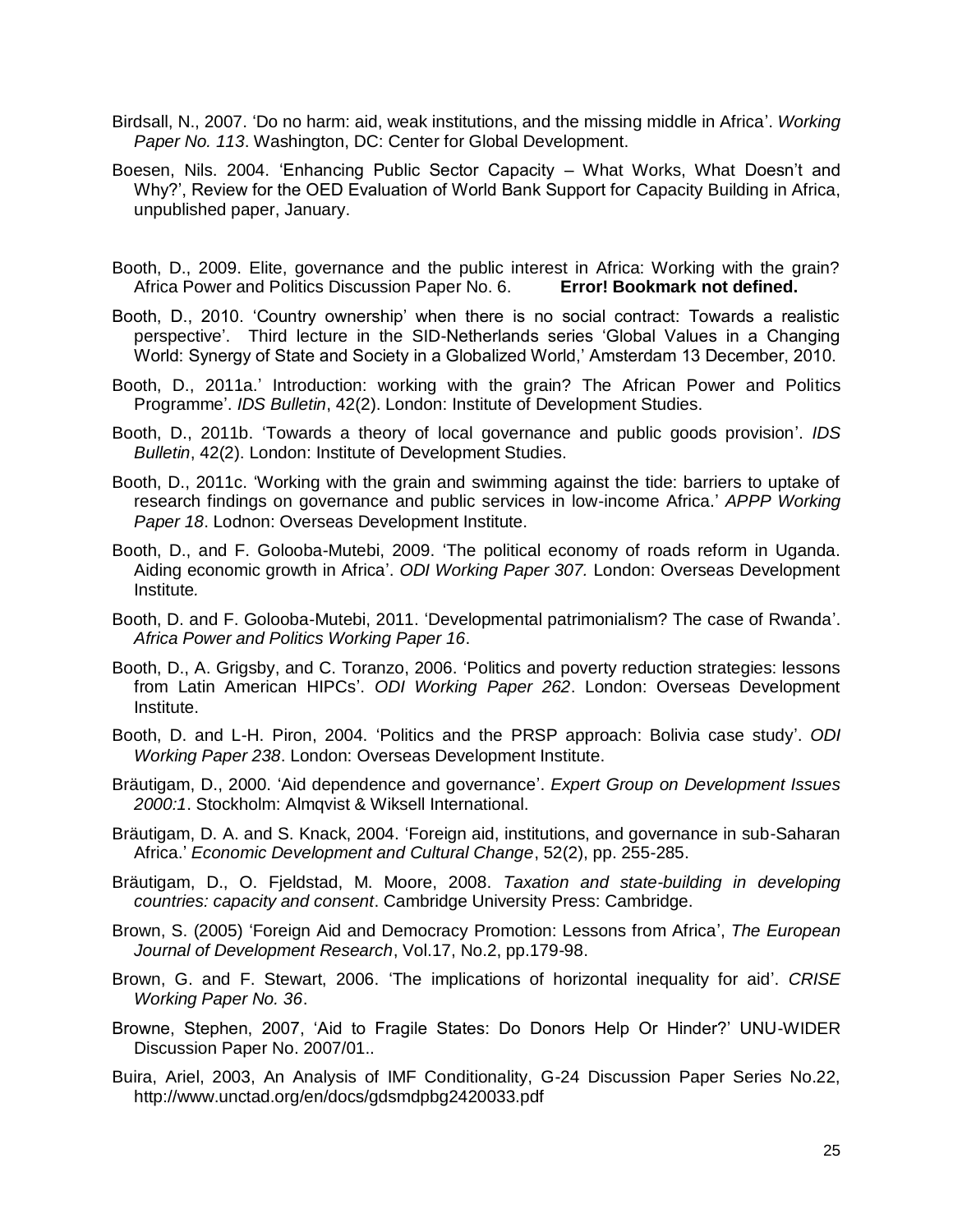- Burnside, C. and D. Dollar, 2000. 'Aid, policies and growth'. American Economic Review, 90(4), pp. 847-68.
- Carroll, Toby, 2009, 'Social Development' as Neoliberal Trojan Horse: The World Bank and the Kecamatan Development Program in Indonesia, *Development and Change*, Vol.40, No.3, pp.447-66.
- Chang, H-J., 2002. *Kicking away the ladder: development strategy in historical perspective.* London: Anthem Press.
- Chhotray, V. 2011 'The "Anti-Politics Machine" in India: State, decentralisation and participatory watershed development'. *South Asian Studies Series*, Anthem Press, London
- Chhotray, V. 2007 'The "Anti-Politics Machine" in India: Depoliticisation through local institution building for participatory watershed development in India', *Journal of Development Studies*, Volume 43 (6), pp. 1037- 1056.
- Collier, P., 2002. 'Making aid smart: institutional incentives facing donor organizations and their implications for aid effectiveness'. *Forum Series on the Role of Institutions in Promoting Growth*. Washington, DC: IRIS.
- Collier, P., 2007. *The bottom billion. Why the poorest countries are failing and what can be done about it?* Oxford: Oxford University Press.
- Collier, P. and D. Dollar, 1999. 'Aid allocation and poverty reduction.' *Policy Research Working Paper No. 2041*. Washington DC: World Bank.
- Cooksey, B. 2002. 'Can Aid Agencies Really Help to Combat Corruption?' [http://www.unodc.org/pdf/crime/publications/aid\\_agencies.pdf.](http://www.unodc.org/pdf/crime/publications/aid_agencies.pdf)
- Cornwall, A., 2007. 'Buzzwords and fuzzwords: deconstructing development discourse'. *Development in Practice* 17(4-5), pp. 471-84.
- Cornwall, A. and K. Brock, 2005. 'What do buzzwords do for development policy? A critical look at 'participation', 'empowerment' and 'poverty reduction'. *Third World Quarterly*, 26(7), pp. 1043-1060.
- **Craig**, D. and D. **Porter**, 2006, Development beyond Neoliberalism: Governance, Poverty Reduction and Political Economy, London, Routledge**.**Curtis, D., 2004. 'How we think they think': thought styles in the management of international aid. *Public Administration and Development,* 24, pp. 415-23.
- De Silva, S. and J-W. Sum, 2008. 'Social funds as an instrument of social protection. An analysis of lending trends. FY 2000-2007'. *Social Protection Discussion Paper*, HDNSP, Washington, DC: The World Bank.
- Degnbol-Martinussen, J. and P. Engberg-Pedersen, 2005. *Aid: understanding international development cooperation*. London: Zed Books.
- de Haan, A., 2008. 'Disparities within India's poorest region: why do the same institutions work differently in different places?', in: A. Bebbington et al., *Institutional Pathways to Equity.*  Washington, DC: World Bank, pp.103-36.
- de Haan, A., 2009. *How the aid industry works. An introduction to international development.* Kumarian Press.
- de Haan, A., 2010a. 'Will emerging powers change international cooperation? Implications of China's foreign aid for Dutch and other donors.' *The Netherlands Yearbook on International Cooperation*.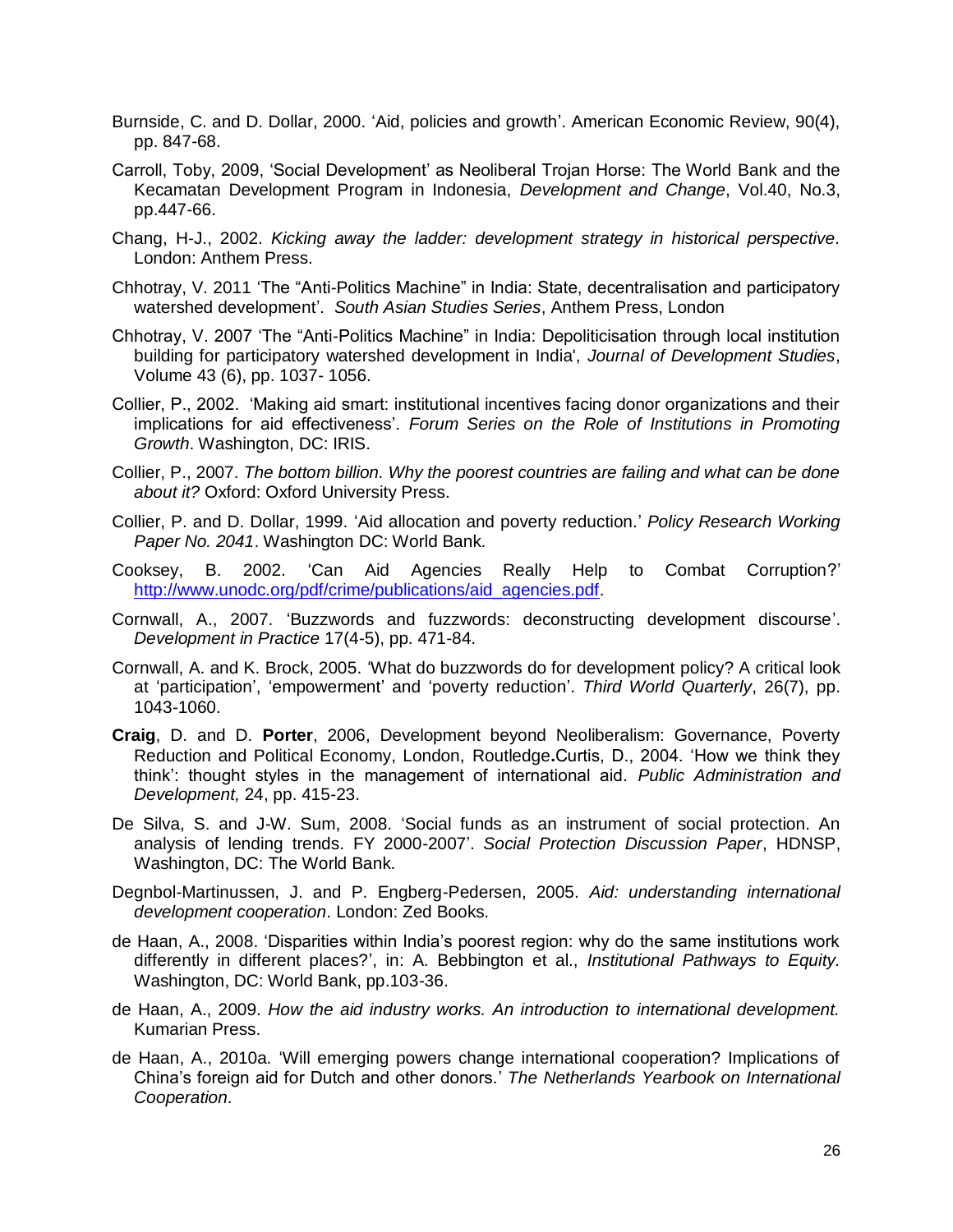- de Haan, A., 2010b. 'The financial crisis and China's "harmonious society". ' *Journal of Current Chinese Affairs*, 39(2), pp. 69-99.
- de Haan, A. and M. Everest-Phillips, 2007. 'Can new aid modalities handle politics?' *UNU-WIDER Research Paper No. 2007/63*.
- de Haan, A. and M. Everest-Phillips, 2010. 'Can new aid modalities handle politics?'In: G. Mavrotas, ed., *Foreign Aid for Development.* Oxford: Oxford University Press.
- de Haan and W. Warmerdam, 2011. Aid effectiveness under pressure? The politics of old and new aid practices. *Unpacking Aid Effectiveness: Examining Donor Dynamics*, London School of Economics, 21<sup>st</sup> June 2011.
- de Renzio, P. and J. Hanlon, 2007. Contested sovereignty in Mozambique: the dilemmas of aid dependence. *GEG Working Paper 2007/25*.
- de Renzio, P., L. Whitfield and I. Bergamaschi, 2008. 'Reforming foreign aid: what country ownership is and what donors can do to support it.' *Global Economic Governance Programme Briefing Paper – June 2008*.
- DFID, 2006. *Eliminating World Poverty: Making Governance Work for the Poor*. London: DFID.
- DFID, 2009. *Eliminating world poverty: building our common future*. London: DFID.
- DFID, 2010. *The politics of poverty: elites, citizens and states. Findings from ten years of DFIDfunded research on governance and fragile states 2011-2010.* London: DFID.
- DFID, 2011. *Multilateral aid review: ensuring maximum value for money for UK aid through multilateral organizations.* London: DFID.
- Dietrich, S., 2010. 'The politics of public health aid: why corrupt governments have incentives to implement aid effectively'. *World Development*, 39(1), pp. 55-63.
- Di John, J., 2006. The political economy of taxation and tax reform in developing countries. UNU-WIDER Research Paper No. 2006/74.
- Di John, J., 2010a. The political economy of taxation and state resilience in Zambia since 1990. Crisis States Working Papers Series No. 2, Working Paper No. 78.
- Di John, J., 2010b. Taxation, resource mobilization and state performance. Crisis States Working Papers Series No. 2, Working Paper No. 84.
- Dollar, D. and V. Levin, 2006. 'The increasing selectivity of foreign aid, 1984–2003'. *World Development*, 34(12), pp. 2034–2046.
- Doucouliagos, H. and M. Paldam, 2005. 'The aid effectiveness literature: the sad result of 40 years of research.' *University of Aarhus, Department of Economic Working Paper No. 2005- 15*.
- Duncan, A., I. Sharif, P. Landell-Mills, D. Hulme and J. Roy, 2002. *Bangladesh: supporting the drivers of pro-poor change*. London: DFID.
- Duncan, A. and G. Williams, 2010. 'Making development assistance more effective by using political economy analysis: what has been done and what have we learned?.' *A Presentation to the Carnegie Endowment for International Peace/USAID/DAI Workshop on "Advancing Integration of the Political and Economic in Development Assistance: Sharing UK and US Experiences*, The Policy Practice Ltd.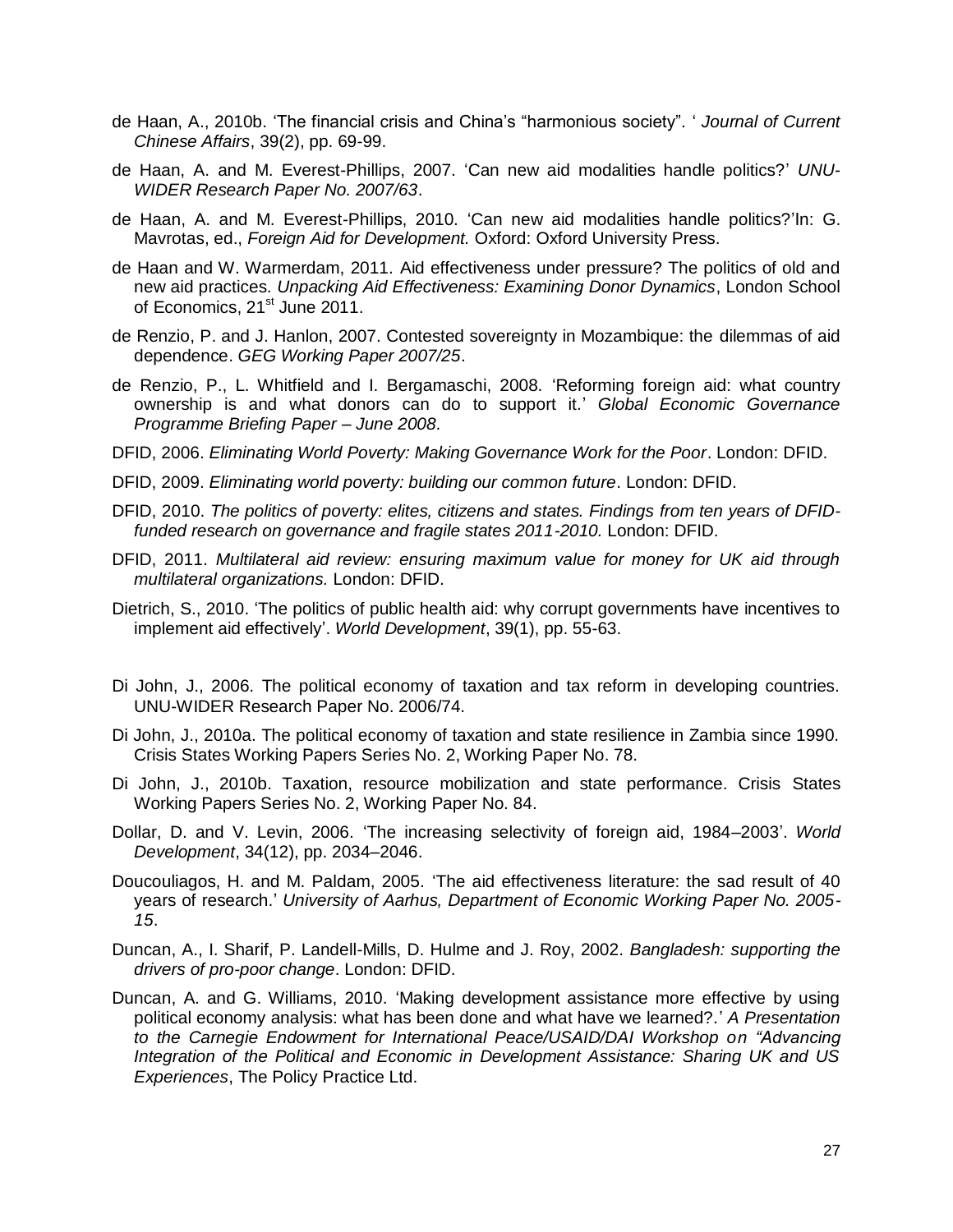- Easterly, W., 2006. The white man's burden. *Why the West's efforts to aid the rest have done so much ill and so little good*. New York: The Penguin Press.
- Ebrahim, A. and S. Herz., 2007. 'Accountability in complex organizations: World Bank responses to civil society'. *Working Paper 08/27*. [Online] <http://www.globalpolicy.org/ngos/int/bwi/2007/10complex.pdf> [Accessed January 2008].
- Everest-Phillips, M., 2007. 'Beyond 'constraints': promoting the politics of growth in developing countries.' *SPIRU Working Paper*. London: ODI/DFID.
- Eyben, R., 2008. 'Power, mutual accountability, and responsibility in the practice of international aid: a relational approach.' *IDS Working Paper* 305, Brighton: IDS.
- Eyben, R. and S. Ladbury, 2006. *Building effective states: taking a citizen's perspective*. Development Research Centre: Citizenship, Participation and Accountability*.* [Online] <http://www.drc-citizenship.org/system/assets/1052734530/original/1052734530 eyben\_etal.2006-building.pdf>.
- Faye, and Niehaus, 2011, 'Political Aid Cycles', http://dss.ucsd.edu/~pniehaus/papers/pac.pdf.
- Ferguson, J., 1990. *The anti-politics machine: "development," depoliticization, and bureaucratic power in Lesotho.* Cambridge University Press.
- Fischer, P. and R. Kappel, 2005. 'Rent-seeking and aid effectiveness: the case of Tanzania.' *11th EADI General Conference: Insecurity and Development*. Bonn, 21-24 September 2005.
- Fjeldstad, O-H., 2001. 'Taxation, coercion and donors: local government tax enforcement in Tanzania'. *The Journal of Modern African Studies*, 39(2), pp. 289-306.
- Foster, M., 2000. 'New approaches to development co-operation: what can we learn from experiences with implementing sector wide approaches'. *Working Paper 140*. London: ODI.
- [Foster, M. and J. Leavy, 2001. 'The choice of financial aid instruments'.](http://www.gsdrc.org/go/display/document/legacyid/586) *ODI Working Paper 158*[. London: Overseas Development Institute.](http://www.gsdrc.org/go/display/document/legacyid/586)
- Fraser, A., 2007. 'Zambia: back to the future'. *GEG Working Paper 2007/30*.
- Fraser, A., and L. Whitfield. 2008. *The Politics of Aid: African Strategies for Dealing with Donors,* Global Economic Governance Programme, Working Paper 2008/42.
- Fukuda-Parr, S. and D. Hulme, 2009. 'International norm dynamics and the "end of poverty": understanding the Millennium Development Goals.' *Brooks World Poverty Institute Working Paper 96*. [Online] <www.manchester.ac.uk/bwpi>.
- Furtado, X. and W.J. Smith, 2007. 'Ethiopia: aid, ownership, and sovereignty'. *GEG Working Paper 2007/28*.
- Gaspart, F. and J-P. Platteau, 2006. T'he perverse effects of cheap aid money'. *UNU-WIDER Conference on Aid: Principles, Policies and Performance*. Helsinki, 16-17 June.
- Gaventa, J. and G. Barrett, 2010. 'So what difference does it make? Mapping the outcomes of citizen engagement.' *IDS Working Paper 347.* Development Research Centre: Citizenship, Participation and Accountability.
- Golooba-Mutebi, F. and S. Hickey, 2009. 'Governing chronic poverty under inclusive liberalism: the case of the Northern Uganda Social Action Fund'. *Chronic Poverty Research Centre, Working Paper No.150*. Makere University and University of Manchester. [Online] <www.chronicpoverty.org>.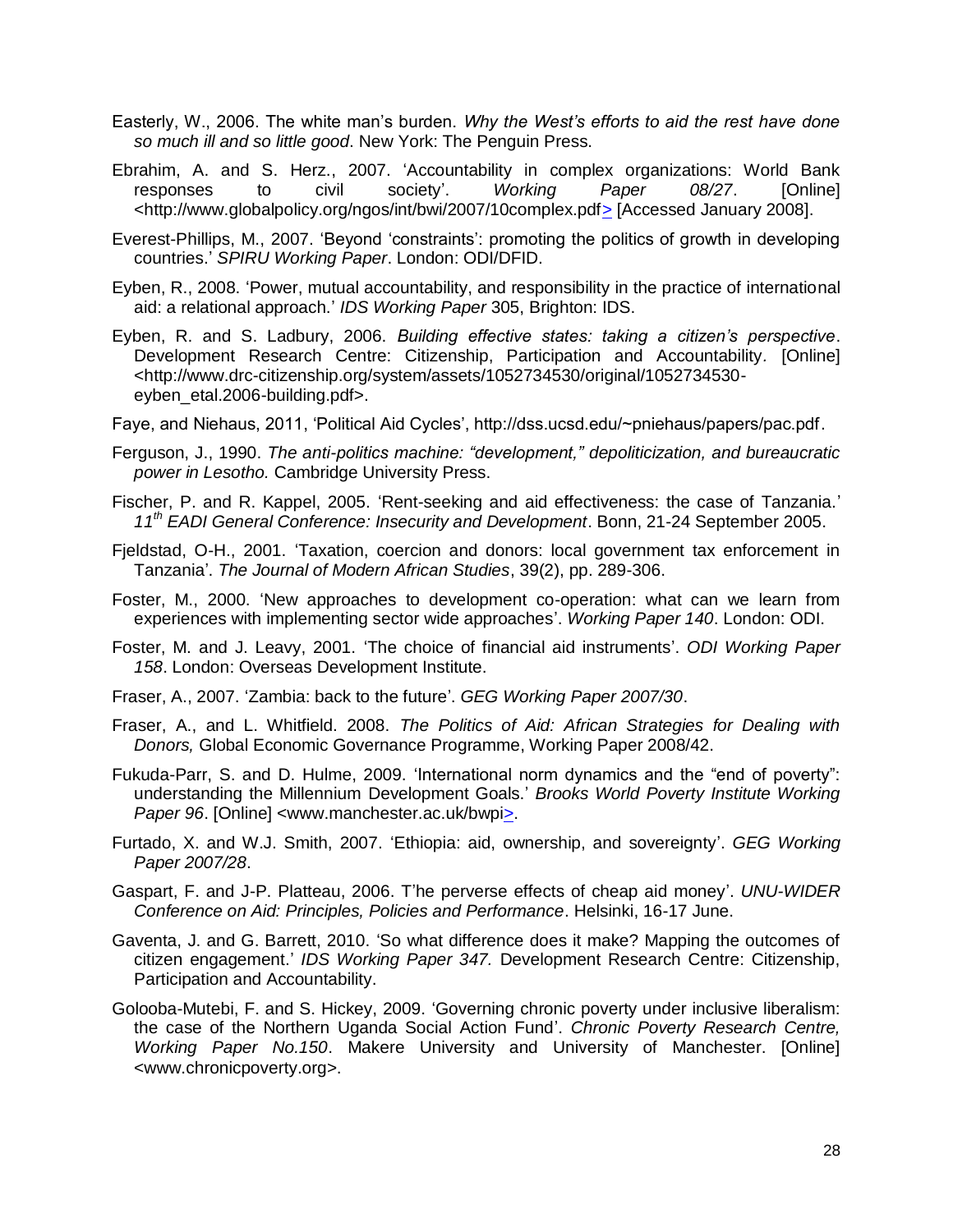- Grindle, M. S., 2004. 'Good enough governance: poverty reduction and reform in developing countries'. *Governance: An International Journal of Policy, Administration, and Institutions*, 17(4), pp. 525-548.
- Hanlon, J., 2010. 'Mozambique's Elite Finding its Way in a Globalized World and Returning to Old Development Models'. UNU-WIDER, WP 2010-10.
- Hanlon J., 2004. 'Do Donors Promote Corruption? The Case of Mozambique'. *Third World Quarterly*, Vol.25, No.4, pp. 747-63.
- Harman, D., 2007. 'Is Western aid making a difference in Africa? Two US economists debate the value of antipoverty efforts'. [Online] <http://www.globalpolicy.org/socecon/develop/oda/2007/0823westernaid. htm> [Accessed September 2007].
- Harrison, G., 2004. *The World Bank and Africa: The Construction of Governance States*. London.: Routledge,
- Harrison, G. and S. Mulley, 2007. 'Tanzania: a genuine case of recipient leadership in the aid system?' *GEG Working Paper 2007/29.*
- Hayman, R., 2007, 'Milking the cow': negotiating ownership of aid and policy in Rwanda. *GEG Working Paper 2006/26*.
- Hayman, Rachel, 2011, [Budget Support and Democracy: a twist in the conditionality tale,](http://www.tandfonline.com/doi/abs/10.1080/01436597.2011.566998) *[Third](http://www.tandfonline.com/toc/ctwq20/32/4)  [World Quarterly](http://www.tandfonline.com/toc/ctwq20/32/4)* Vol. 32, No. 4,
- Hedger, E. and Z. K. Agha, 2007. 'Reforming public financial management when the politics aren't right: a proposa'l. *ODI Opinion No.89*. London: Overseas Development Institute. [Online] http://www.odi.org.uk /publications/opinions/89\_PFM\_politics\_Nov07.pdf>.
- Hickey, S. 2010. 'The Government of Chronic Poverty' *The Journal of Development Studies Vol. 6, No. 7*
- Hilhorst, D. and B. J. Jansen, 2010. 'Humanitarian space as arena: a perspective on the everyday politics of aid'. *Development and Change,* 41(6), pp.1117-39.
- Hoffmann, B. D. and C. C. Gibson, 2005.' Fiscal governance and public services: evidence from Tanzania and Zambia'. *Annual meeting of the American Political Science Association*. Washington, DC, 1<sup>st</sup> September.
- Hook, S.W., 1995. *National Interest and Foreign Aid*. Boulder, CO: Lynne Rienner.
- Hove, M. and A. Wynne, 2010. *The experience of medium term expenditure framework and integrated financial management information system reforms in sub-Saharan Africa – what is the balance sheet?* Harare: African Capacity Building Foundation.
- Hossain, N., 2005. *Elite perceptions of poverty in Bangladesh*. Dhaka: The University Press.
- Hout, W., 2007,.*The Politics of Aid Selectivity: Good Goverance Criteria in World Bank, US and Dutch Development Assistance*. London: Routledge.
- [Hughes,](http://www.tandfonline.com/action/doSearch?action=runSearch&type=advanced&result=true&prevSearch=%2Bauthorsfield%3A%28Hughes%2C+Caroline%29) C. and [J. Hutchison](http://www.tandfonline.com/action/doSearch?action=runSearch&type=advanced&result=true&prevSearch=%2Bauthorsfield%3A%28Hutchison%2C+Jane%29) (2012) 'Development Effectiveness and the Politics of Commitment'. *Third World Quarterly'*, *[Volume 33,](http://www.tandfonline.com/loi/ctwq20?open=33#vol_33) [Issue 1,](http://www.tandfonline.com/toc/ctwq20/33/1) pages 17-36*
- Hyden, G., 2008. Institutions, power and policy outcomes in Africa. *Power and Politics in Africa Discussion Paper No. 2.*
- IDS, 2005. *Signposts to more effective states: responding to governance challenges in developing countrie*s. Brighton: Institute of Development Studies.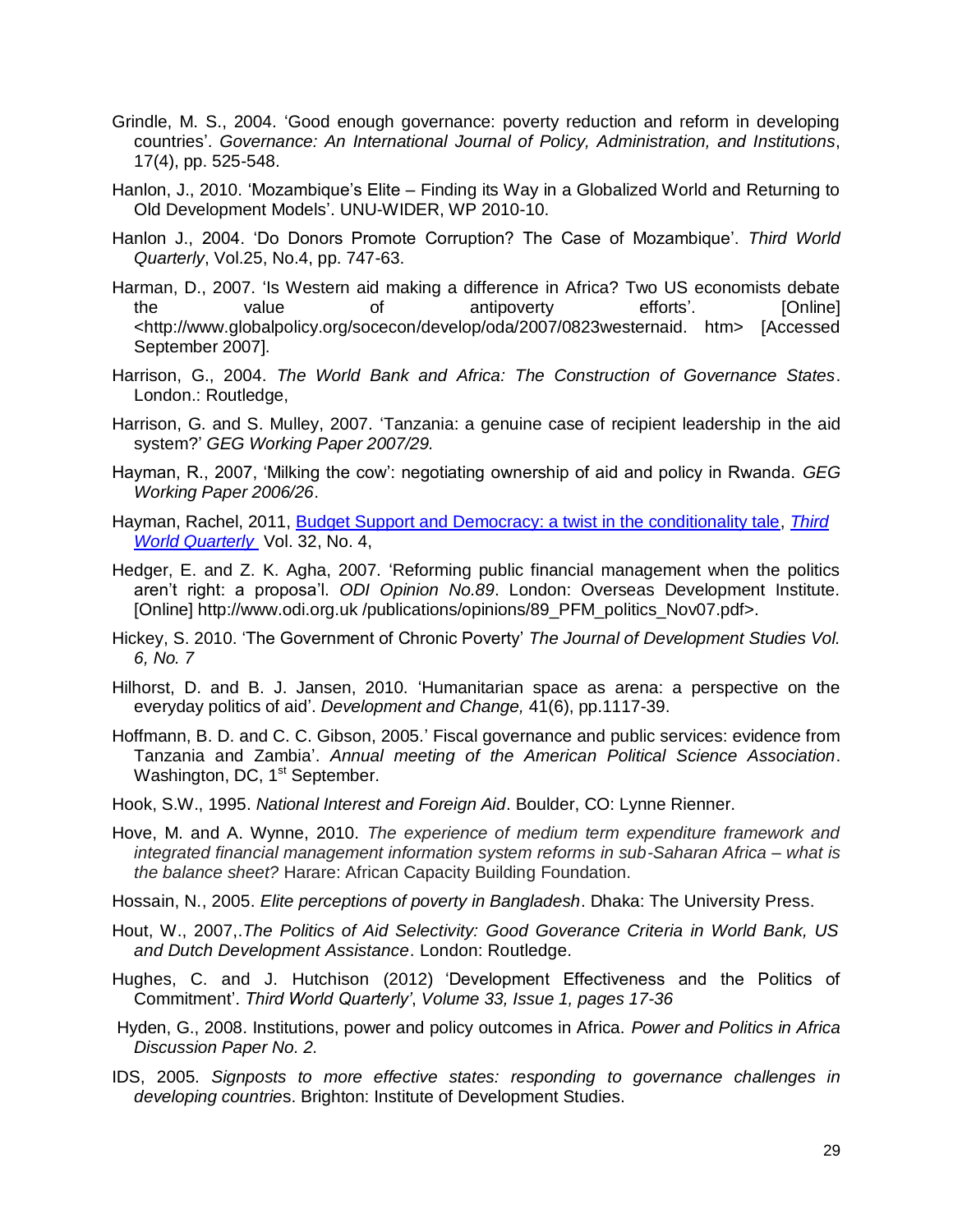IDS, 2010. *An upside-down view of governance*. Brighton: Institute of Development Studies.

- Igoe, J. 2003, 'Scaling up Civil Society: Donor Money, NGOs and the Pastoralist Land Rights Movement in Tanzania'. *Development and Change, [Vol 34, Issue 5, p](http://onlinelibrary.wiley.com/doi/10.1111/dech.2003.34.issue-5/issuetoc)p. 863–885*
- Irish Aid, Advisory Board, 2008. 'Good governance, aid modalities and poverty reduction: linkages to the Millennium Development Goals and implications for Irish Aid'. *Research project (RP-05-GG)*.
- James, R., 2010. 'Vices and virtues in capacity development by international NGOs.' *IDS Bulletin*, 41(3), pp. 13-24.
- James, R. and R. Wrigley, 2007.'Investigating the mystery of capacity building: learning from the Praxis program'. *Praxis Paper 18*. Oxford: INTRAC.
- Jenkins, R., 2001. 'Mistaking 'governance' for 'politics': foreign aid, democracy, and the construction of civil society'. In: S. Kaviraj, and S. Khilnani, eds, *Civil Society: History and Possibilities*. Cambridge: Cambridge University Press.
- Kalyvitis, S. and I. Vlachiki, 2010. 'Democratic aid and the democratization of recipients'. *Contemporary Economic Policy*, 28(2), pp. 188-218.
- Kaminski, J., and R. Serra, 2011. 'Endogenous economic reforms and local realities: cotton policy-making in Burkina Faso'. *APPP Working Paper 17*. London: ODI, London.
- Kanbur, R., 2000. 'Aid, conditionality and debt in Africa'. In: F. Tarp, ed. *Foreign Aid and Development: Lessons Learnt and Direction for the Future*. Abingdon, UK and New York, NY: Routledge, pp. 409-22.
- Kelsall, T., 2011. Rethinking the relationship between Neo-patrimonialism and economic development in Africa. IDS Bulletin, 42(2), pp. 76-87.
- Kelsall, T., D. Booth, D. Cammack and F. Golooba-Mutebi, 2010. 'Developmental patrimonialism? Questioning the orthodoxy on political governance and economic progress in Africa'. Africa Power and Politics Working Paper 09.
- Khan, M. , 2006. 'Governance and Development', Workshop on Governance and Development' organized by the World Bank and DFID , 11-12 November, Dhaka, Bangladesh , http://eprints.soas.ac.uk/9957/.
- Killick, T., 1997. 'Principals, agents and the failings of conditionality'. *Journal of International Development*, 9(4), pp. 483-495.
- Killick, T. 1999. 'Making adjustment work for the poor'. *ODI Poverty Briefing 5*. London: Overseas Development Institute. [Online] <www.odi.org.uk/publications/briefing/pov5.html> [Accessed February 25, 2006].
- Killick, T., 2002. 'Aid conditionality;. In: Desai and Potter. Eds. *The Companion to Development Studies.* London: Hodder Arnold, pp.480-484.
- Killick, T. and M. Foster, 2011. 'The macroeconomics of doubling aid to Africa and the centrality of the supply side'. *Development Policy Review*, Vol.29, S1, pp. S85-S108.
- Knack, S.F., H Rogers, N. Eubank, 2010. 'Aid Quality and Donor Rankings'*. Policy Research Working Paper* 5290, World Bank, Washington DC.
- Kosack, S., 2003. 'Effective aid: how democracy allows development aid to improve the quality of life'. *World Development*, 31(1), pp. 1-22.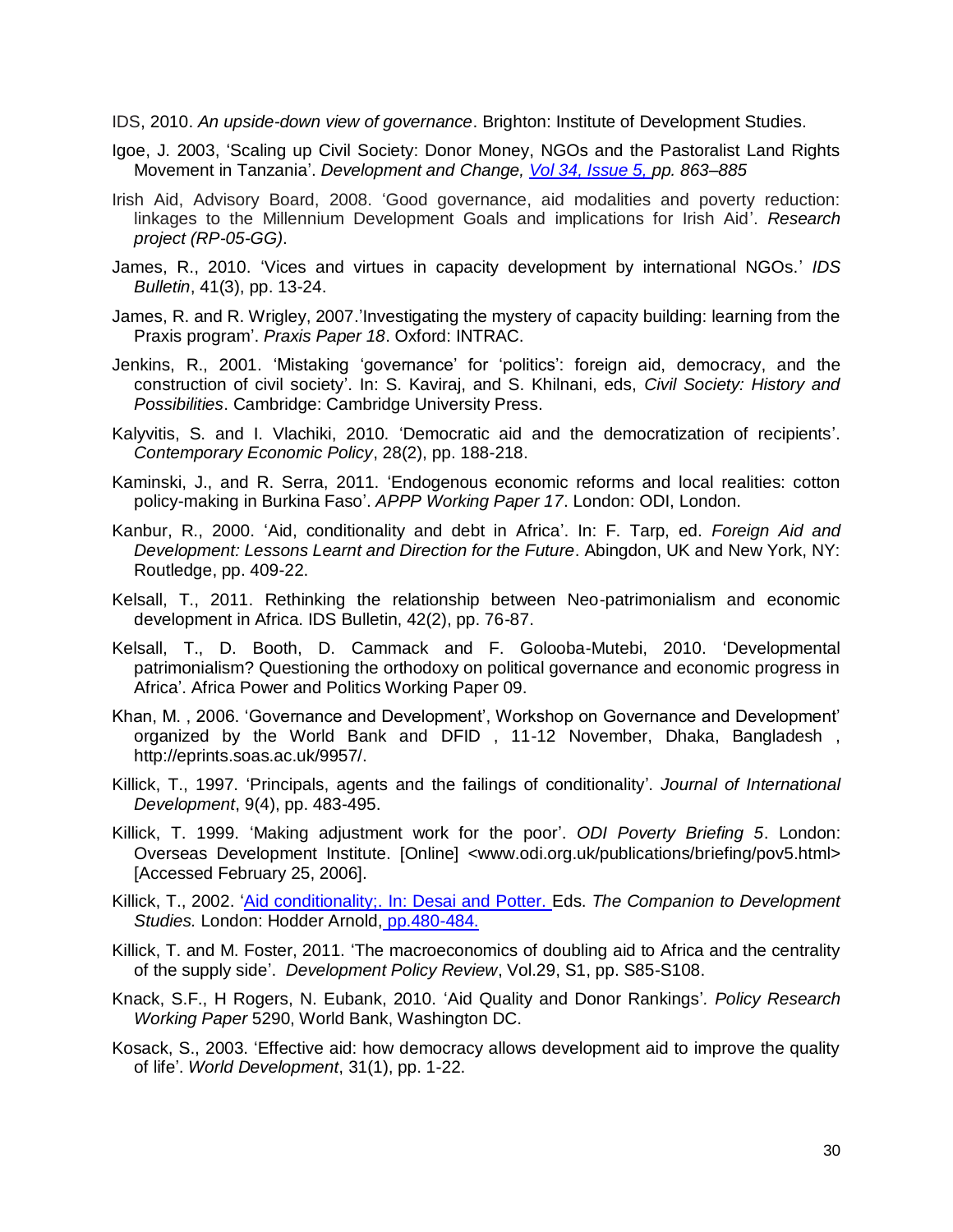- Kühl, S., 2009. 'Capacity development as the model of development aid organizations'. *Development and Change*, 40(3), pp. 551-577.
- Kurlantzick, J., 2007. 'Charm offensive: how China's soft power is transforming the world'. Yale University Press.
- Lancaster, C., 2007. *Foreign aid. Diplomacy, development, domestic politics.* Chicago and London: The University of Chicago Press.
- Land, T., V. Hauck and H. Baser, 2009. 'Capacity change and performance: capacity development: between planned interventions and emergent processes'. *Policy Management Brief No. 22*. Maastricht: European Centre for Development Policy Management.
- Leftwich, A., 1994. 'Governance, the state and the politics of development'. *Development and Change*, 25, pp. 363-386.
- Leftwich, A., 2007. 'From drivers of change to the politics of development: refining the analytical framework to understand the politics of the places where we work'. *Part 3: Final report and notes of guidance for DFID offices.*
- Leftwich, A. and K. Sen, 2010. 'Beyond Institutions. Institutions and Organisations in the Politics and Economics of Poverty Reduction – A Thematic Synthesis of Research Evidence' http://www.gsdrc.org/go/display&type=Document&id=3882.
- Lewis, D. and D. Mosse, eds, 2006. *Development brokers and translators. The ethnography of aid and agencies*. Bloomfield CT: Kumarian.
- Li, A.S., 2007 (in Chinese). 'Africa in the perspective of globalization: development, assistance and cooperation'. *West Asia and Africa*, 7, pp. 5-14.
- Li, A.S., 2008. '2008 Beijing Forum Globalization and South-South cooperation: the philosophy and practices of Chinese aid to Africa'. *CPCNew.cn*, retrieved from http://theory.people.com.cn/GB/ 136457/8326945.html on 20 February 2012.
- Li, T. 'The Will to Improve: Governmentality, Development, and the Practice of Politics'. Durham: Duke University Press.
- López-Calva, Luis F. and Nora Lustig, eds., 2010*. Declining inequality in Latin America: a decade of progress?* UNDP Regional Bureau on Latin America and the Caribbean: Thematic Group on Poverty, Human Development and MDG's*.* Publishers: Brookings Institution Press and the United Nations Development Programme.
- Mallaby, S., 2005. *The world's banker. A story of failed states, financial crises, and the wealth and poverty of nations*. New Haven and London: Yale University Press.
- Manor, J., 2005. Introduction. *IDS Bulletin.* 36(3), pp.1-7.
- Mansuri, Ghazala and Rao, Vijayendra, 2004. ['Community-based \(and driven\) development : A](http://ideas.repec.org/p/wbk/wbrwps/3209.html)  [critical review,](http://ideas.repec.org/p/wbk/wbrwps/3209.html)' [Policy Research Working Paper Series](http://ideas.repec.org/s/wbk/wbrwps.html) 3209, The World Bank.
- Matanga, F. K., 2010. 'NGOs and the politics of development in Africa'. *Development*, 53(1), pp. 114-119.
- McDonald, O. and K. Jumu, 2008. 'Can tax challenge bad governance?' *Christian Aid Occasional Paper No. 1*.
- McGillivray, M., S. Feeny, N. Hermes and R. Lensink, 2006. 'Controversies over the impact of development aid: it works, it doesn't; it can, but that depends … ' *Journal of International Development*, 18, pp. 1031-1050.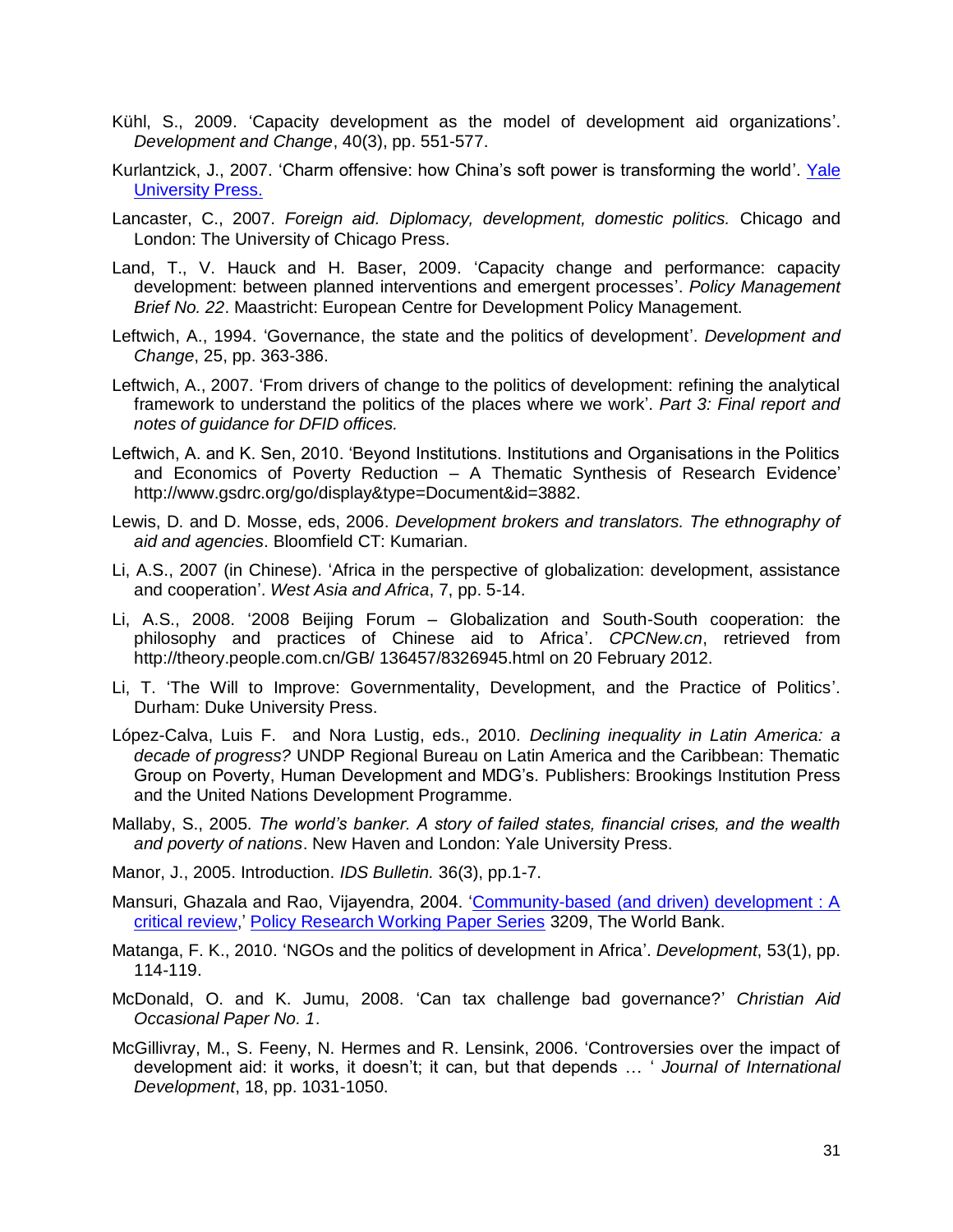- Molenaers, Nadia, Linas Cepinskas, and Bert Jacobs, 2010. *Budget Support and Policy/Political Dialogue. Donor practices in handling (political) crises.* IOB, University of Antwerp, Discussion Paper 2010.06.
- Montinola, G. R., 2010. 'When does aid conditionality work?' *Studies in Comparative International Development*, 45, pp. 358-382.
- Moore M. 2007. 'How does taxation affect the quality of governance?' *Working Paper 280*. Brighton: IDS.
- Morss, E. R., 1984. 'Institutional destruction resulting from donor and project proliferation in sub-Saharan African countries'. *World Development*, 12(4), pp. 465-70.
- Moss, T., G. Pettersson, N. van de Walle, 2006. An aid-institutions paradox? A review essay on aid dependency and state building in sub-Saharan Africa. Working Paper Number 74. Washington, DC: The Center for Global Development.
- Mosse, David, and David Lewis, 2006. 'Theoretical Approaches to Brokerage and Translation in Development'. In: Lewis and Mosse, eds. pp.1-26.
- Moyo, Dambisa, 2009. *Dead aid. Why aid is not working and how there is another way for Africa.* London: Penguin.
- Natsios, A. S., 2006. 'Five debates on international development: the US perspective'. *Development Policy Review*, 24(2), pp.131-39.
- Natsios, A., 2010. 'The clash of the counter-bureaucracy and development', *Essay*. Center for Global Development. [Online] <www.cgdev.org>.
- Nelson, J. M., 1984. 'The political economy of stabilization: commitment, capacity, and public response'. *World Development*, 12(1), pp. 983-1006.
- Neumayer, E., 2003. 'Do human rights matter in bilateral aid allocation?' A quantitative analysis of 21 donor countries. *Social Science Quarterly*, 84(3), pp. 650–666.
- New York Times, by Steven Lee Meyers, 2011, 'Foreign Aid Set to Take Hit in US Budget Crisis'. October 3, http://www.nytimes.com/2011/10/04/us/politics/foreign-aid-set-to-take-hitin-united-states-budget-crisis.html?\_r=1&pagewanted=all
- North, D., 1990. *Institutions, Institutional Change and Economic Performance*, Cambridge University Press.
- OECD-DAC, 1995. *Shaping the 21st century: the contribution of development co-operation*. Paris: OECD. [Online] <www.oecd.org/dataoecd/23/35/2508761.pdf> [Accessed June 2007].
- OECD, 2010. *Do no harm: international support for statebuilding*. Paris: OECD Publishing.
- Ostrom, E., C. Gibson, S. Shivakumar and K. Andersson, 2002. *Aid, incentives and sustainability. An analysis of development co-operation*. Stockholm: Swedish International Development Co-operation Agency (SIDA). [Online] <www.sti.ch/fileadmin/user\_upload/Pdfs/swap/swap241.pdf> [Accessed January 2008].
- Pearson, L., 1969. '*Partners in Development: Report of the Commission on International Development'*. New York: Praeger Publishers.
- Porter, D. and D. Craig, 2004. 'The third way and the third world: poverty reduction and social inclusion in the rise of 'inclusive' liberalism''. *Review of International Political Economy,* 11(2), pp.387-423.
- Pronk, J. P., 2001. 'Aid as a catalyst'. *Development and Change*, 32(4), pp. 611-629.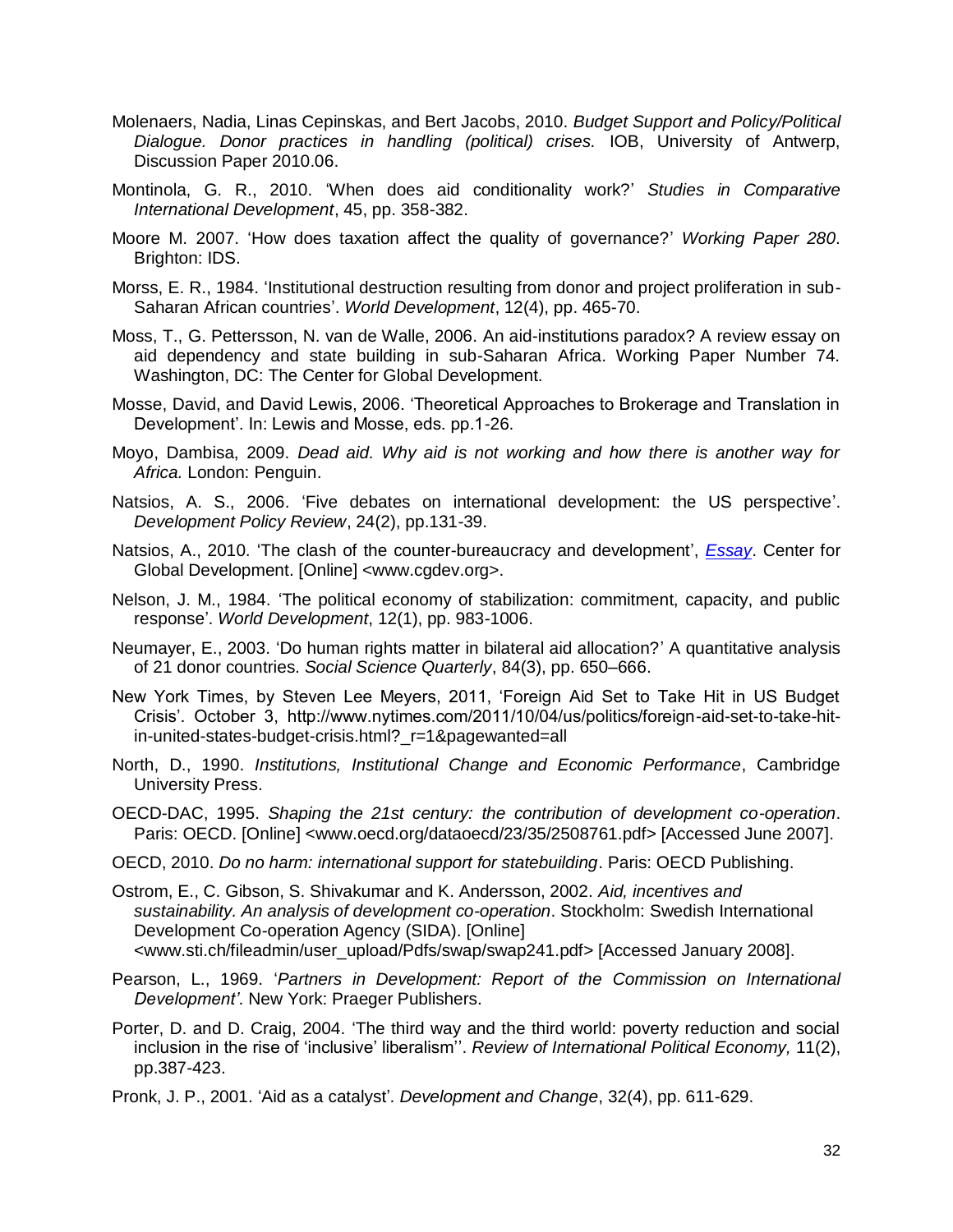- Pronk, J. P., 2003.' Aid as a catalyst: a rejoinder.' *Development and Change*, 34(3), pp. 383- 400.
- Rajan, R. and A. Subramanian, 2007. 'Does aid affect governance?' *The American Economic Review*, 97(2), pp. 322-327.
- Reis, E. and M. Moore, 2005. 'Elite perceptions of poverty and inequality.' London: Zed Books.
- Riddell, R. C., 2007. *Does foreign aid really work?* Oxford: Oxford University Press.
- Robinson, W.I., 2010, 'Global Capitalism Theory and the Emergence of Transnational Elites,' UNU-WIDER WP 2010-02.
- Roodman, D. 'Macro aid effectiveness research: a guide for the perplexed'. *Working Paper 135*. Washington, DC: Centre for Global Development. [Online] <http://www.cgdev.org/content/publications/detail/15003> [Accessed January 2008].
- Sachs, J., 2005. *The end of poverty. Economic possibilities for our times*. New York: The Penguin Press.
- Savun, B. and D. C. Tirone, 2011. 'Foreign aid, democratization, and civil conflict: how does democracy aid affect civil conflict?' *American Journal of Political Science*, 55(2), pp. 233-246.
- Schiavo-Campo, Salvatore, 2008. 'Of Mountains and Molehills: "The" Medium-Term Expenditure Framework'. Paper presented at the Conference on Sustainability and Efficiency in Managing Public Expenditures, East-West Center and Korea Development Institute. Honolulu, Hawaii, 24-25 July.
- Stewart, F. and M. Wang, 2003. 'Do PRSPs empower poor countries and disempower the World Bank, or is it the other way around?' *Queen Elizabeth House Working Papers Series*. Oxford: University of Oxford. [Online] <www2.qeh.ox.ac.uk/pdf/qehwp/qehwps108.pdf>.
- Tavares, J., 2003.' Does foreign aid corrupt?' *Economic Letters*, 79, pp. 99-106.
- Thérien, J-P., 2002. 'Debating foreign aid: right versus left'. *Third World Quarterly,* 23(3), pp.449-466.
- UN, 2002. *Report of the international conference on financing for development Monterrey*. Mexico, 18-22 March 2002. [Online] <http://www.un.org/esa/ffd/aconf198-11.pdf>.
- UNDP, various years. *Human development report.* New York: Oxford University Press.
- UN Millennium Project, 2005. *Investing in development: Millennium Development Goals*. London: Earthscan.
- Unsworth, S., 2009. 'What's politics got to do with it?' *Journal of International Development*, 21, pp. 883-894.
- Unsworth, S., 2010. 'An upside-down view of governance'. Brighton: Institute of Development Studies.
- Unsworth, S., undated. 'Is political analysis changing donor behaviour?' , Mimeo.
- Urbina-Ferretjans, M. and R. Surender, 2011. 'Social policy transfer in the context of new global actors: how far is China's "model" of aid in Africa impacting traditional Western donors?' *RC19 Conference*. Seoul, August 25-27.
- Uvin, P., 2004. *Human rights and development*. Bloomfield, CT: Kumarian Press.
- Uvin, P., 2007. 'From the right to development to the rights-based approach: how 'human rights entered development'. *Development in Practice*, 17(4), 2007, pp.597-606.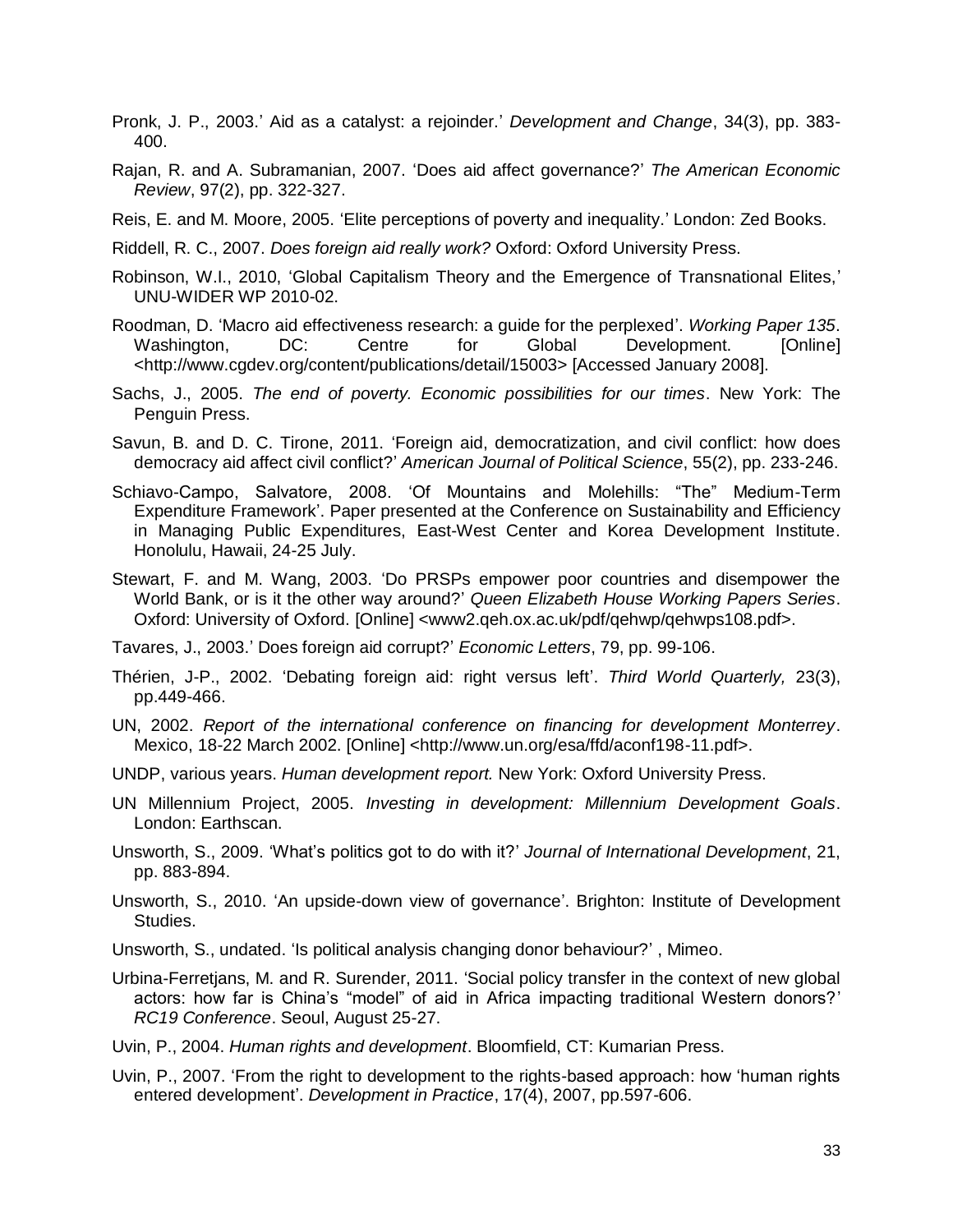- Warmerdam, W., 2011a. 'Could it be that China is a liberal internationalist?', *Paper for the Chinese Postgraduates Network Annual Conference*. London: London School of Economics, 30th June – 1 st July, 2011*.*
- Warmerdam, W., 2011b.' Is China really different? Is it complementary? Is there anything to learn from it?', *PEGNet Conference on poor countries, poor people, and the new global players*. Hamburg, Germany: GIGA, 7-9 September, 2011.
- Warmerdam, W., 2011c. 'Against the odds: innovation in Chinese foreign aid to further domestic interests and achieve foreign policy objectives'. Conference Paper for BICC & BISA Workshop 2011: Innovation and Invention: China and Global Influences, St. Anthony's College, Oxford University, 01-02 September, 2011. (*Accepted for publication, pending revision, in Warwick/Routledge Studies in Globalization Book Series*).
- Warmerdam, W. and A. de Haan, 2011a.' The roles of aid in politics: putting China in perspective'. *Annotated biliobgraphy*. [Online] <http://www.iss.nl/fileadmin/ASSETS/iss/Documents/Academic\_publications/Bibliography\_Th e\_Roles\_of\_Aid\_in\_Politics\_February\_2011.doc.
- Warmerdam, W. and A. de Haan, 2011b. 'The links between China's domestic politics and its foreign aid'. Conference Paper for Netherlands Institute of Governance Annual Work Conference, Rotterdam, 01-02 December, 2011.
- Whitfield, L., 2006. 'Aid's political consequences: the embedded aid system in Ghana'. *GEG Working Paper 2006/24*.
- Whitfield, L. (ed.), 2008. *The Politics of Aid: Africa Strategies for Dealing with Donors*. USA: Oxford University Press.
- Wong, Sam, 2010. 'Elite Capture or Capture Elites? Lessons from the 'Counter-elite' and 'Coopt-elite' Approaches in Bangladesh and Ghana', UNU-WIDER, WP 2010-82.
- Woods, N. (2007) *The Shifting Politics of Foreign Aid.* Global Economic Governance Programme, Working Paper 2007/36, http://www.globaleconomicgovernance.org/wpcontent/uploads/Woods\_Shifting%20Politics%20of%20Foreign%20Aid.pdf
- World Bank, 1989. 'Sub-Saharan Africa: from crisis to sustainable growth'. Washington, DC: World Bank.
- World Bank, 1994. *Governance: the World Bank's experience.* Washington, DC: World Bank.
- World Bank Operations Evaluation Department, 2003. *Toward country-led development: a multipartner evaluation of the comprehensive development framework*. Washington, DC: World Bank. [Online] http://www.worldbank.org/evaluation/cdf/>.
- World Bank Social Development Department, 2006.' Understanding socio-economic and political factors to impact policy change'. *Report No. 36442-GLB*, Washington, DC: World Bank.
- World Bank, 2007a. 'China and the World Bank. A partnership for innovation'. Washington, DC: World Bank.
- World Bank, 2007b. *Strengthening World Bank group engagement on governance and anticorruption*. [Online] <http://www.worldbank.org/html/extdr/comments/governancefeedback/gacpaper-03212007.pdf>
- World Bank, 2008. 'The political economy of policy reform: issues and implications for policy dialogue and development operations'. *Report No 44288-GLB*. Washington, DC: World Bank.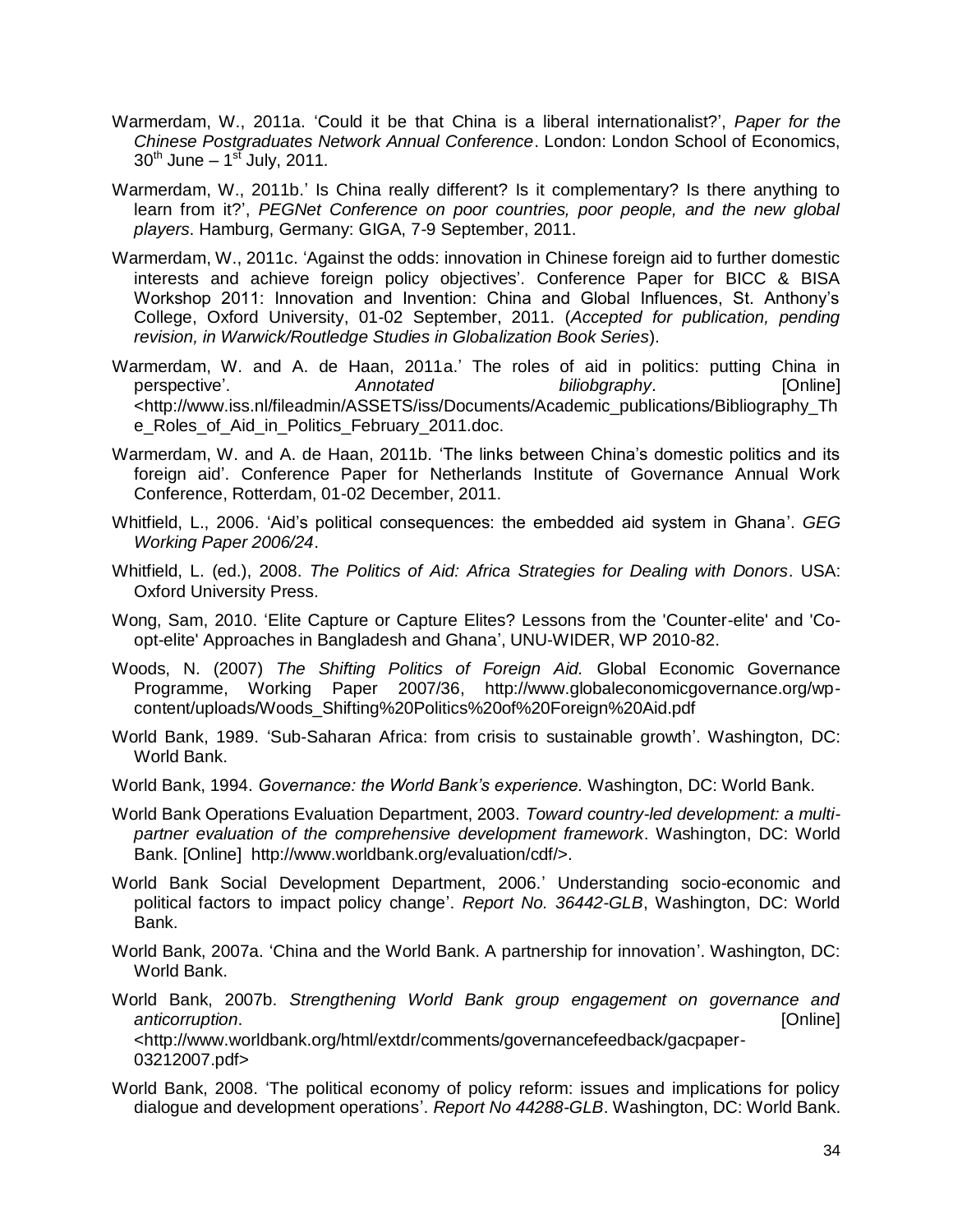- Xu, J. J., 2011. 'The political economy of development co-operation: China's unintentional influence on the aid effectiveness debate'. Unpacking Aid Effectiveness: Examining Donor Dynamics, London School of Economics, 21<sup>st</sup> June 2011.
- Younas, J., 2008. 'Motivation for bilateral aid allocation: altruism or trade benefits'. *European Journal of Political Economy*, 24(3), pp. 661–674.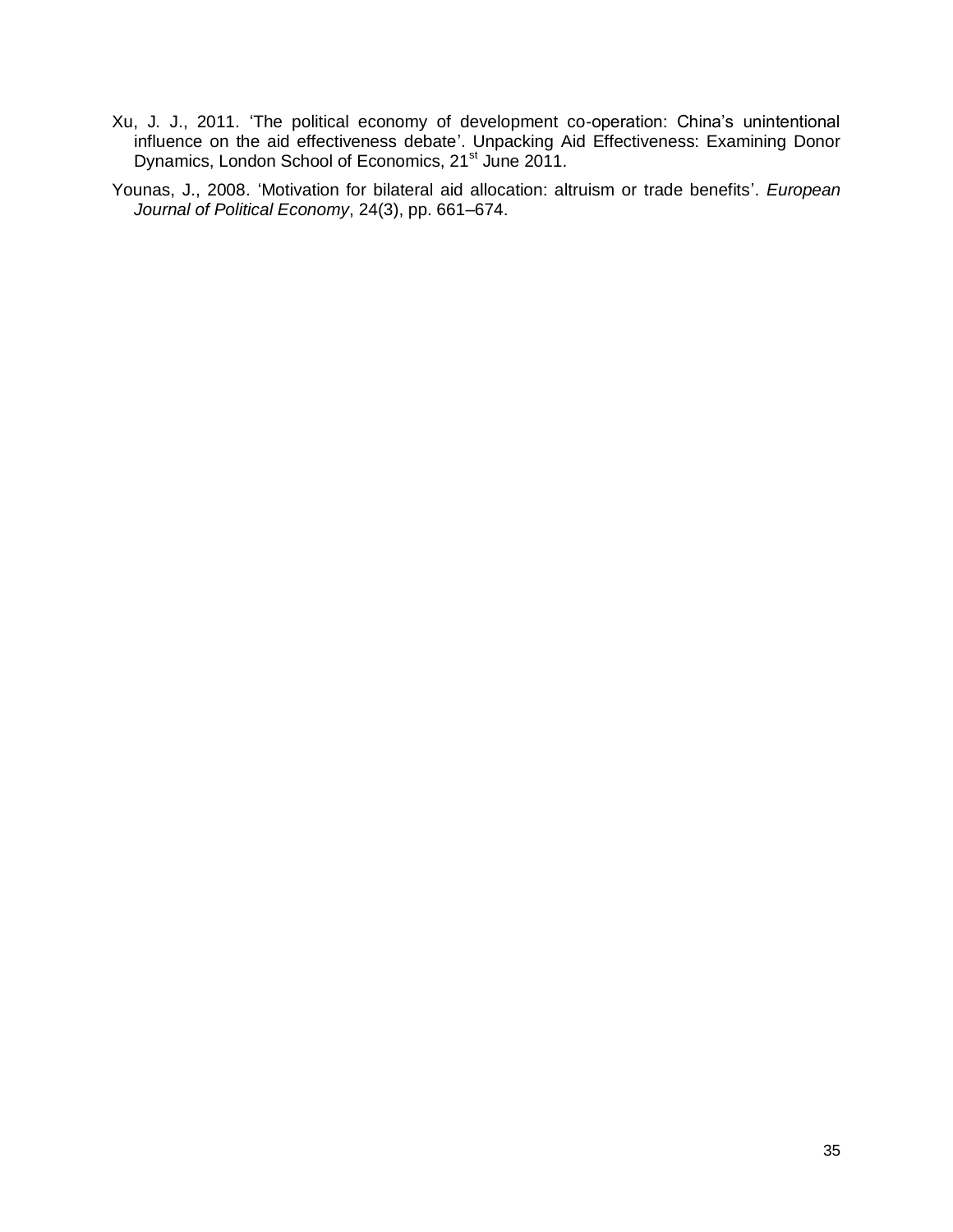#### **Annex: note on methodology**

The basis of our review was the annotated bibliography The Roles of Aid in Politics (Warmerdam and de Haan 2011), which was part of a project to better understand the impact of China on the global aid scene, in which we concluded that such an understanding needed better insight into the politics of aid globally, how these differ across countries, and over time. For this, we systematically reviewed 150 studies, mostly peer-reviewed, from (mostly) development studies and international political analysis, in journal articles and books. While this was not set up to answer the questions for this review, it did form the basis for formulating our hypotheses about what we could and could not find on the impact of aid in the literature, and to provide some quantitative estimates regarding the attention elite commitment has received in the literature. The hypotheses and findings are backed up by 12 years of experience in practice in international development, informal discussions with experts during the preparation of this review, and extremely useful comments made by reviewers of an earlier draft of this paper.

The initial step for the current literature review was to gather data from the DFID commissioned research centres on governance and cognate areas to identify research outputs from these centres to be included in the sample. These included: Africa Power and Politics RPC; Centre for Future State; Citizenship Participation and Accountability DRC; Crisis States Research Centre; Centre for Research on Inequality, Human Security and Ethnicity; Chronic Poverty Research Centre; Research Program Consortium for Improving Institutions for Pro-Poor Growth; and the International Growth Centre. Research outputs from DFID, OECD and the World Bank related to the topic of the impact of aid on state capacity and elite commitment were also identified. Appropriate literature was selected on the basis of their abstracts. Literature produced prior to 2000 was not included unless it was considered a seminal study (a publication referred to often in other publications, as will be described below). This time restriction was employed as the intention of this literature review was to review the most recent lessons learned, most salient to current policy making, rather than to review, for example, the oft reviewed lessons from the structural adjustment (though many of the lessons learned from these may not have been translated into action).

Once this (partly) grey literature had been identified the authors proceeded to review the sample identifying further literature on the basis of references in their body texts and in their reference lists. Literature gathered in this way was selected for revision on the basis of their abstracts and reviewed again in the same fashion, i.e. the literature was read and further literature was identified on the basis of reference in the body texts and reference lists. This process was repeated until very little new literature was identified through this process. A next step was to review quality peer-reviewed journals such as *World Development*, *Development Policy Review, Journal of Development Studies, Development and Change, European Journal of Development Research, Third World Quarterly*, etc. to identify, on the basis of abstracts, further literature related to the impact of aid on state capacity and elite commitment. A significant amount of information on what donors do and their experiences exists within the grey literature of donor reports, monitoring and evaluation, and in the commentaries and reports of NGOs and aid watchers.

While literature sampling was limited to post-2000 publications, and the questions regarding the impact of aid on state capacity and elite commitment, literature outside of these limits was sometimes selected for a number of reasons. Firstly, as mentioned above, a publication that was often referred to in other publications and research outputs was included even if it had been published before 2000 as such a publication was clearly an important contribution to the literature and would need to be included in a comprehensive literature review. Secondly, literature and research outputs were included if they were often referred to as aspects that could be considered as alternatives or complements to aid, e.g. the literature on tax revenue and its impact on and limitations of state capacity, elite commitment and the social contract. Finally, literature and research outputs were included if they were often referred to as aspects that might have an influence on the impact of aid on state capacity and elite commitment, e.g. the literature on the role for emerging donors.